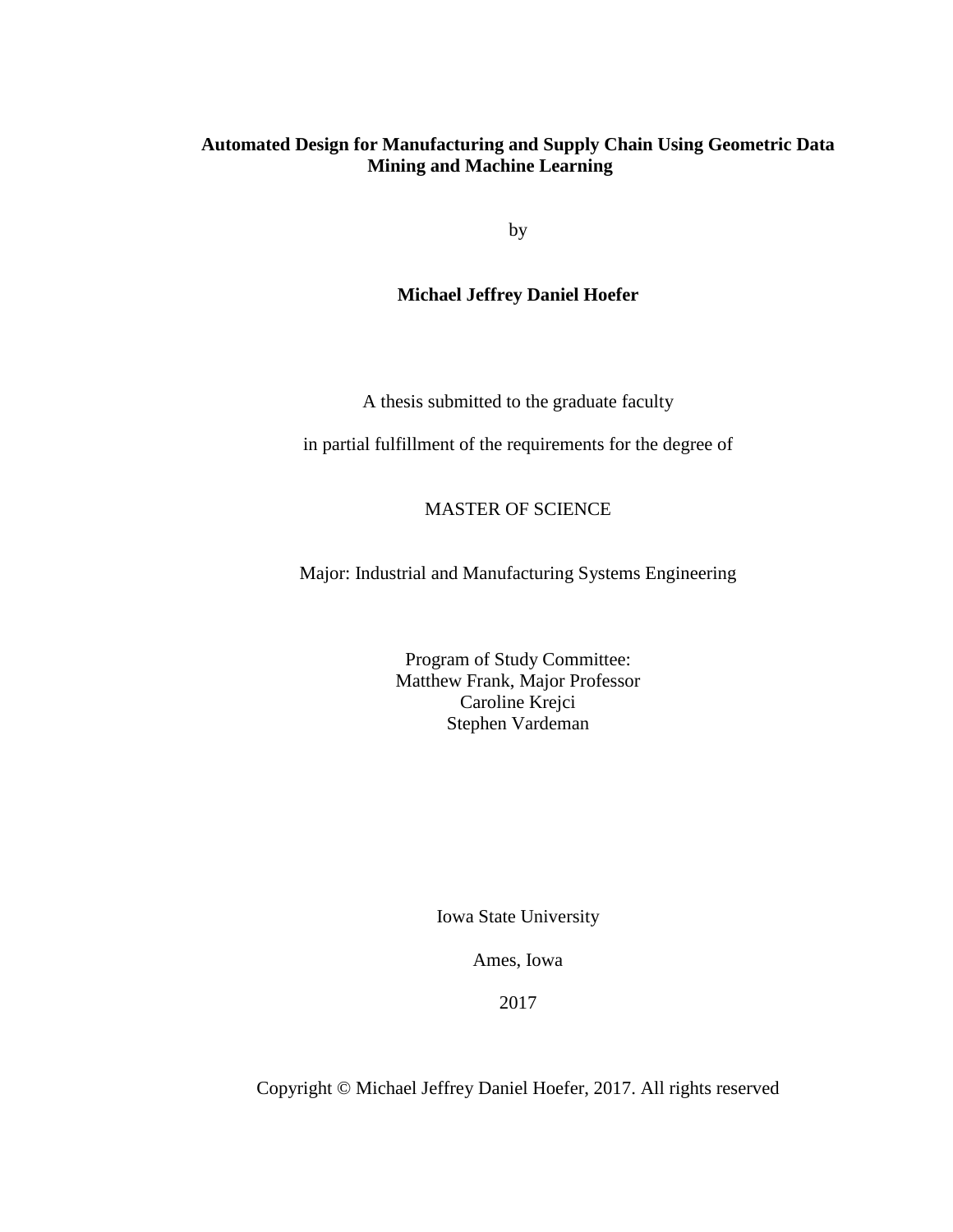# TABLE OF CONTENTS

| CHAPTER 3: AUTOMATED MANUFACTURING PROCESS SELECTION |  |
|------------------------------------------------------|--|
|                                                      |  |
|                                                      |  |
|                                                      |  |
|                                                      |  |
|                                                      |  |
|                                                      |  |
|                                                      |  |
|                                                      |  |
|                                                      |  |
|                                                      |  |
|                                                      |  |
|                                                      |  |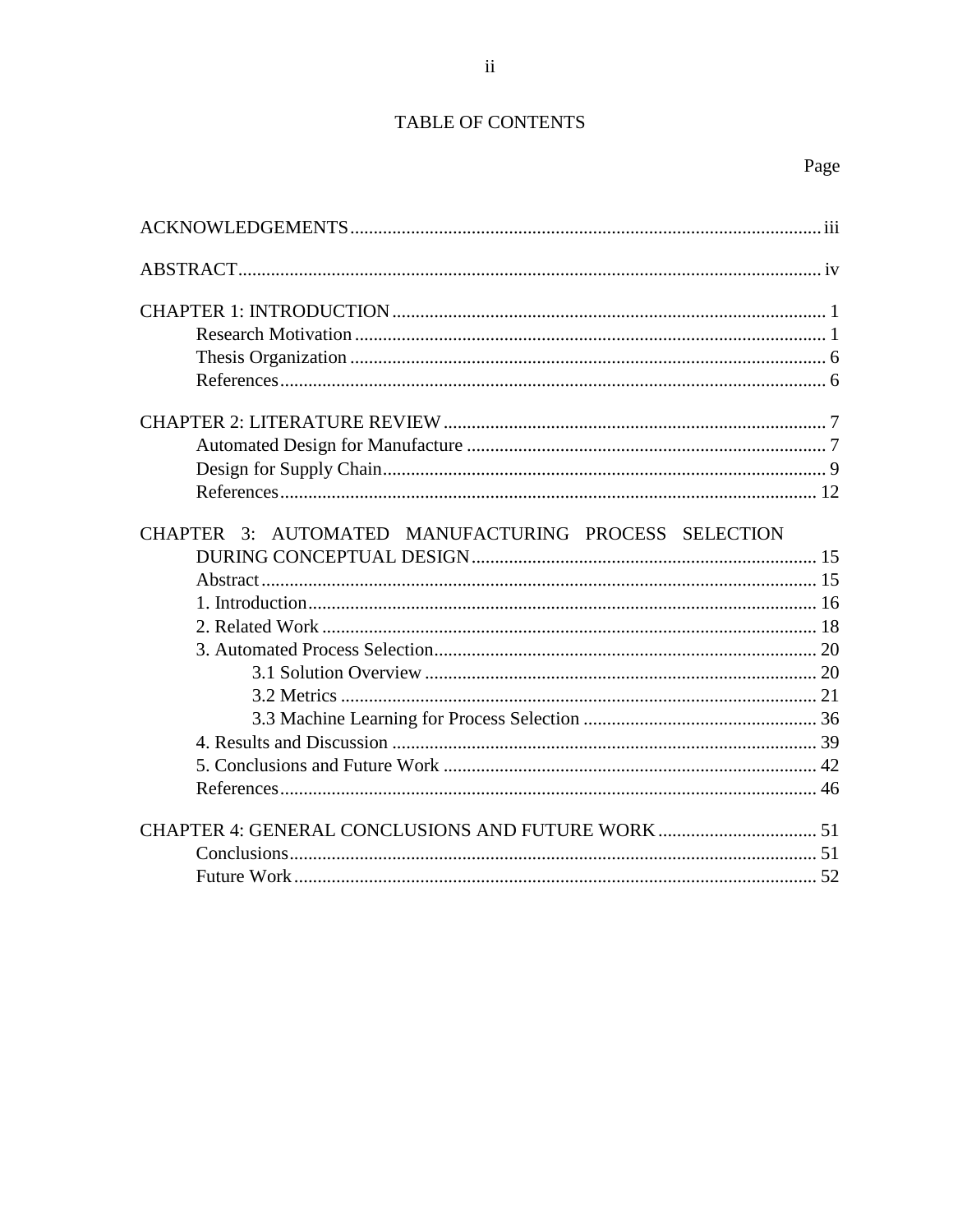#### ACKNOWLEDGEMENTS

<span id="page-2-0"></span>This work in this thesis would not have been possible without the support of my friends, family, colleagues, and mentors. First, I want to thank my advisor, Dr. Matthew Frank, for his exceptional guidance and mentoring throughout graduate school. Next, I would like to thank my graduate committee members, Dr. Caroline Krejci and Dr. Stephen Vardeman, for their valuable perspective and insights.

I want to thank Dr. Frank Peters, Dr. Michael Dorneich, Dr. John Jackman, and the rest of the IMSE faculty from whom I have learned much about research and engineering. I owe a large thank you to the IMSE staff, as well as the research group in the Rapid Manufacturing and Prototyping Lab for their help and contributions. Finally, I want to thank my parents, Jeff and Diane, siblings, Lea and Jake, and friends who have provided constant encouragement throughout my time in graduate school.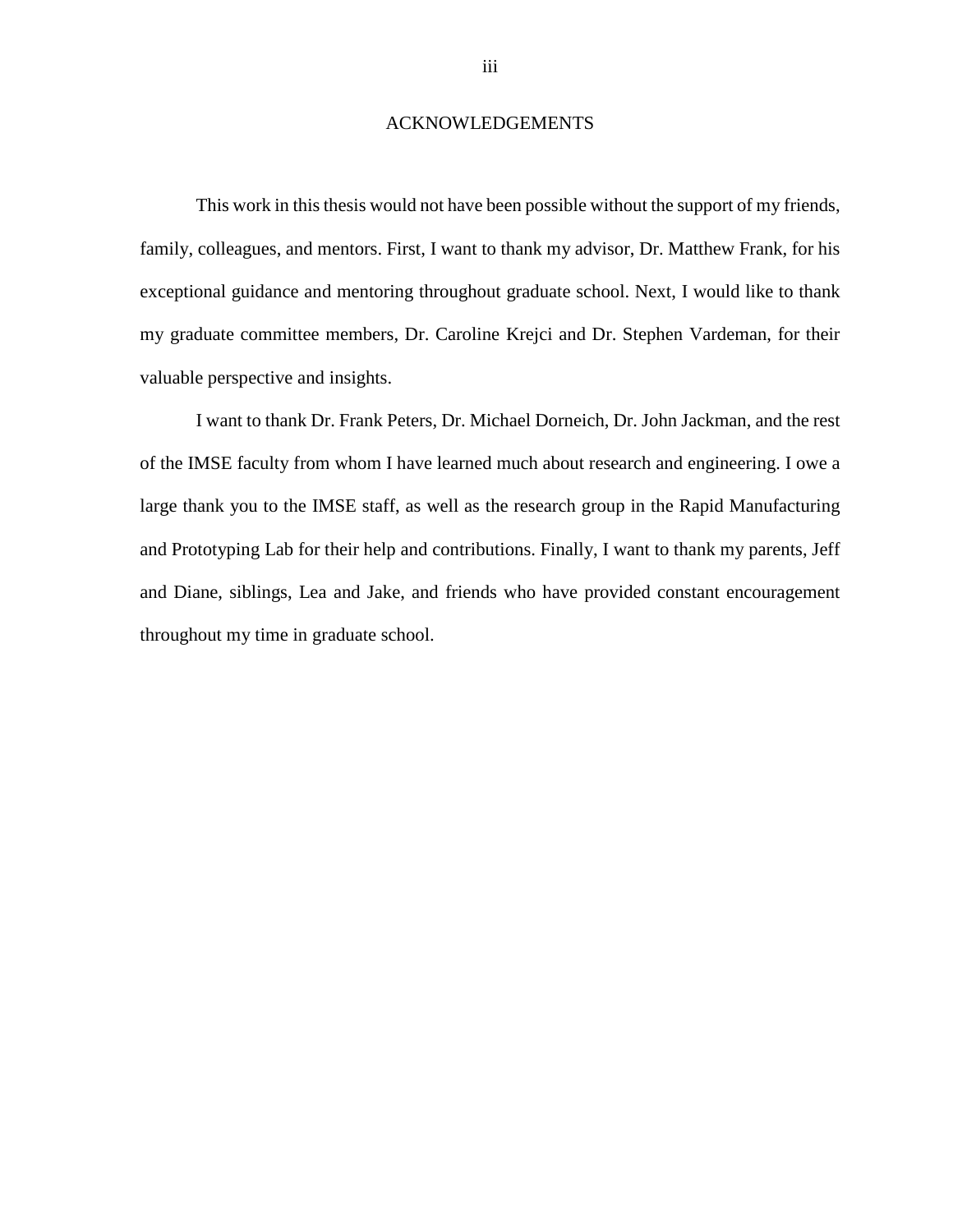#### ABSTRACT

<span id="page-3-0"></span>This thesis presents an automated method for assessing conceptual designs with respect to manufacturing and supply chain, using geometric data mining and machine learning algorithms. It is important for designers to understand how design decisions will impact downstream manufacturing and sourcing. Many critical decisions are made during conceptual design that impact production cost even before detailed design is finalized; however, the effects of these decisions are not known until later. Design for manufacturing and design for supply chain are methods that provide feedback to the user in a way that enables proactive design changes.

A conceptual design is largely defined by the geometry found in CAD files. In this work, feature-free geometric algorithms were used to extract meaningful manufacturability metrics from 3D models, which were classified as either castings or machined parts. The developed metrics serve as useful attributes for a machine learning model that can help select the manufacturing process of a conceptual design. A classification accuracy of 86% was achieved using a random forest algorithm, which is comparable to other approaches in the literature, while only using geometry as input. The work in this thesis provides methods for using geometry to evaluate a design for manufacturability and supply chain, enabling proactive design decisions early during new product development.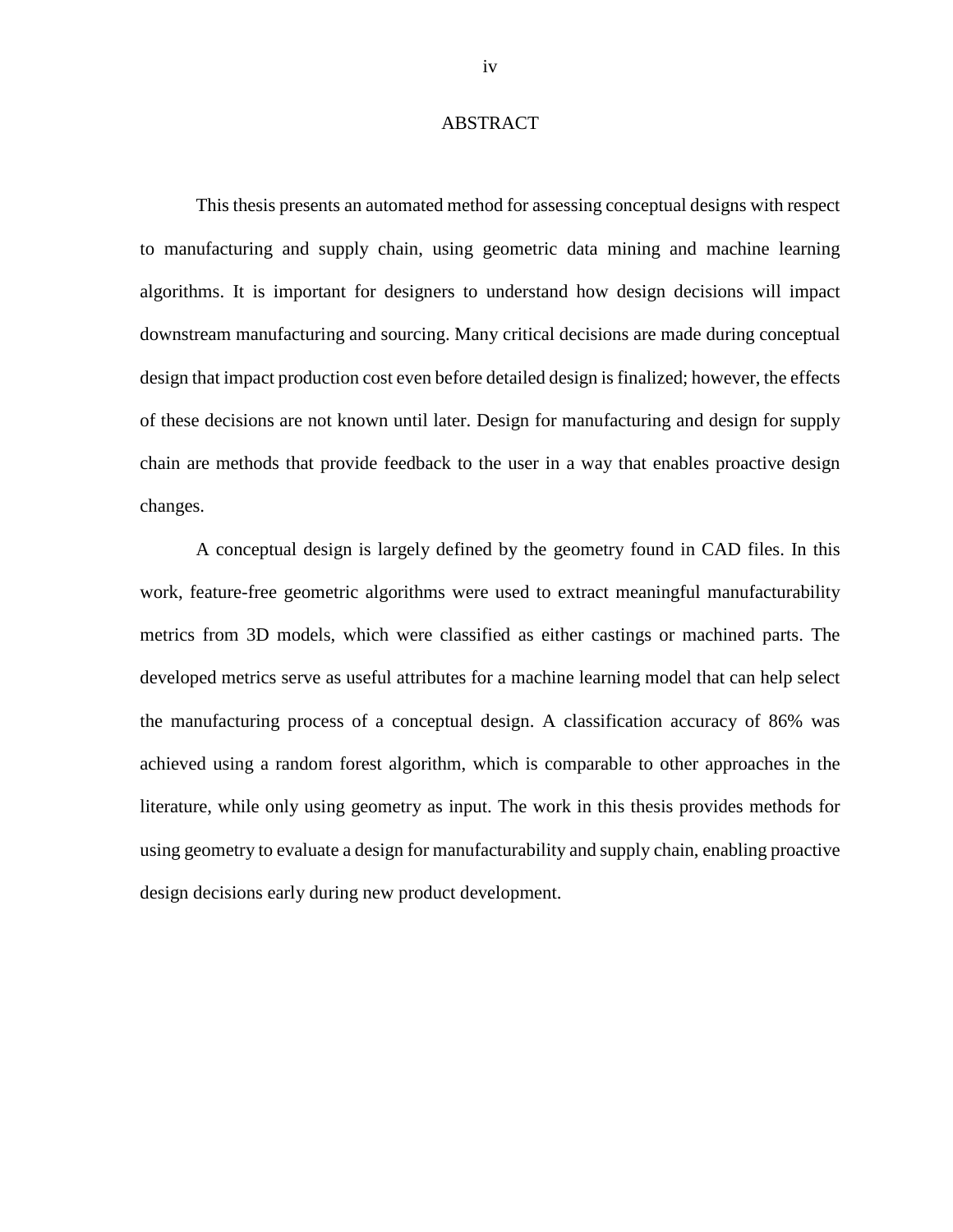#### CHAPTER 1: INTRODUCTION

#### **Research Motivation**

<span id="page-4-1"></span><span id="page-4-0"></span>Design decisions made during new product development significantly impact the downstream manufacturing systems and supply chains and therefore limit the profitability of the manufacturing systems that produce the designs. The complete details of a new product is provided in a Technical Data Package referred to as the TDP [\(Figure 1\)](#page-4-2), which is defined as "a technical description of an item adequate for supporting an acquisition strategy, production, engineering, and logistics support [\[1\]](#page-9-2)." New product development starts with conceptual design, where the general part geometry and schema of a design is determined. However, many details in the technical data package, such as quality assurance provisions and geometric dimensioning and tolerancing (GD&T) are still unknown. After conceptual design, detailed design seeks to fill out the TDP, resulting in all the information necessary to bring a design to fruition.



<span id="page-4-2"></span>Figure 1. Design information included in the technical data package.

After the TDP is complete, firms will manufacture, distribute, and sell the product [\(Figure 2\)](#page-5-0). It has been shown that only 20% of the avoidable cost of the product is due to decisions made by production engineering and 30% of the cost is due to detailed design. However, 50% of the avoidable cost in a product is due to design schemes, such as those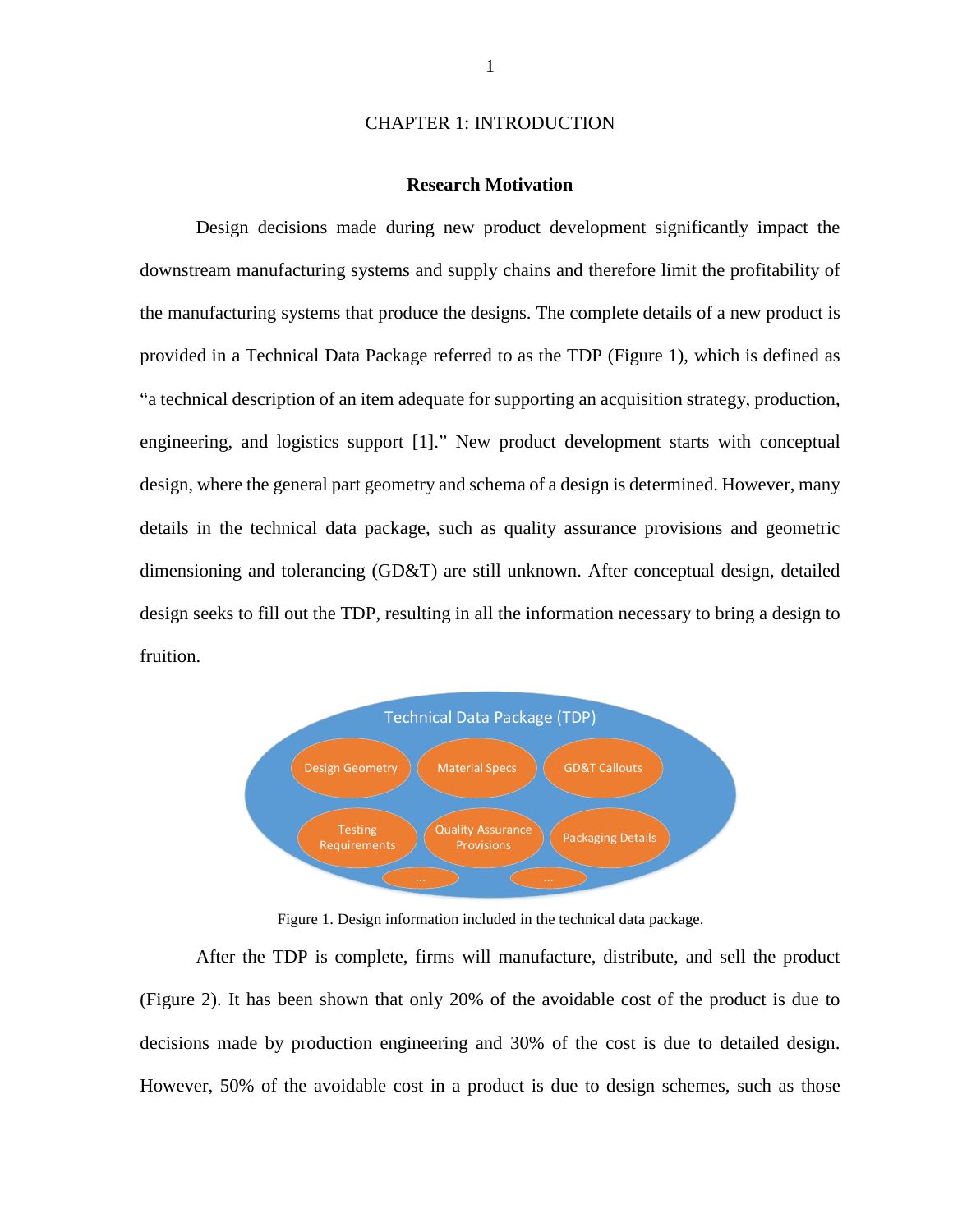determined during conceptual design [\[2\]](#page-9-3). The ability to predict how a design will impact manufacturing and the supply chain would enable proactive decisions early during new product development; however, it is not clearly understood how early design decisions impact downstream production activities [\[3\]](#page-9-4).

<span id="page-5-0"></span>

Figure 2. Product development cycle.

Traditionally, the downstream activity of manufacturing alone was of primary concern. If there was difficulty in manufacturing, engineering change requests would be considered; however, engineering change requests are costly and can disrupt other parts of the manufacturing system. The practice of design for manufacture (DFM) and design for assembly (DFA) arose as a method of measuring the *manufacturability* of a design [\[4\]](#page-9-5), defined as the ease at which a design can be produced using a given manufacturing process. DFM enabled designers to make proactive decisions to increase manufacturability, which became a consideration in addition to

performance [\(Figure 3\)](#page-5-1). The methods of DFM and DFA can be generalized to design for "X" (DFX), which also includes design for quality, reliability, maintenance, environment, and life cycle cost, to name a few [\[3\]](#page-9-4).



<span id="page-5-1"></span>Figure 3. Product lifecycle including design for manufacture.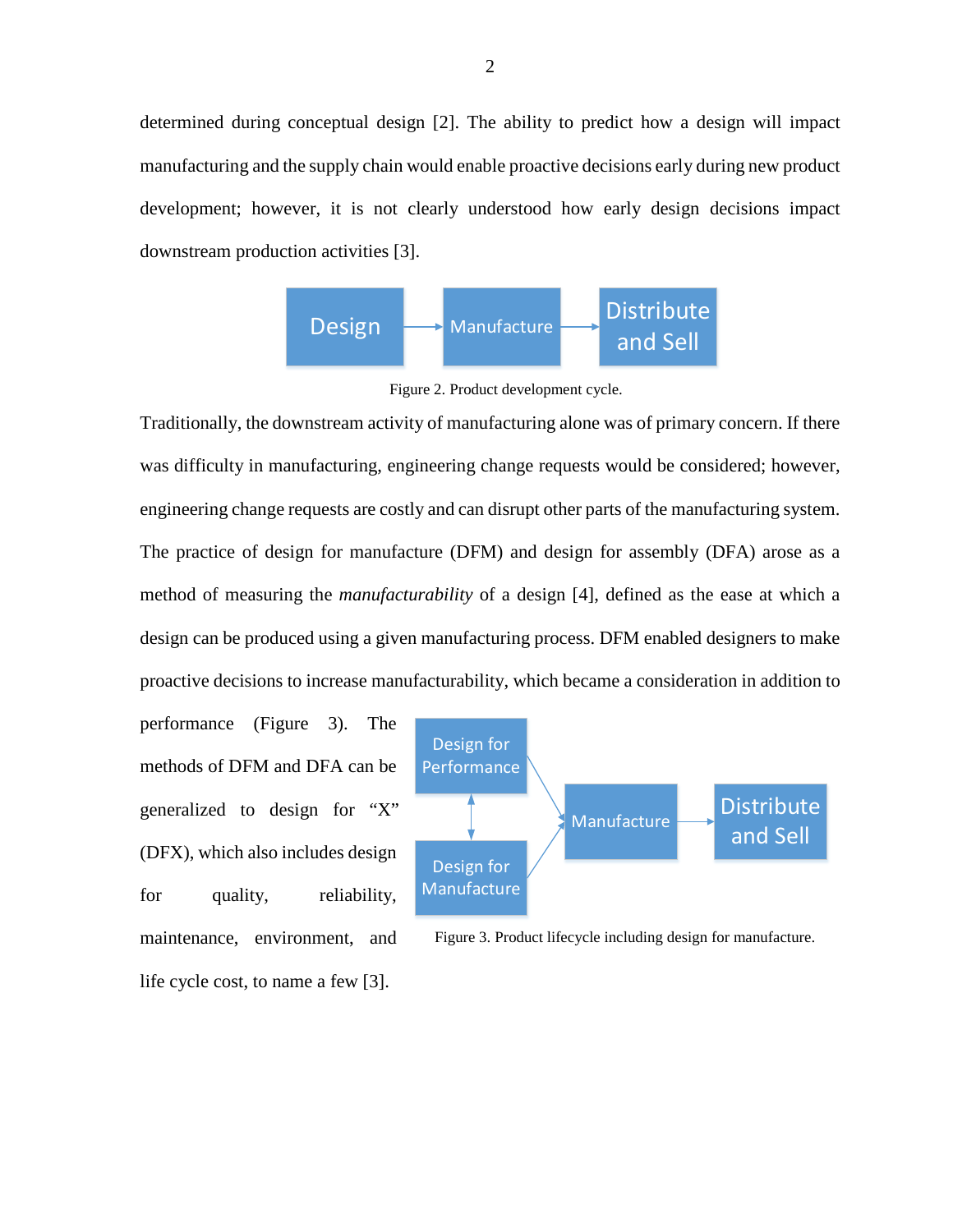As product complexity rose, firms started to outsource fabrication to suppliers that specialize in certain manufacturing processes [\(Figure 4\)](#page-6-0). Instead of manufacturing each individual part, firms source parts through complex global supply chains. Different designs

yield different prices, lead times, and quality acceptance rates from suppliers in the supply chain. It is expected that



<span id="page-6-0"></span>Figure 4. Product development cycle with outsourcing.

some of these supply chain impacts are a result of the design of the product being sourced [\[5\]](#page-9-6). Supply chain management is now a more critical downstream activity. Design decisions affect the *sourceability* of a design [\(Figure 5\)](#page-6-1), which is a general term that is defined as the ease at

which a product can be sourced from a given supply chain, with respect to lead time, quality, cost, environmental impact, and more.



<span id="page-6-1"></span>Figure 5. Elements of the sourceability of a design.

Design for supply chain (DFSC) is a relatively new method of measuring the sourceability of a design during product development, and providing feedback that enables proactive design decisions that improve aspects of supply chain management [\[6\]](#page-9-7). For example, if a design is identified early as requiring a forging manufacturing process, economic considerations around the forging industry may drive the design towards a different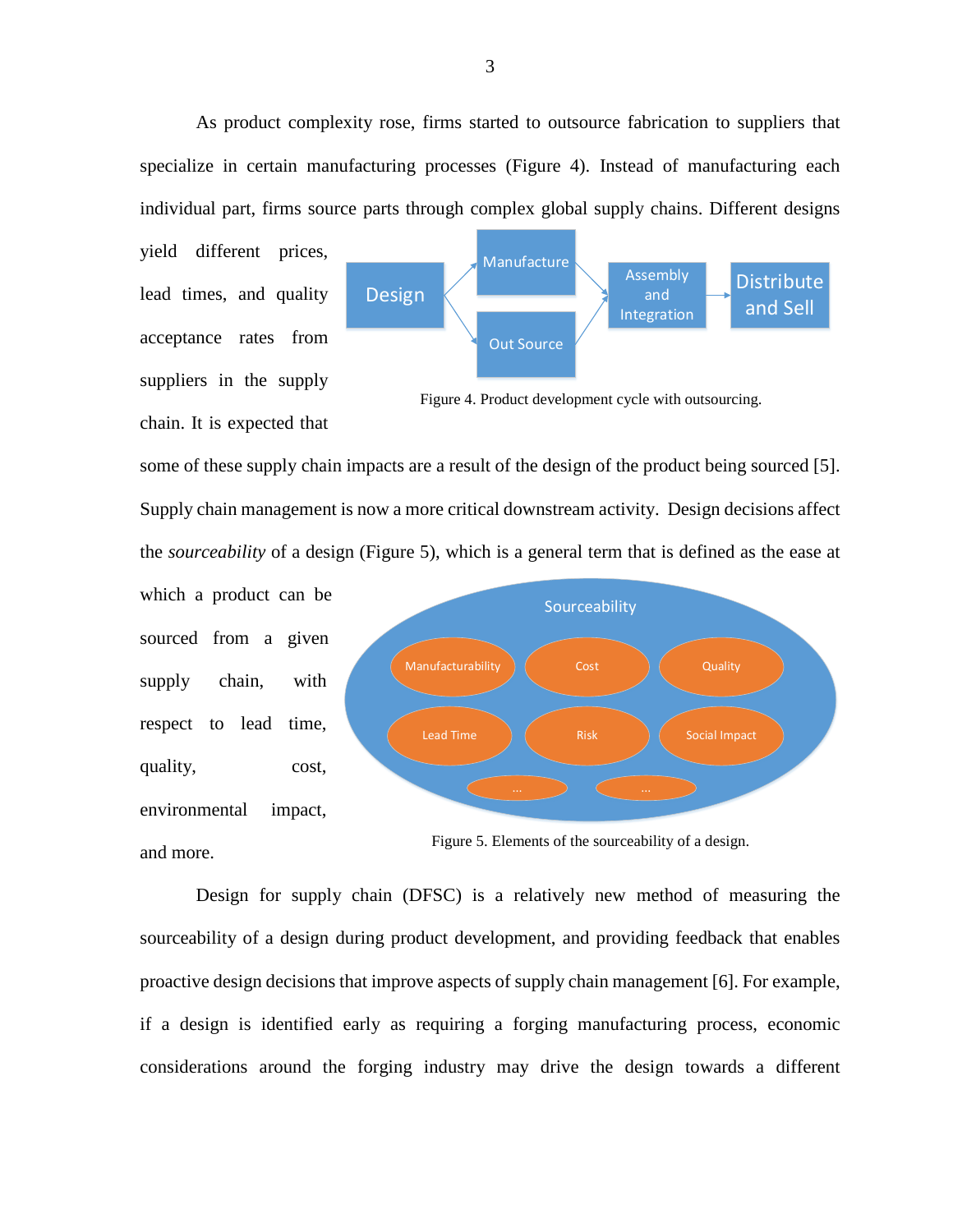manufacturing process. A small supply base, long lead times, or poor quality records may all drive early conceptual design decisions towards another manufacturing process. Product performance, manufacturability, and supply chain management are all concerns the designer must consider when making decisions [\(Figure 6\)](#page-7-0). It is important to note that sourceability is not independent from manufacturability. Indeed, the ease at which a part can be manufactured is just as important to the external suppliers as it is to firms that design and fabricate their own parts. However, manufacturability issues may hide in the form of increased prices, longer lead times, and quality defects that are passed on from the supplier to the buyer.



<span id="page-7-0"></span>Figure 6. Product development cycle with design for supply chain.

The relationship between design and sourceability is complex, due to the many facets of a supply chain. There are many ways to measure sourceability [\[7\]](#page-9-8), and there are many ways to characterize a design. Companies have enterprise databases containing information on both the TDP of designs (product data management, PDM) and on supply chain impact (enterprise resource planning, ERP). These databases contain many data points that can be fed to machine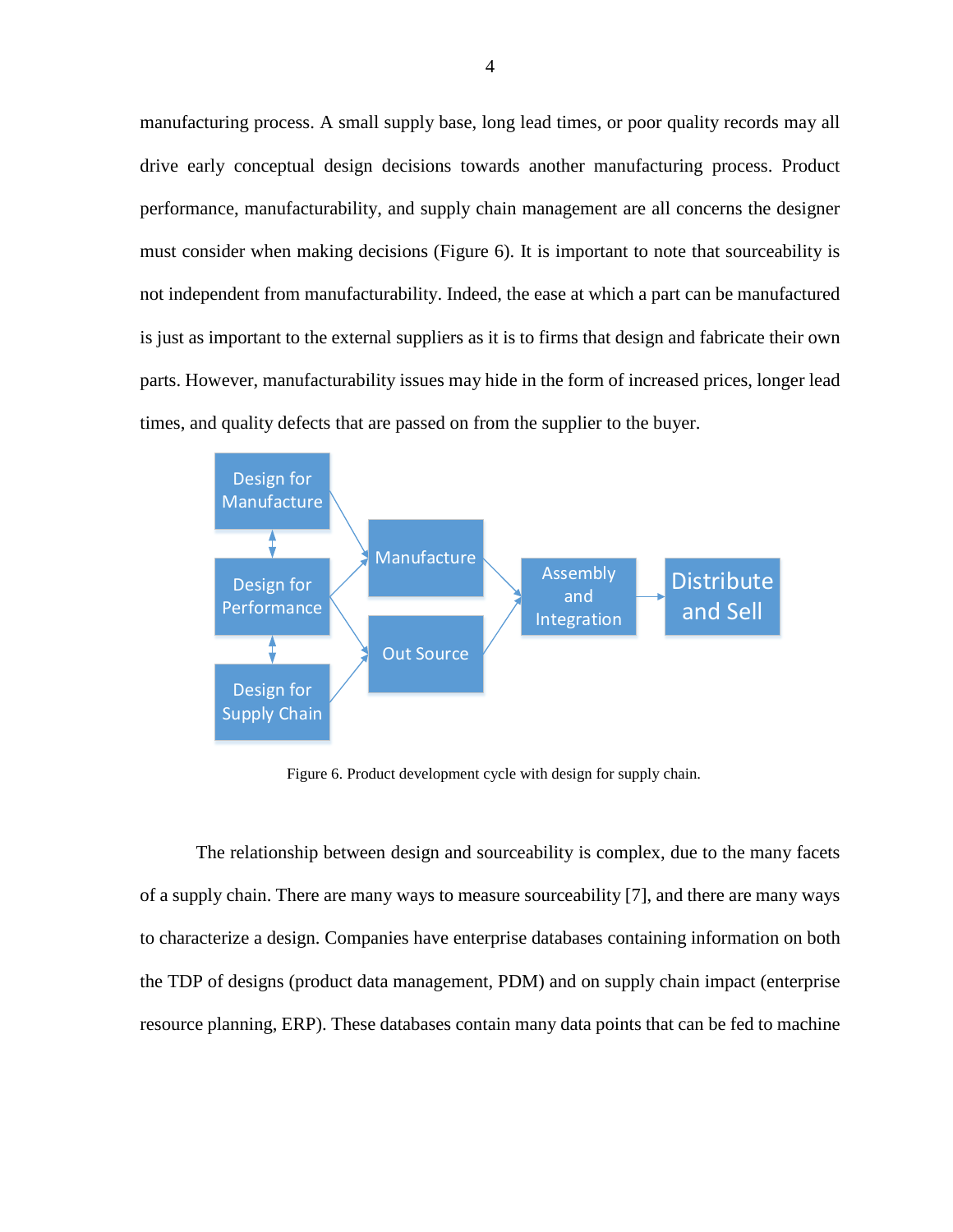

learning algorithms to provide designers with a better understanding of how decisions impact sourcing and manufacture of a design, enabling improved DFSC [\(Figure 7\)](#page-8-0).

Figure 7. The connection between the TDP of a design and sourceability.

<span id="page-8-0"></span>Both ERP and PDM databases contain a wide variety of information used in many business functions. While it is difficult to understand the ease at which a design can be produced through manufacturing or supply chain, data in ERP and PDM databases may provide useful information for designers. The problem is the lack of automated methods that allow designers to evaluate the supply chain and manufacturing impacts early during conceptual design. The objective of this thesis is to develop a data-driven method to automate design for manufacturing and supply chain. To achieve this goal, two sub-objectives need to be addressed. First, quantitative methods of assessing a design will be developed. This includes both measures of the geometry of a design, in addition to measures of supply chain suitability (sourceability). Second, the relationship between design and supply chain will be examined using statistical methods. Machine learning algorithms help provide an understanding of which design metrics have meaningful downstream impacts and serve as tools for evaluating new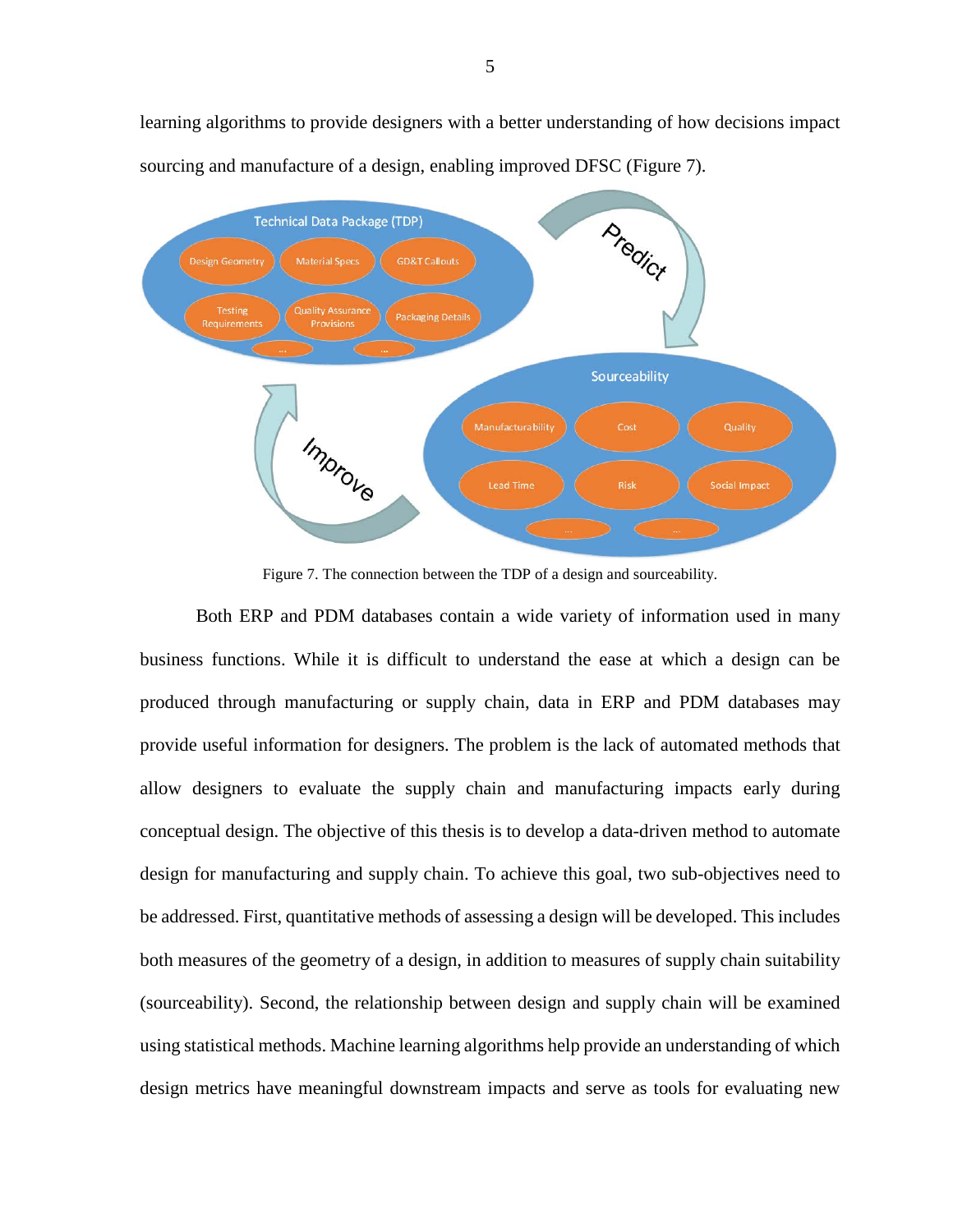designs. By completing these objectives, this will lead to automated methods that enable optimal engineering designs with respect to supply chain and manufacturing.

#### **Thesis Organization**

<span id="page-9-0"></span>Chapter two of this thesis consists of a literature review in the areas of design for manufacturing, design for supply chain, and geometric analysis related to manufacturing. Chapter three consists of a journal article presenting a method for automated manufacturing process selection, written by Michael Hoefer with guidance and revisions from Matthew Frank. Chapter four includes final conclusions and a discussion of future research activities.

#### REFERENCES

- <span id="page-9-2"></span><span id="page-9-1"></span>1. "Technical Data Package," 2016, ACQuipedia, Defense Acquisition University.
- <span id="page-9-3"></span>2. Corbett, J., and Crookall, P., 1986, "Design for Economic Manufacture," CIRP Annals - Manufacturing Technology, 35(1), pp. 93–97.
- <span id="page-9-4"></span>3. Kuo, T., Huang, S., and Zhang, H., 2001, "Design for Manufacture and Design for "X": concepts, applications, and perspectives," Computers & Industrial Engineering, 41(3), pp. 241–260.
- <span id="page-9-5"></span>4. Boothroyd, G., 1994, "Product Design for Manufacture and Assembly," Computer-Aided Design, 26(7), pp. 505-520.
- <span id="page-9-6"></span>5. Cargille, B., and Fry, C., 2006, "Design for Supply Chain: Spreading the Word Across HP," Supply Chain Management Review, 10(5), pp. 34-41.
- <span id="page-9-7"></span>6. Chiu, M., Gupta, S., and Okudan, G., 2009, "Integration of Supply Chain Decisions at the Conceptual Design Stage: A Repository Enabled Decision Tool," Proceedings of the 2009 Industrial Engineering Research Conference, pp. 1512–1517.
- <span id="page-9-8"></span>7. Manohar, K., and Ishii, K., 2009, "Design for Supply Chain: Evaluation of Supply Chain Metrics," Proceedings of the 2009 ASME International Mechanical Engineering Congress and Exposition, 4, pp. 203–211.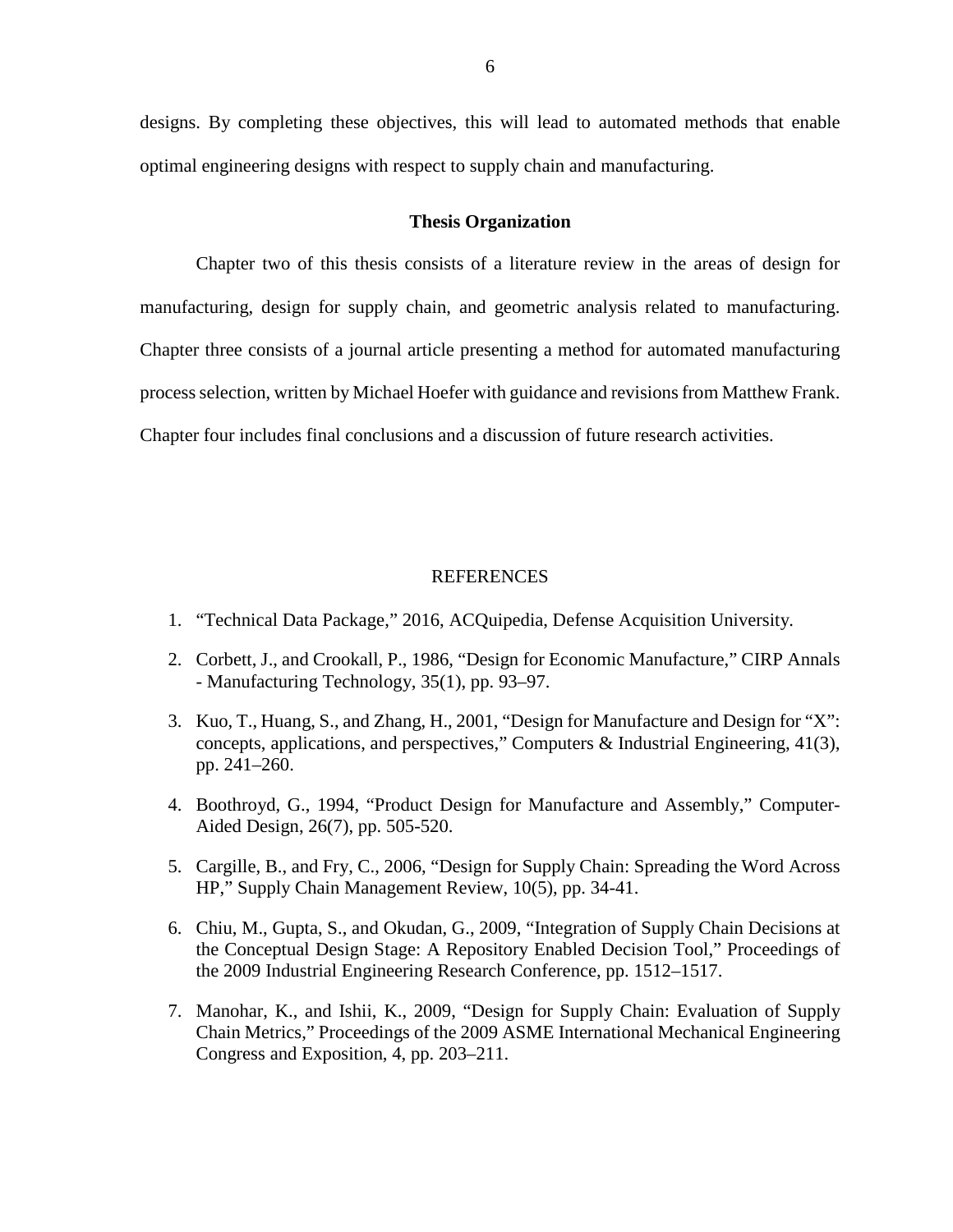#### CHAPTER 2: LITERATURE REVIEW

<span id="page-10-0"></span>This chapter contains a review of literature related to automated design for manufacture, design for supply chain, and geometric analysis.

#### **Automated Design for Manufacture**

<span id="page-10-1"></span>Studies have shown that up to 80% of avoidable cost in a production system is due to decisions made during the design stage, and especially during conceptual design [\[1\]](#page-15-1). Once design decisions have been finalized, it is costly to retroactively change the design by using engineering change requests (ECR). In addition, ECRs can lead to unintended consequences in different parts of the product, as the decisions made for one part of the design are used as input for design of other parts. The field of design for manufacture (DFM) arose as a method for ensuring designs can be manufactured at a low cost. DFM generally consists of predicting the *manufacturability* of a design, which has been defined as the ease at which a part can be produced using a given manufacturing process. Using DFM feedback, designers seek to make design changes that improve the manufacturability, reducing downstream manufacturing cost and design changes.

There are two documented types of DFM analysis, plan-based and rule-based [\[2\]](#page-15-2). Planbased methods first generate a process plan, and then evaluate the effectiveness of the generated plan. Rule-based methods, on the other hand, use rules to eliminate candidate manufacturing processes. An example of rule-based analysis is the fast-heuristics process filtering approach [\[3\]](#page-15-3).

Many of the traditional DFM methods have focused on analyzing detailed designs, and tend to require a significant amount of user input. For example, Pro-DFM software uses various criteria and applies a penalty factor to a baseline cost, resulting in an estimate of product cost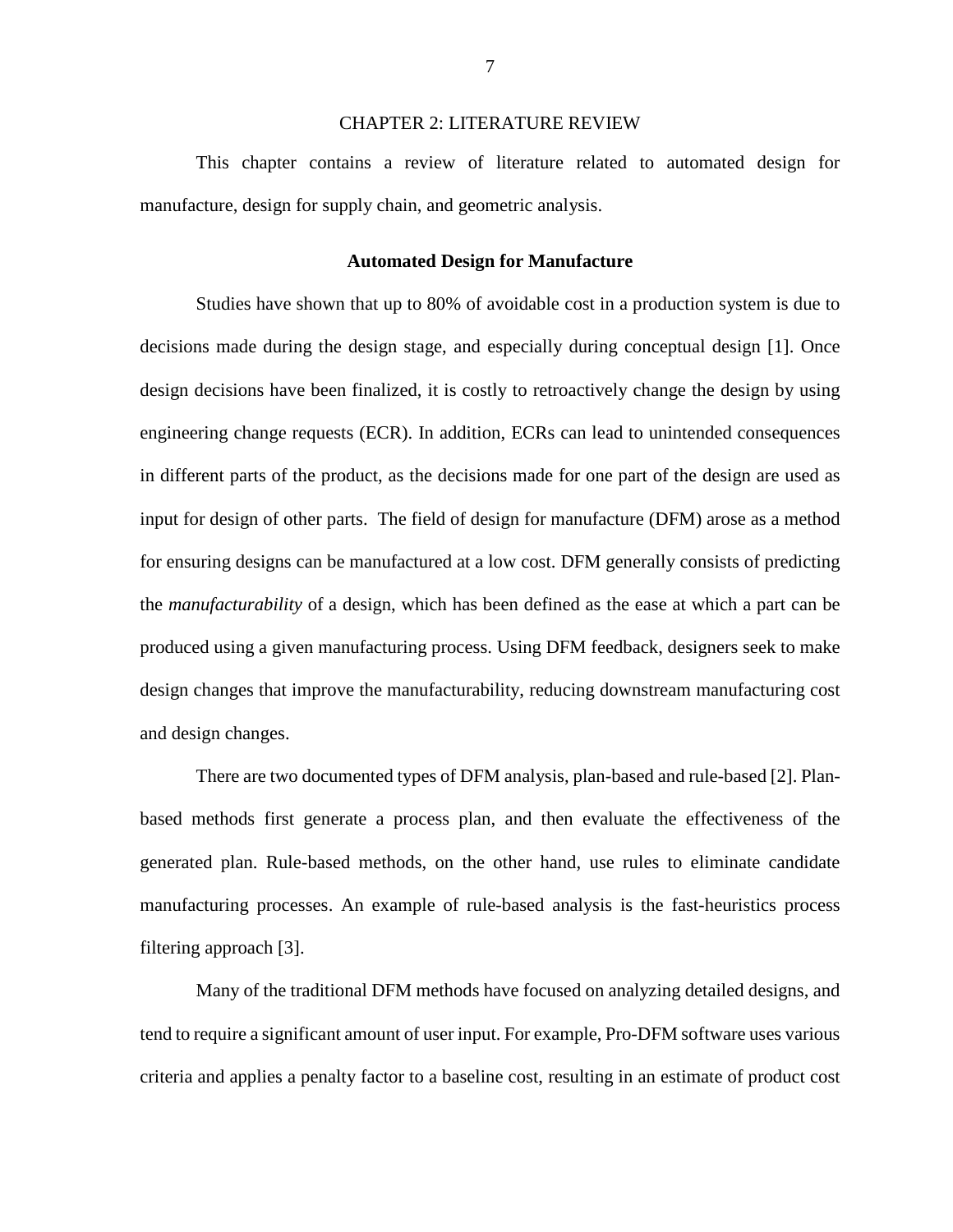based on procurement, fabrication, and inventory cost [\[4\]](#page-15-4). The required inputs are likely unknown until after the detailed design stage. Similarly, the specific tolerances required by the ProMod software are also intended for detailed design [\[13\]](#page-16-0). However, by the time detailed design has begun, much of the general schema of the design has been determined. As shown in [\[1\]](#page-15-1), the schema of the design can be accountable for up to 50% of the avoidable cost. Therefore, it is important to make decisions that improve the conceptual design before detailed design is finalized.

Performance requirements often command the attention of designers, driving a need to reduce the amount of time and human intervention required for DFM methods. There have been multiple attempts at automating DFM analysis. Many automated methods seek to directly analyze CAD models, without requiring a significant amount of user input. There are two main analysis approaches; feature-based and feature-free. Feature-based approaches seek to identify features from a model and perform analysis on those features, such as a plane or extrusion [\[5,](#page-15-5) [6\]](#page-15-6). While some methods automatically extract features from the CAD file [\[7,](#page-16-1) [8\]](#page-16-2), others rely on user input to represent features [\[9\]](#page-16-3). Feature-free methods work directly on solid or surface based representations of the features. While features provide useful information, feature-free methods are able to handle any arbitrary geometry without the difficulty of feature identification. Prior feature-free DFM methods tend to focus on a single manufacturing process, such as machining [\[10](#page-16-4) - [12\]](#page-16-5). The data-driven methods in this thesis are feature-free, and can be used for analysis in a variety of ways depending on the available data.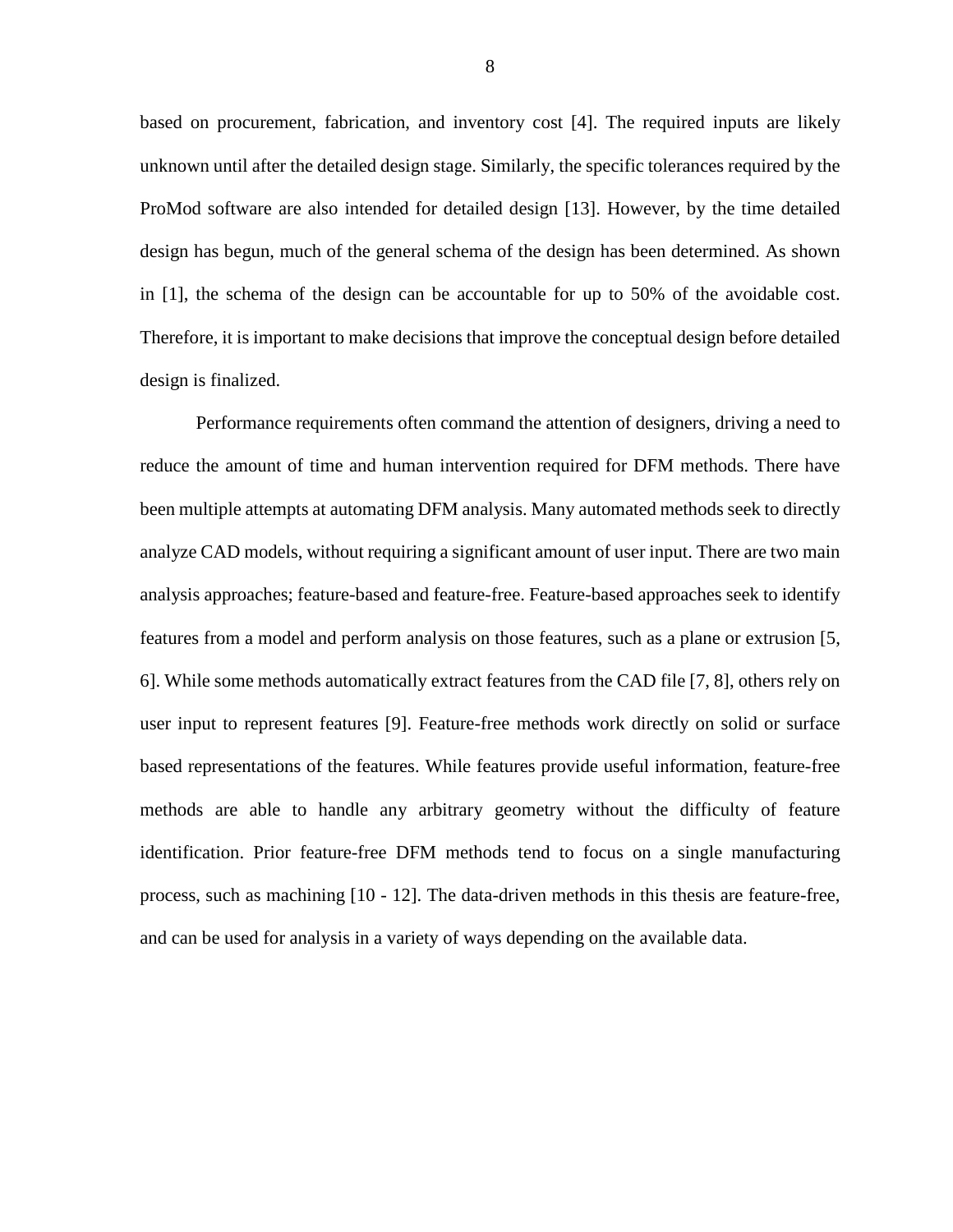#### **Design for Supply Chain**

<span id="page-12-0"></span>Global competition and rising product complexity has encouraged firms to specialize in certain manufacturing processes and core competencies. As a result, many firms outsource fabrication of piece parts to external suppliers. These firms focus on assembly and high level systems integration as their core competency. This necessitated the rise of complex, global supply chains to produce products like aircraft, automobiles, and consumer electronics. While firms that design and fabricate parts only need to consider the manufacturability of a design for production, firms that design and purchase parts need to consider the impact of the design on the supply chain. To this extent, it is important to understand the *sourceability* of a design, which has been defined as the ease at which a firm can procure a quality part in the desired quantity within the desired amount of time at a reasonable price [\[14\]](#page-16-6). By understanding how a design impacts downstream supply chain activities, designers can make proactive decisions to reduce cost, shorten lead time, and improve quality. The practice of design for supply chain (DFSC) is concerned with making these decisions to ensure the product is easily sourced.

While DSFC is a relatively new field, multiple companies have implemented DFSC practices and seen significant financial savings. Hewlett-Packard created a six-part DFSC toolkit, involving logistics enhancement, commonality and reuse, and postponed differentiation. Use of DFSC has provided an estimated savings of over \$100 million as of 2006 [\[15\]](#page-16-7). A firm in the fashion industry also found success in DFSC by utilizing cross functional design teams that communicate across multiple facets of operations, resulting in designs that could be produced at a lower cost [\[16\]](#page-16-8). Despite the potential benefits, relatively few DFSC tools have been developed.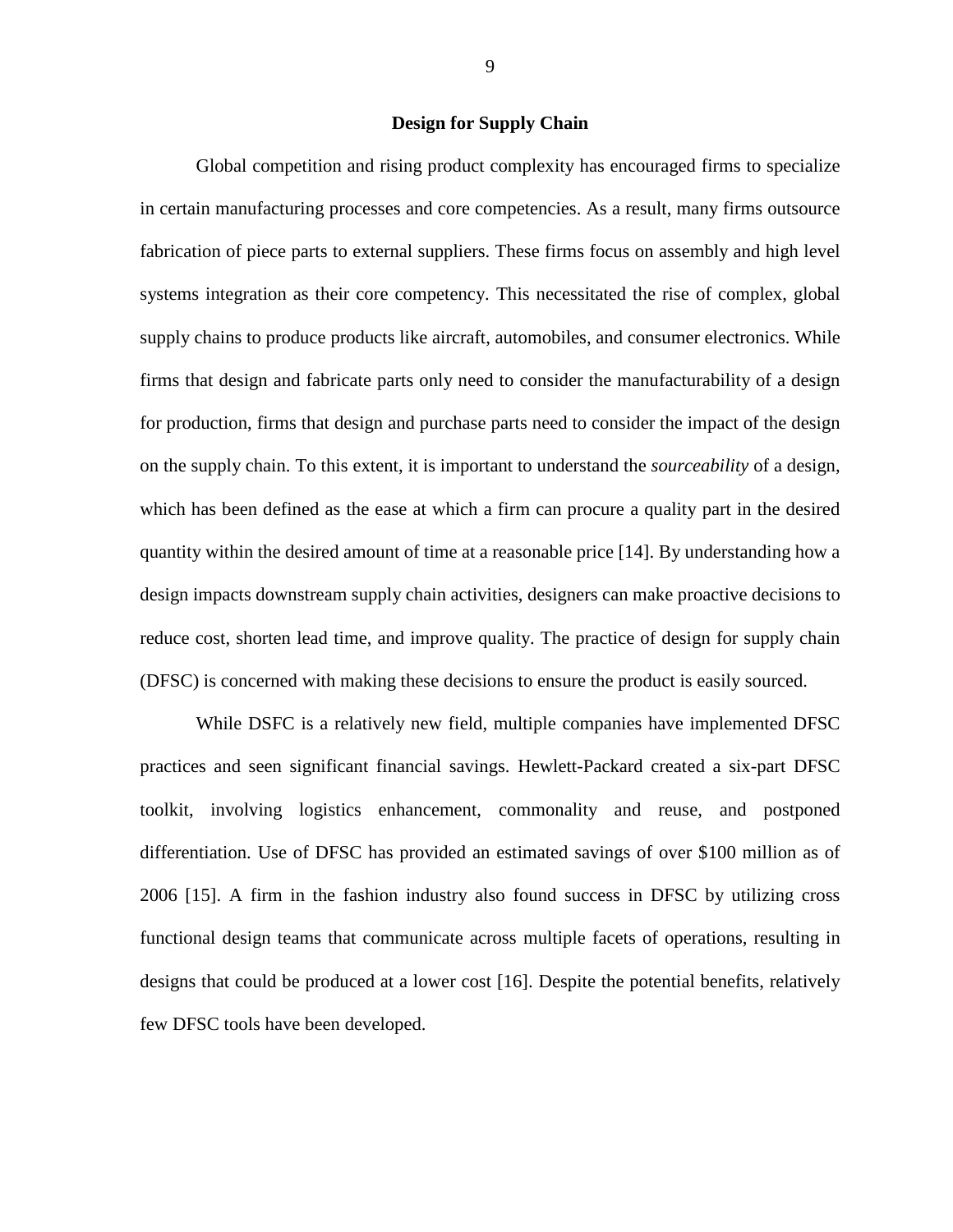Recent methods focus on high level configurations of the bill of materials (BOM) of a product. In that sense, DFSC is applied to the assembly as whole, rather than looking at the geometry of individual piece parts. One tool focuses on design for assembly (DFA) and calculates a DFA index for each possible BOM from a variety of options. The highest scoring BOMs are then evaluated using a supply chain index [\[17\]](#page-16-9). This can help designers in selecting which part alternatives to include in an assembly. Another approach focused on the risk in the supply chain [\[18\]](#page-16-10). This study involved an industry survey to identify the most important risk factors, and the development of a mixed integer programming model to help select between different design alternatives.

Similar to manufacturability, there are multiple ways to measure the sourceability of a design. Multiple supply chain metrics have been defined in order to measure sourcing and procurement performance. Prior research has focused on metrics such as delivery, cost, inventory, and logistics, aligned with customer satisfaction. These metrics have been grouped as strategic, tactical, or operational [\[19\]](#page-16-11). Another study conducted an industry survey that identified lead time, quality, and social and environmental metrics as the most important for design for supply chain [\[20\]](#page-17-0). Different companies will benefit from focusing on metrics that are important to their specific product configuration and supply chain. For example, an aerospace firm that requires a highly specialized forging process may be concerned about supplier capacity metrics, to ensure suppliers will be able to meet production demand. On the other hand, a firm that specializes in consumer electronics may be more interested in environmental or social metrics, given the dependence of that industry on customer sentiment.

One important aspect in design for supply chain and design for manufacture is the manufacturing process used to produce the designed part. The geometry of a design will often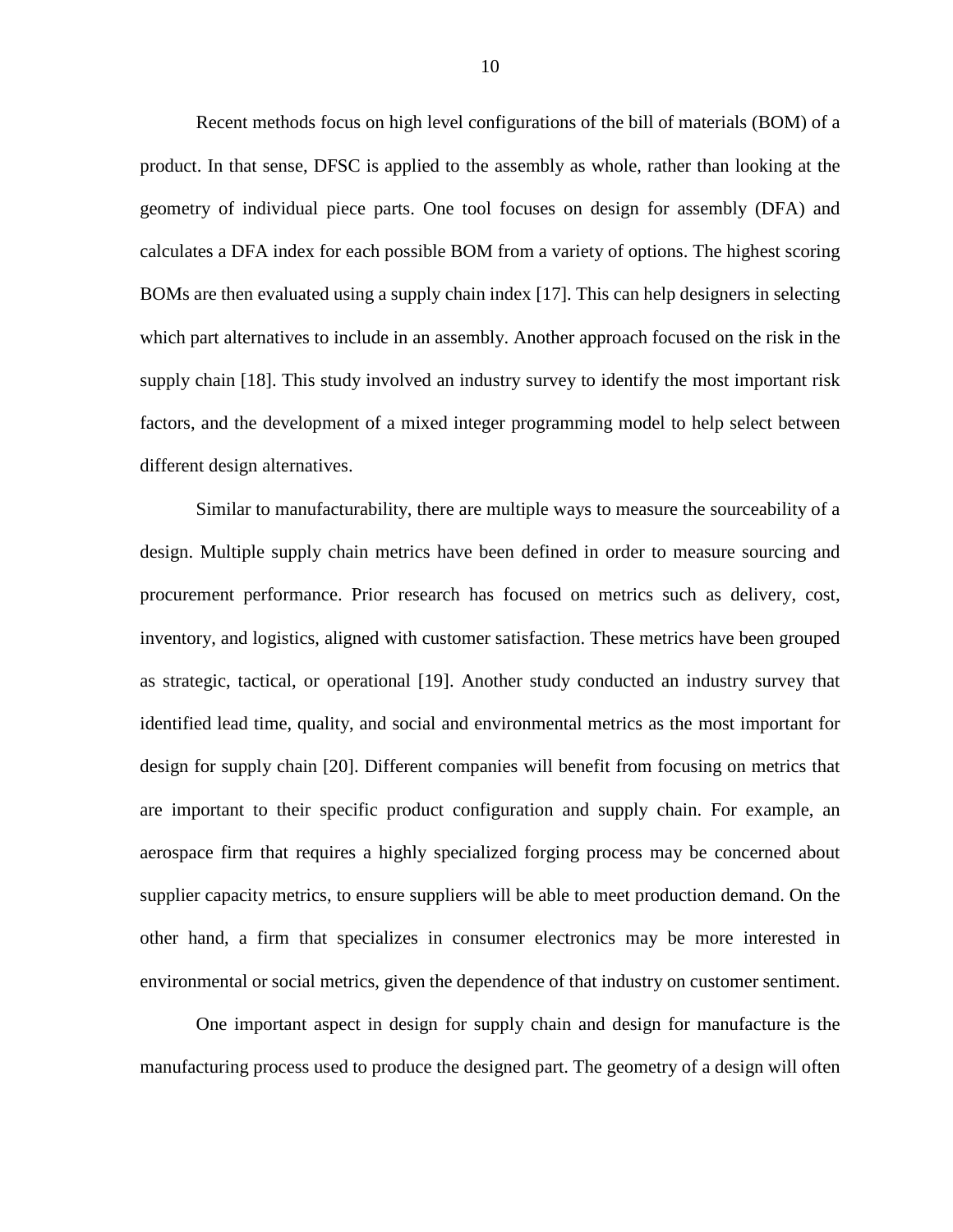dictate which manufacturing process can be used to produce the part. For example, a part with internal hollow cavities cannot be easily produced via machining, because the part will have surfaces that are inaccessible to a machine tool. In addition, some manufacturing processes are better suited to certain geometries due to economic or environmental concerns. For example, a part consisting of thin metal sections, such as a simple box, could be creating using machining. However, this would require a significant amount of material to be removed from a solid billet, resulting in costly machine time, tool wear, and material use. The part would likely be produced more effectively as a weldment, by fabricating individual plates and welding the pieces together at the end. For the same part, casting may be entirely infeasible due to the thin sections of the walls.

Understanding which process will be used to produce a part can provide insights into the possible cost, lead time, and quality the part will yield when it is fabricated. For example, parts that are cast generally have a poorer surface finish than those that are machined. Manufacturing process selection is a relatively well developed field that focuses on analyzing geometry and production requirements, among others, to select the most economical process for fabrication [\[21\]](#page-17-1). Simple methods of process selection involve picking a process from a grid based on production quantity and desired material. However, this method ignores the geometric constraints inherent to manufacturing processes.

While the geometry of a design can yield useful information, it can be difficult to extract data from the models. Geometric analysis is a field that focuses on collecting useful data from a 3D model. A significant amount of geometric analysis has been used for the purposes of clustering parts for group technology (GT). GT seeks to group similar parts for batch manufacturing, reducing the production cost of each piece. Automated methods have

11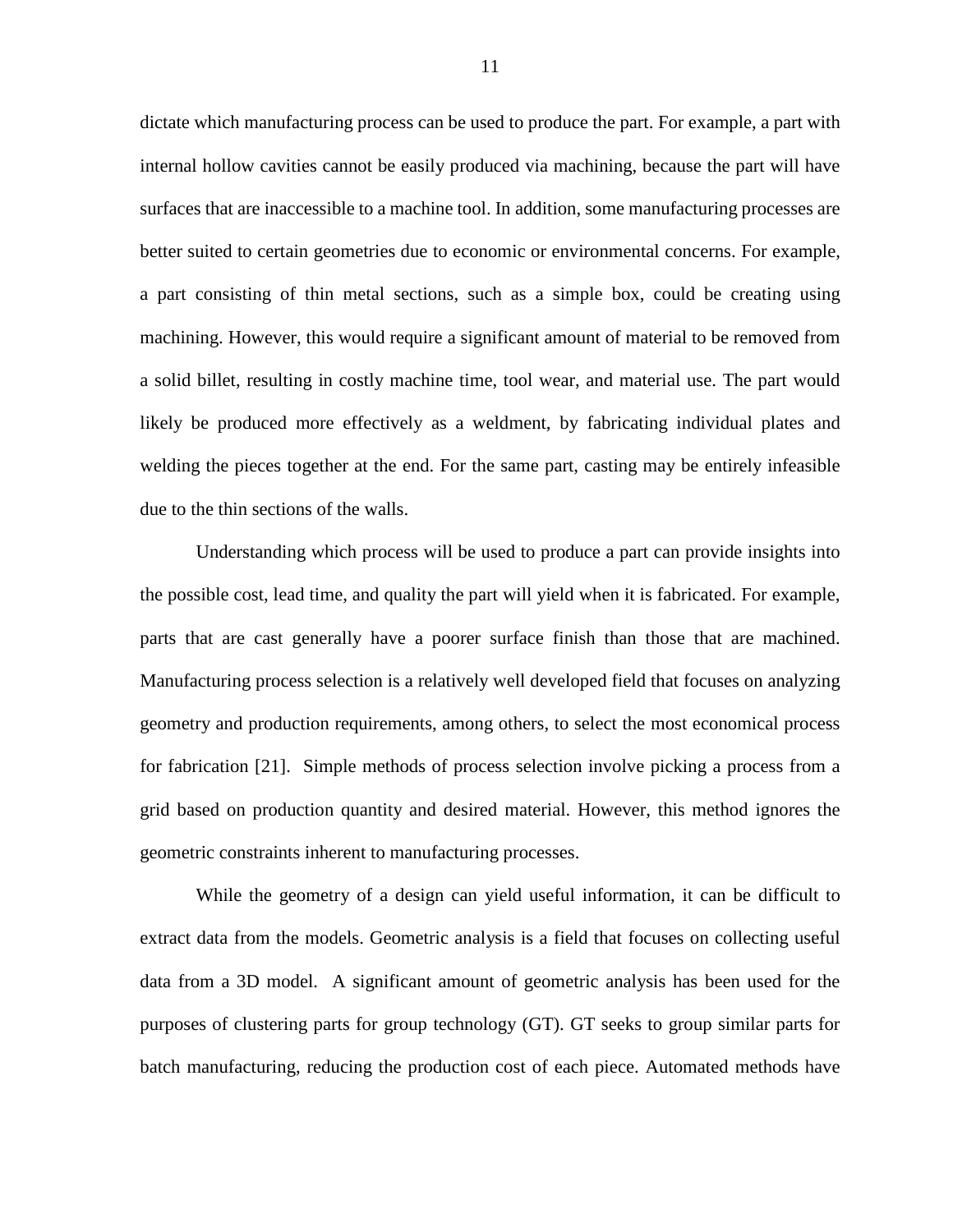been developed to analyze the features of a STEP file and automatically assign an Optiz GT code for part retrieval and design reuse [\[22\]](#page-17-2). In addition, software has been written that can analyze an assembly based on mating geometries of piece parts [\[23\]](#page-17-3). Geometric analysis is often performed on surface based or solid models. One example is the use of curvature based measures to classify parts in the National Design Repository, using support vector machines (SVM) and k-nearest-neighbors (KNN) [\[24\]](#page-17-4). SVM and KNN are both methods for classification using machine learning. Other machine learning methods have been utilized for geometric data, including the use of learning logic [\[25\]](#page-17-5). The methods in this thesis utilize decision trees and random forest for classification of 3D models based on manufacturing constraints.

#### REFERENCES

- <span id="page-15-1"></span><span id="page-15-0"></span>1. Corbett, J., and Crookall, P., 1986, "Design for Economic Manufacture," CIRP Annals - Manufacturing Technology, 35(1), pp. 93–97.
- <span id="page-15-2"></span>2. Doll, W., Hong, P., and Nahm, A., 2010, "Antecedents and Outcomes of Manufacturability in Integrated Product Development," International Journal of Operations and Production Management, 30(8), pp. 821–852.
- <span id="page-15-3"></span>3. Kim, W., and Simpson, T., 2013, "Toward Automated Design for Manufacturing Feedback," IFIP Advances in Information and Communication Technology, 414, pp. 40–47.
- <span id="page-15-4"></span>4. Das, S., and Kanchanapiboon, A., 2011, "A Multi-Criteria Model for Evaluating Design for Manufacturability," International Journal of Production Research 49(4), pp. 1197–1217.
- <span id="page-15-5"></span>5. Ramana, K., Singh, M., Gupta, A., Dey, R., Kapoor, A., and Rao, P., 2006, "A Manufacturability Advisor for Spun and Rollformed Sheet Metal Components," International Journal of Advanced Manufacturing Technology, 28(3–4), pp. 249–254.
- <span id="page-15-6"></span>6. Jacob, D., Ramana, K., and Rao, P., 2004, "Automated Manufacturability Assessment of Rotational Parts by Grinding," International Journal of Production Research, 42(3), pp. 505–519.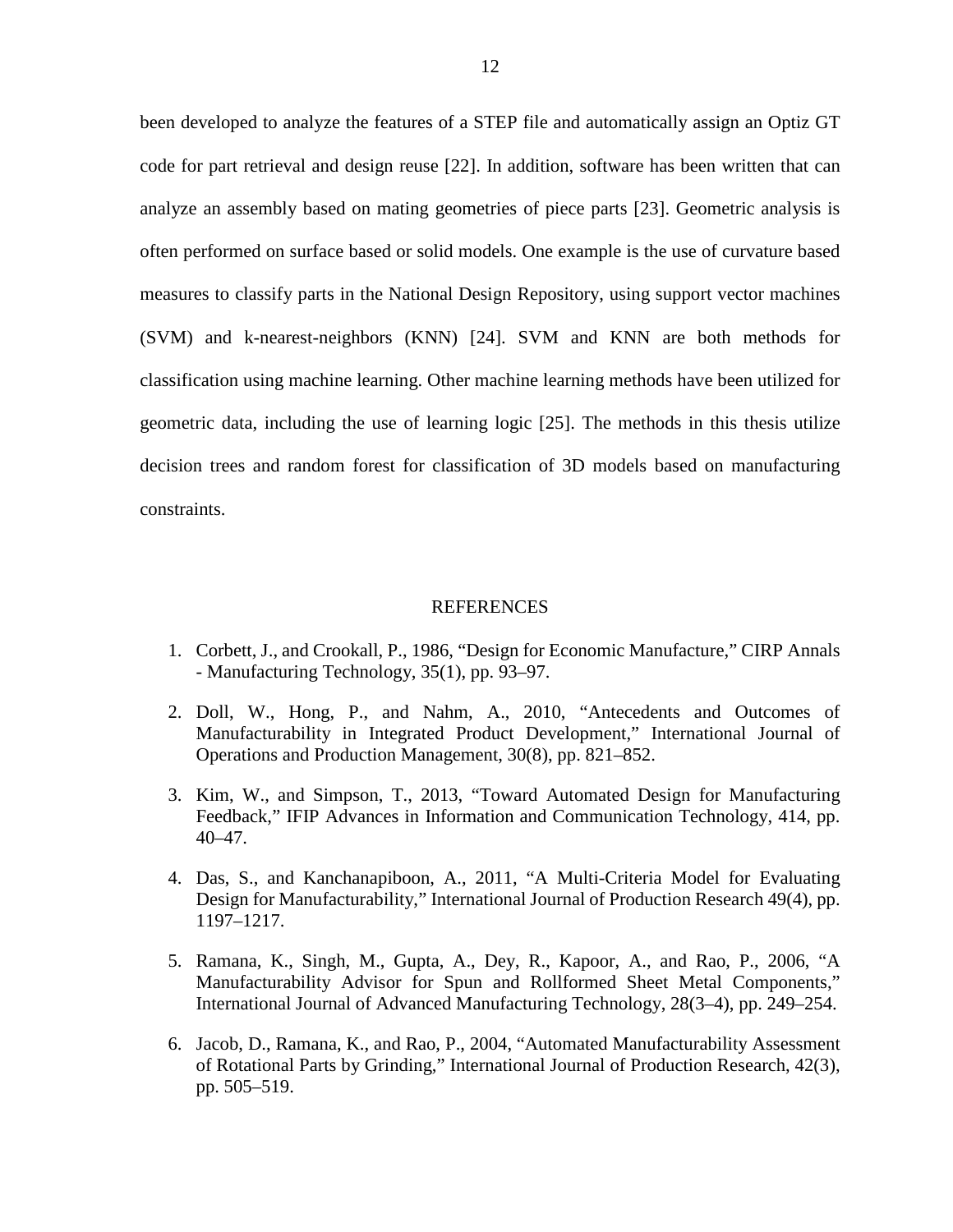- <span id="page-16-1"></span>7. Jared, G., Limage, M., Sherrin, I., and Swift, K., 1994, "Geometric Reasoning and Design for Manufacture," Computer-Aided Design, 26(7), pp. 528–536.
- <span id="page-16-2"></span>8. Madan, J., Rao, P., and Kundra, T., 2007, "Die-Casting Feature Recognition for Automated Parting Direction and Parting Line Determination," Journal of Computing and Information Science in Engineering, 7(3), pp. 236.
- <span id="page-16-3"></span>9. Cutkosky, M., and Tenenbaum, J., 1992, "Toward a Framework for Concurrent Design," International Journal of Systems Automation: Research and Applications, pp. 239-261.
- <span id="page-16-4"></span>10. Lee, R., Lin, Y., Tseng, M., and Wu, W., 2010, "Evaluation of Workpiece Orientation and Configuration of Multi-Axis Machine Tool Using Visibility Cone Analysis," International Journal of Computer Integrated Manufacturing, 23(7), pp. 630–639.
- 11. Samarghandy, H., and Li, Y., 2013, "Detecting Re-design Area for Increasing Manufacturability of Drilling and Three-Axis Pocketing Operations," International Journal of Advanced Manufacturing Technology, 69(1-4), pp. 337-349.
- <span id="page-16-5"></span>12. Barari, A., ElMaraghy, H., and ElMaraghy, W., 2009, "Design for Manufacturing of Sculptured Surfaces: A Computational Platform," Journal of Computing and Information Science in Engineering, 9(June), 21006.
- <span id="page-16-0"></span>13. Nnaji, B., Liu, H., and Rembold, U., 1993, "A Product Modeller for Discrete Components," International Journal of Production Research, 31(9), pp. 2017-2044.
- <span id="page-16-6"></span>14. Hoefer, M., Frank, M., and Dorneich, M., 2017, "Geometric Analysis to Automate Design for Supply Chain," In Proceedings of the 2017 Industrial and Systems Engineering Research Conference. In Press.
- <span id="page-16-7"></span>15. Cargille, B., and Fry, C., 2006, "Design for Supply Chain: Spreading the Word Across HP," Supply Chain Management Review, 10(5), pp. 34-36-41.
- <span id="page-16-8"></span>16. Khan, O., Christopher, M., and Creazza, A., 2012, "Aligning Product Design with the Supply Chain: A Case Study," Supply Chain Management: An International Journal, 17(3), pp. 323–336.
- <span id="page-16-9"></span>17. Chiu, M., Gupta, S., and Okudan, G., 2009, "Integration of Supply Chain Decisions at the Conceptual Design Stage: A Repository Enabled Decision Tool," Proceedings of the 2009 Industrial Engineering Research Conference, pp. 1512–1517.
- <span id="page-16-10"></span>18. Claypool, E., Norman, B., and Needy, K., 2010, "Identifying Important Risk Factors in Design for Supply Chain," Proceedings of the 2010 Industrial Engineering Research Conference.
- <span id="page-16-11"></span>19. Gunasekaran, A., Patel, C., and Tirtiroglu, E. (2001). "Performance measures and metrics in a supply chain environment," International Journal of Operations & Production Management, 21.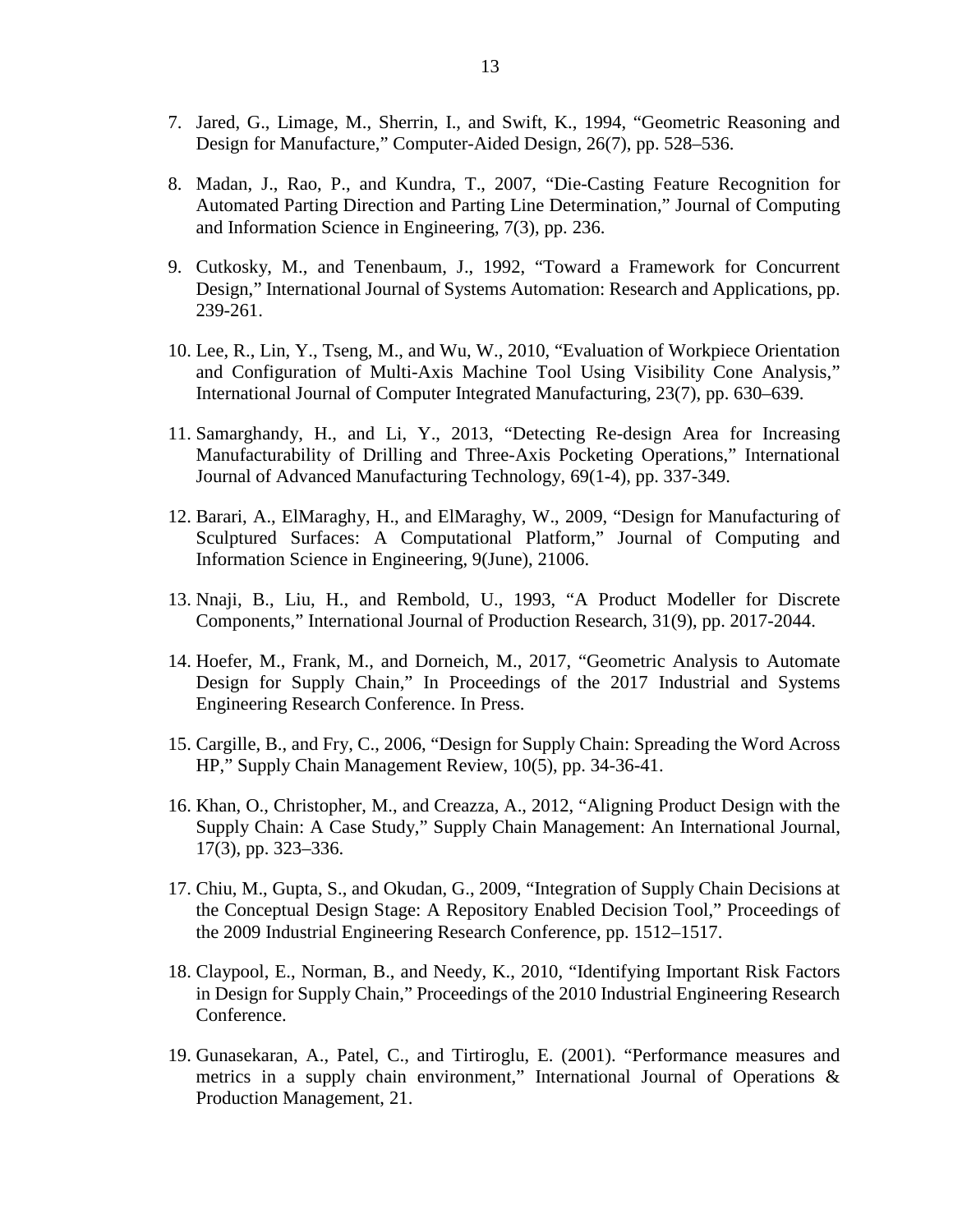- <span id="page-17-0"></span>20. Manohar, K., and Ishii, K., 2009, "Design for supply chain: Evaluation of supply chain metrics," ASME International Mechanical Engineering Congress and Exposition, Proceedings, 4, pp. 203–211.
- <span id="page-17-1"></span>21. Swift, K., and Booker, J., 2013, Manufacturing Process Selection Handbook. Waltham, MA: Elsevier.
- <span id="page-17-2"></span>22. Zehtaban, L., Elazhary, O., and Roller, D., 2016, "A Framework for Similarity Recognition of CAD Models," Journal of Computational Design and Engineering, 3(3), pp. 274–285.
- <span id="page-17-3"></span>23. Lupinetti, K., Giannini, F., Monti, M., and Pernot, J. P., 2016, "Automatic Extraction of Assembly Component Relationships for Assembly Model Retrieval," Procedia CIRP, 50, pp. 472–477.
- <span id="page-17-4"></span>24. Ip, C. Y., and Regli, W. C., 2006, "A 3D Object Classifier for Discriminating Manufacturing Processes," Computers and Graphics, 30(6), pp. 903–916.
- <span id="page-17-5"></span>25. Al-Mubaid, H., Abouel Nasr, E., & Kamrani, A. (2008). Using data mining in the manufacturing systems for CAD model analysis and classification. International Journal of Agile Systems and Management, 3(1/2), pp. 147–162.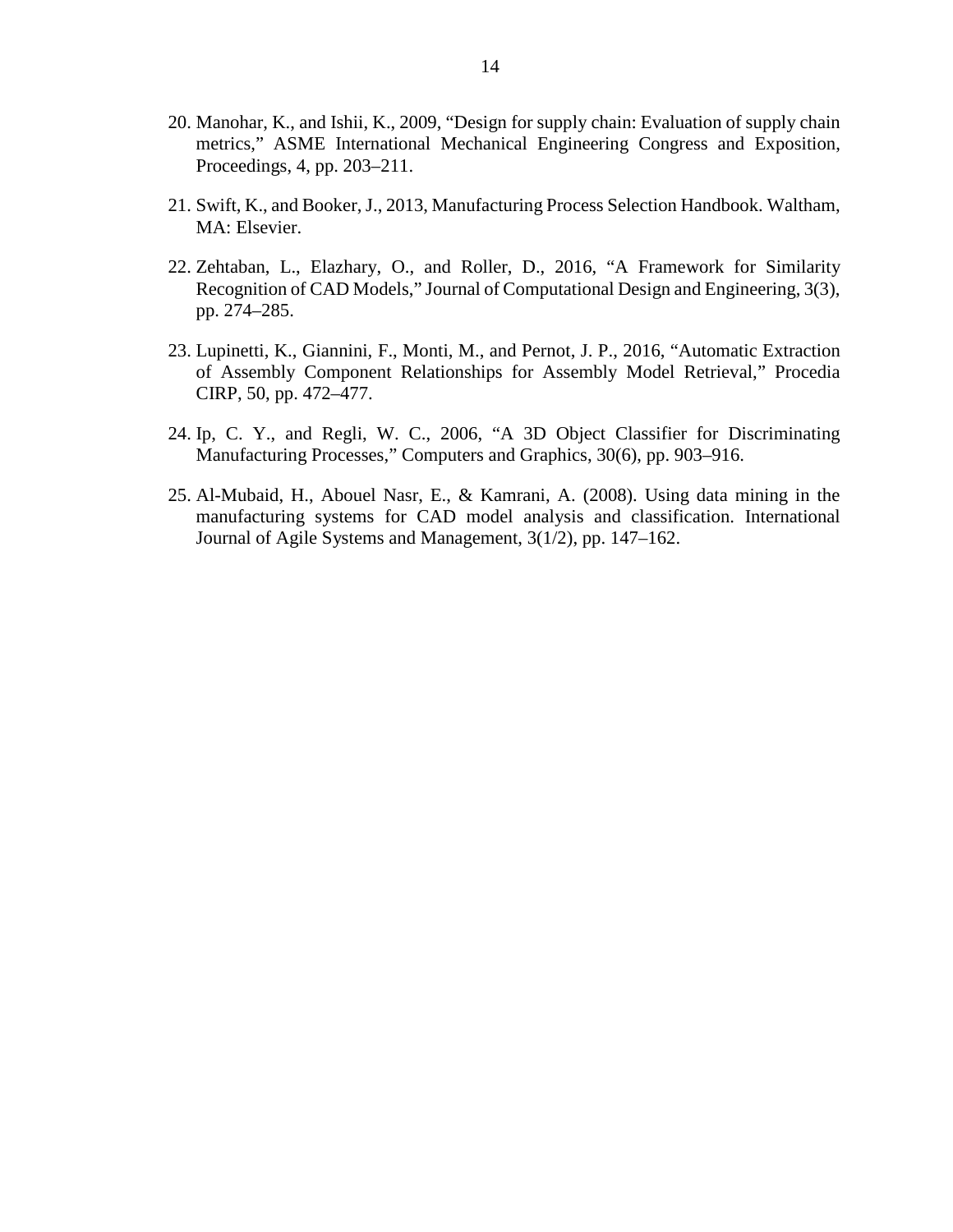# <span id="page-18-0"></span>CHAPTER 3: AUTOMATED MANUFACTURING PROCESS SELECTION DURING CONCEPTUAL DESIGN

A paper to be submitted to the ASME Journal of Mechanical Design Michael J. Hoefer and Matthew C. Frank

#### **Abstract**

<span id="page-18-1"></span>This paper presents a method for automated manufacturing process selection during conceptual design. It is helpful to know which manufacturing processes can produce a design at an early stage, when the overall design can be changed for less cost. Early during new product development, geometric dimensions and tolerances may not yet be specified, but a general 3D model is often under development. Algorithms are presented to interrogate 3D models to calculate machining based manufacturability metrics. These algorithms are used on a dataset of 86 CAD models classified as machined or cast-then-machined. The metrics, such as visibility, reachability, and setup orientations, seek to characterize a part's manufacturability using machining domain knowledge. These metrics serve as inputs to machine learning models, which are used to classify parts by manufacturing process with 86% accuracy. Some of the incorrectly classified parts were instances that had robust designs capable of being manufactured using machining or casting. The results of the machine learning models indicate that the machining metrics can be used to provide process selection feedback during conceptual design.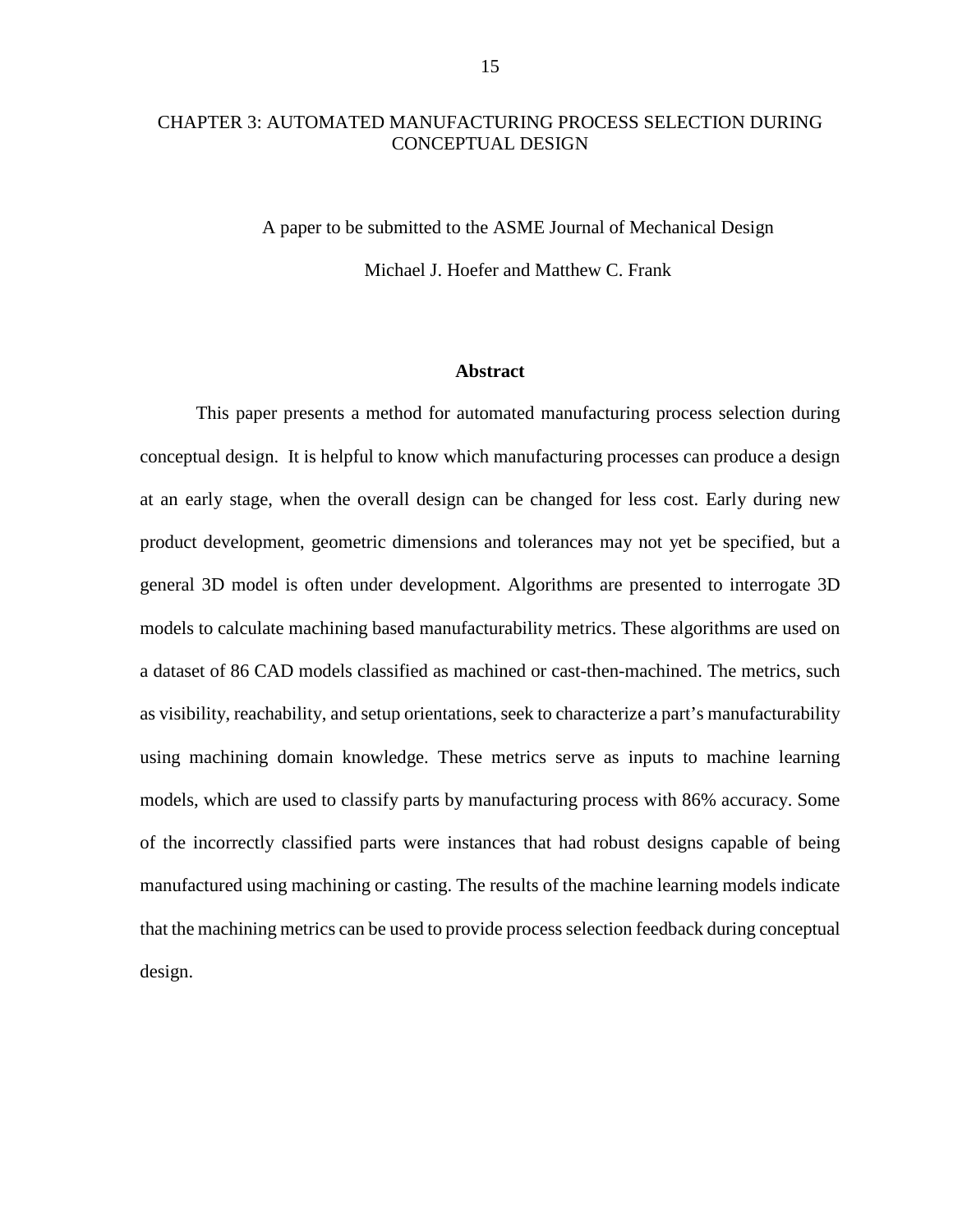#### **1. Introduction**

<span id="page-19-0"></span>Increasing competition has put pressure on firms to reduce time to market and lower product cost. Understanding which manufacturing process will be used to produce a design is a critical step in the design process. Selecting an appropriate manufacturing process early during conceptual design results in parts that are more manufacturable [\[1\]](#page-49-1). Engineers are able to tailor a design towards a specific manufacturing process early on, which reduces manufacturing issues and downstream change requests. Traditionally, process selection has relied on human analysis and wisdom [\[2\]](#page-49-2). However, methods that rely on human intuition require prior training and are subject to error. It is necessary to develop systematic and objective methods for selecting a manufacturing process based on only a conceptual design.

Conceptual design is the first stage in new product development, and involves determining the general scheme of the solution [\[3\]](#page-49-3). It has been shown that up to 50% of the avoidable cost of a product is determined in the conceptual design stage [\[4\]](#page-49-4). Conceptual designs often include CAD drawings [\[3\]](#page-49-3), but do not contain all the details necessary (technical data package) to produce the design. Conceptual designs are improved in an iterative process consisting of synthesis, analysis, and evaluation. Once a conceptual design is finalized, details are added until the schematics are ready for production. Detailed design then adds final details, such as those resulting from geometric dimensioning and tolerancing (GD&T). During detailed design, the manufacturing process has likely been selected, and designs are tailored for the specific process. Therefore, process selection is critical during conceptual design to avoid detailing a design for an inappropriate process.

This paper focuses on selecting between two common manufacturing processes, casting and machining. Apart from sheet metal forming, casting and machining processes are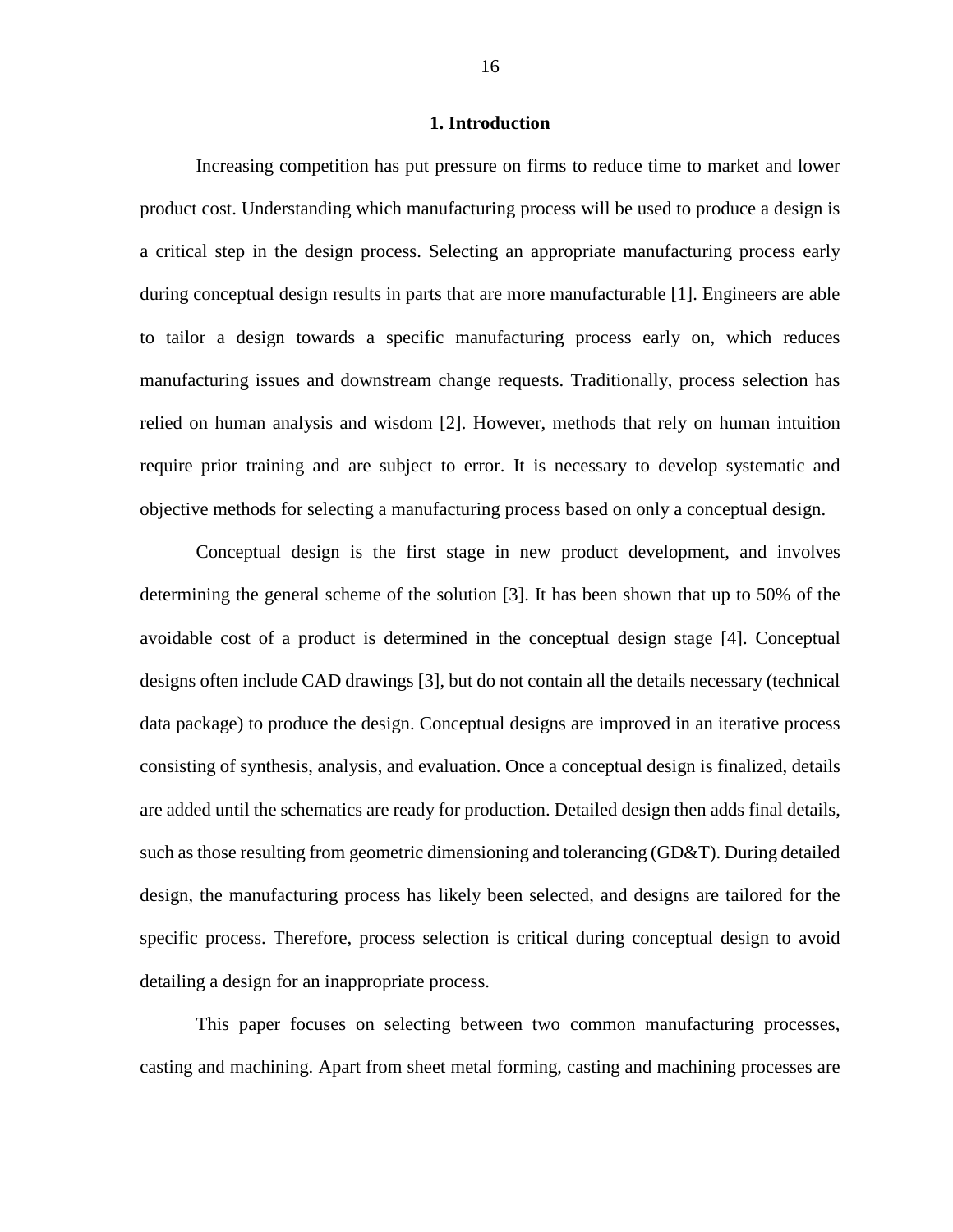used to create the vast majority of metal production parts. The machining process has a high dimensional capability and leaves the material properties relatively unchanged [\[5\]](#page-49-5). However, since a machine tool must make contact with every surface of the finished geometry, the machining process is relatively inefficient for manufacturing large quantities of parts. The casting process is generally faster than machining (after tooling is created) and can be scaled to achieve production runs of large quantities. While there are a variety of casting processes with different capabilities, most tend to have lower dimensional accuracy and a rougher surface finish compared to machining. This leads to the use of casting to achieve near-net shape geometry for high quantity production runs, and the use of machining on critical features to meet the dimensional specifications [\[6\]](#page-49-6). These parts are deemed *cast-then-machined*.

Selecting between pure machining and a cast-then-machined approach involves multiple considerations. Production quantity and material both play a significant role in

effective process selection [\[7\]](#page-49-7). For example, some materials are better suited for machining, while others are better for casting. Lead time may also be an important factor. Most all



Figure 1. Example parts; a) A part with curved surfaces suitable for casting, b) A part with many flat surfaces, suitable for machining.

cast parts often require custom tooling (patterns) to be created before parts can be produced, whereas machining tends to require less custom fixturing, resulting in a shorter lead time if only one or a few parts are needed. While production requirements need to be considered, the geometry of the design often dictates which process will be most capable of creating the part due to manufacturing constraints. For example, a part with easily accessible flat surfaces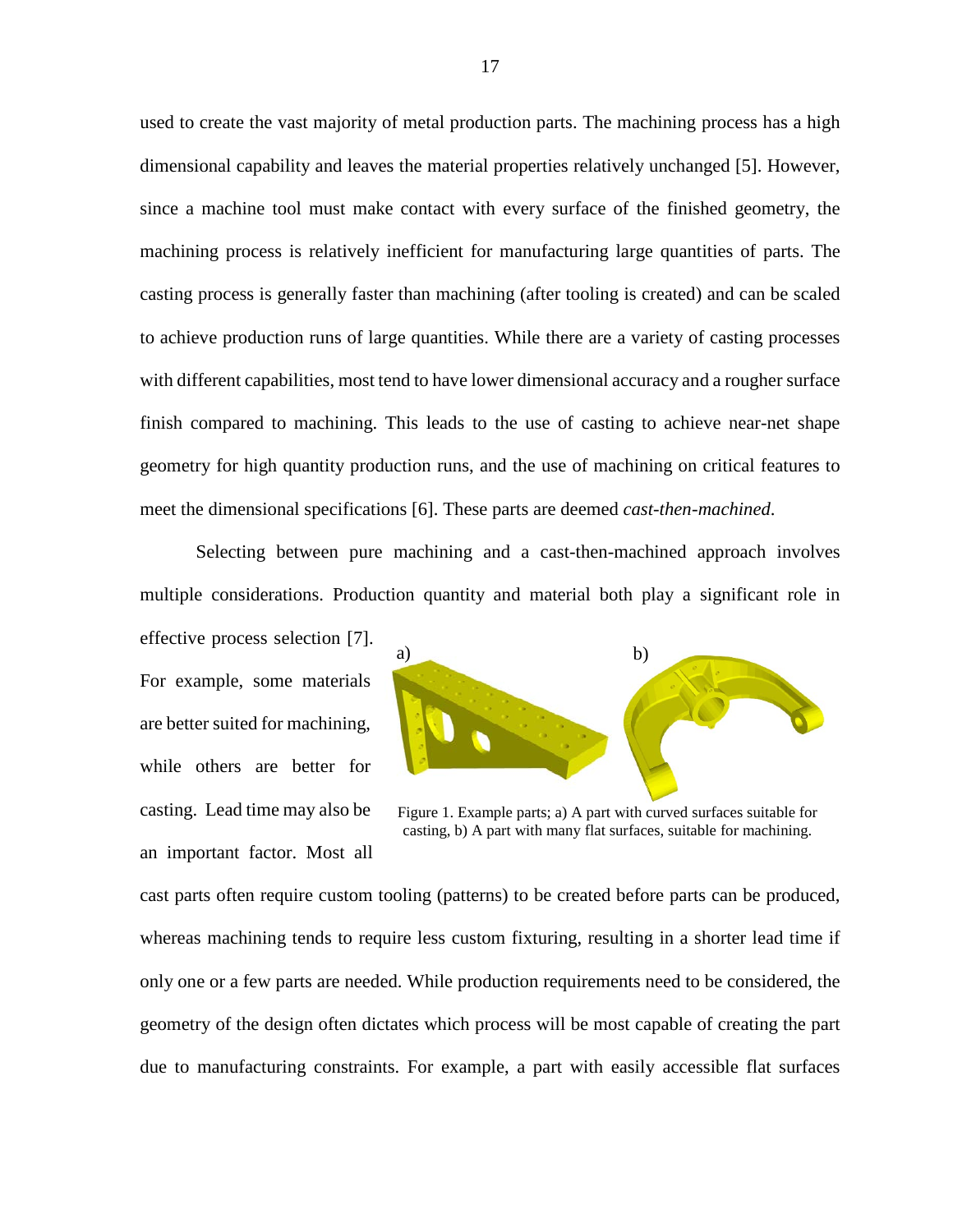(Figure 1a) would be a stronger candidate for the machining process. On the other hand, geometry with many curved surfaces may lend itself for casting (Figure 1b) Casting tends to be better suited for designs that contain curved surfaces or other non-prismatic features.

This paper presents an automated method for assisting in manufacturing process selection between machined and cast-then-machined parts. Process selection using material and production quantity is a relatively well developed field of research. However, using data driven geometric analysis for process selection during conceptual design is an undeveloped research area. In this paper, geometric analysis is used to generate machining-focused manufacturability metrics that serve as useful measures for process selection. After selecting the most useful metrics, machine learning algorithms are used to create predictive models that aid in process selection during conceptual design.

#### **2. Related Work**

<span id="page-21-0"></span>Simple methods of process selection involve picking a process from a grid based on production quantity and desired material [\[7\]](#page-49-7). However, several software-assisted methods have been developed for various aspects of design for manufacturing and process selection [\[8,](#page-49-8) [9\]](#page-49-9). Many involve methods with varying degrees of process planning or production rules [\[10,](#page-49-10) [11\]](#page-49-11). Most process selection efforts involve gathering a significant amount of information about the design, such as surface finish, tolerances, production rate, and time-to-market. The resulting tools rely on user input to provide process suggestions. MAMPS is a process selection support system that allows users to enter information such as part wall thickness, tolerances, and production volume and receive a compatibility score for three manufacturing processes [\[12\]](#page-49-12). PROSEL is system that aids in net-shape process selection from user input, and allows the user to select a general part shape complexity level for analysis [\[13\]](#page-49-13). A web-based advisory, system,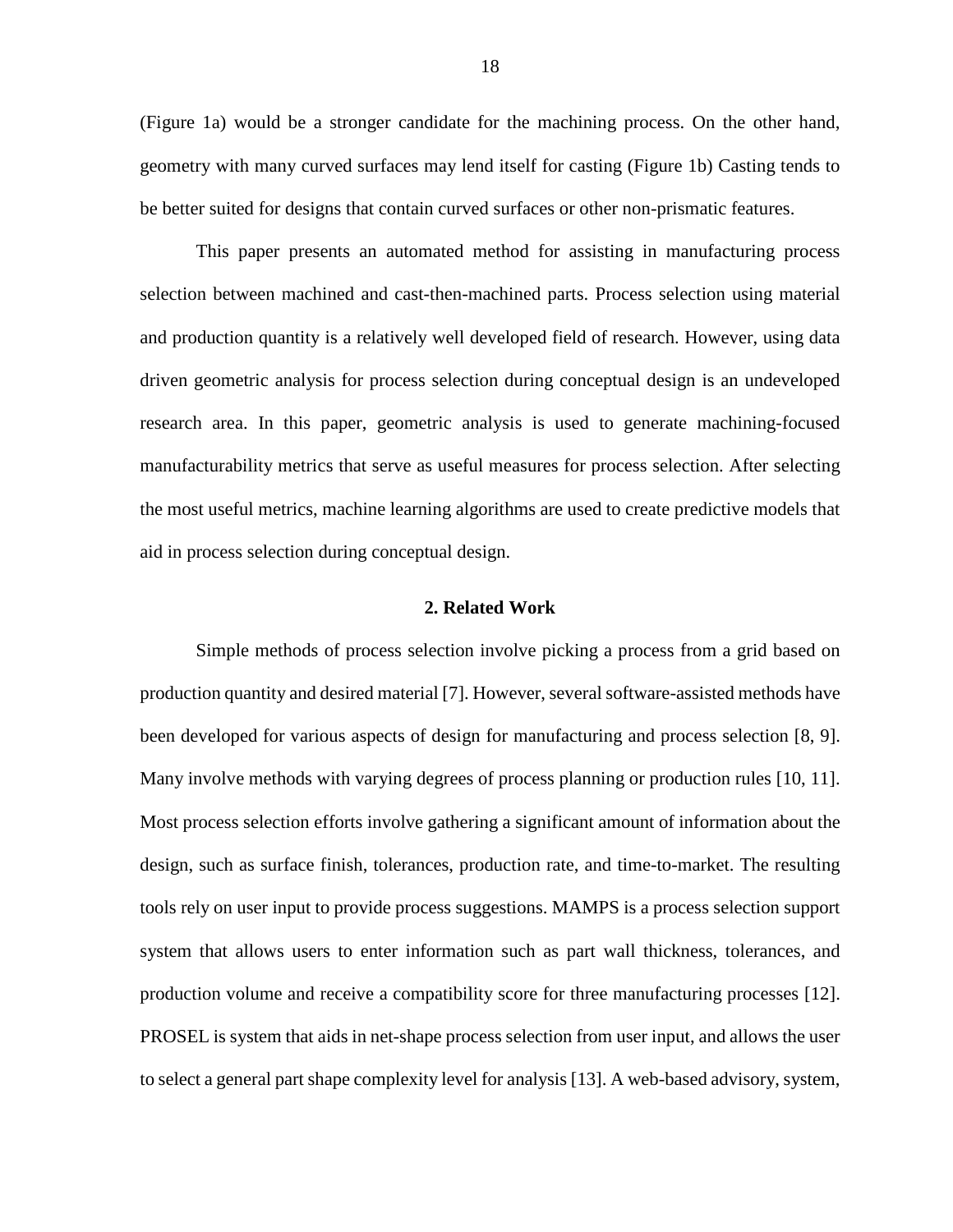WebMCSS, utilizes a database of process knowledge to provide information to users [\[14\]](#page-50-0). A faceted classification system was developed that allows designers to explore aspects of different processes [\[15\]](#page-50-1). The Manufacturing Advisory Surface (MAS) is a similar system that allows users to query processes with certain characteristics [\[16\]](#page-50-2).

Other efforts seek to estimate the manufacturing cost as a basis for process selection [\[17](#page-50-3) - [20\]](#page-50-4). Machine learning has been used to estimate the manufacturing cost of individual jet engine components, based on a combination of design, materials, and economics [\[21\]](#page-50-5). Taskbased methods have been used for later stage detailed process selection [\[22\]](#page-50-6), and specifically for aluminum castings [\[23\]](#page-50-7). These methods tend to require a significant amount of manual input from the designer or do not include the analysis of CAD models whatsoever.

Additional utility in process selection can arise from direct analysis of part geometry. Physical parts have been measured for attributes, such as surface roughness, that were used to evaluate process chains involving additive manufacturing [\[24\]](#page-50-8). Other efforts focus on automated group technology (GT), which analyzes CAD geometry and finds natural grouping of parts [\[25\]](#page-50-9). STEP files can be automatically assigned an Optiz GT code, which involves traversing a decision tree to assign digits of the code [\[26\]](#page-50-10). GT is only one application of similarity assessment, which has been used for search, exploration, and retrieval of shapes during design [\[27,](#page-51-0) [28\]](#page-51-1). This has been attempted both for assemblies [\[29](#page-51-2) - [31\]](#page-51-3) and piece parts [\[32](#page-51-4) - [36\]](#page-51-5). Other efforts focus on clustering CAD models based on features [\[37\]](#page-51-6), or using hierarchical methods [\[38\]](#page-51-7).

Most similar to the work of this paper are efforts to classify or evaluate parts in the National Design Repository. These efforts use general shape descriptors [\[39,](#page-51-8) [40\]](#page-52-0), invariants [\[41\]](#page-52-1), or scale-space decomposition [\[42\]](#page-52-2). The method in this paper uses domain knowledge of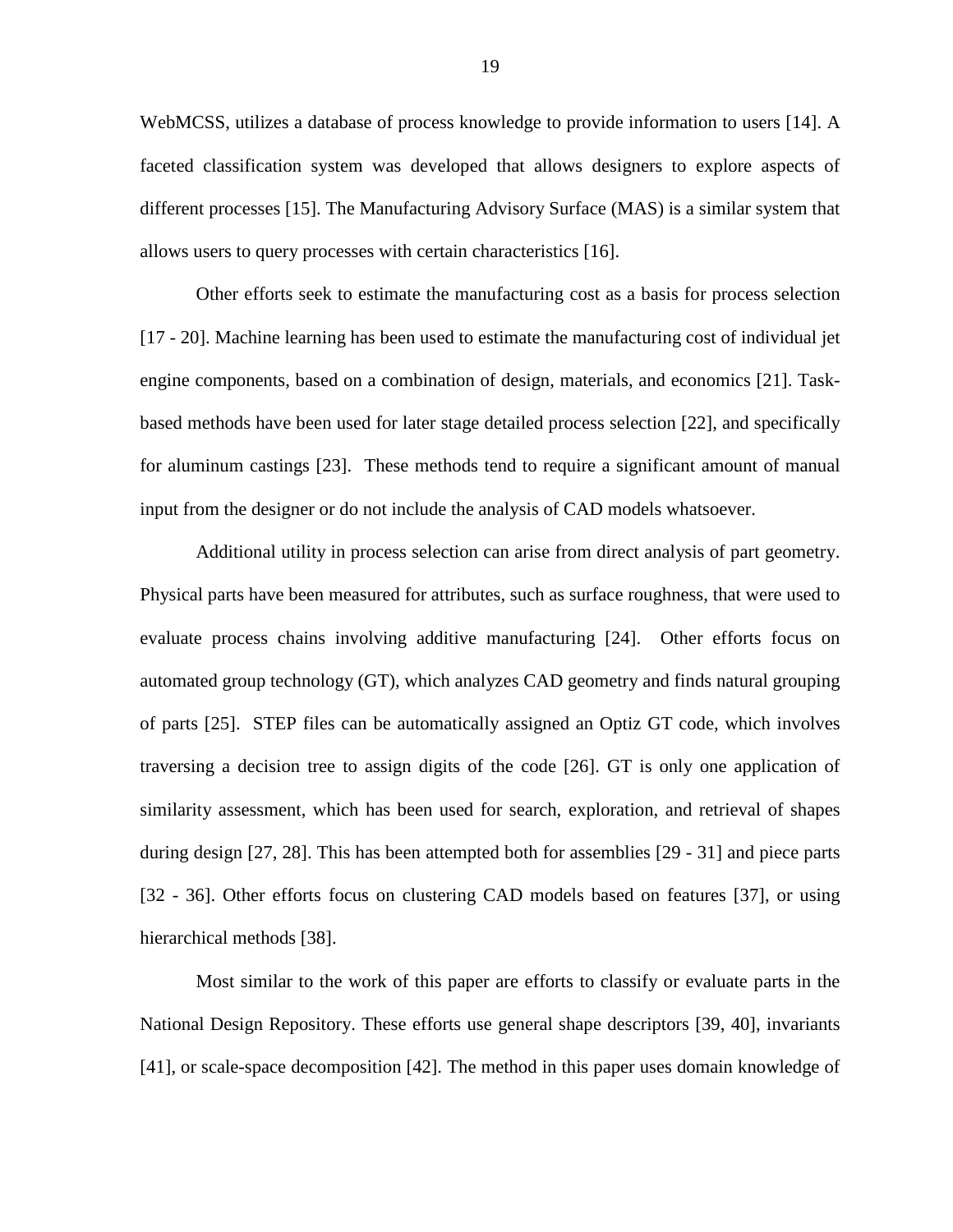the machining process to generate slice-based and facet-based metrics, which contrasts with prior work that use general descriptors for classification. While previous efforts have used knearest neighbor (KNN), support vector machines [\[6\]](#page-49-6), or learning logic [\[43\]](#page-52-3), this paper uses decision trees and random forests.

### **3. Automated Process Selection**

#### <span id="page-23-1"></span><span id="page-23-0"></span>**3.1 Solution Overview**

The method presented in the paper consists of two main efforts. First, each part is characterized using three groups of metrics; aggregate geometry (such as volume and surface

area), slice-based machining metrics, and facet-based orientation metrics. Second, these metrics, along with an assigned manufacturing process classification, are used as inputs to machine



Figure 2. Composition of the model for predicting manufacturing process.

learning algorithms. The result of the machine learning algorithms is a model that predicts the classification of a new design, assisting in process selection. The process flow is shown in Figure 2. In this paper, the metrics are collected from a dataset of 86 parts from the National Design Repository [\[44\]](#page-52-4) that are classified as either machined or cast-then-machined. Section 3.2 provides detailed descriptions of how the metrics are calculated, as well as the expected impact on process selection. Section 3.3 presents the machine learning algorithms used to generate the predictive model.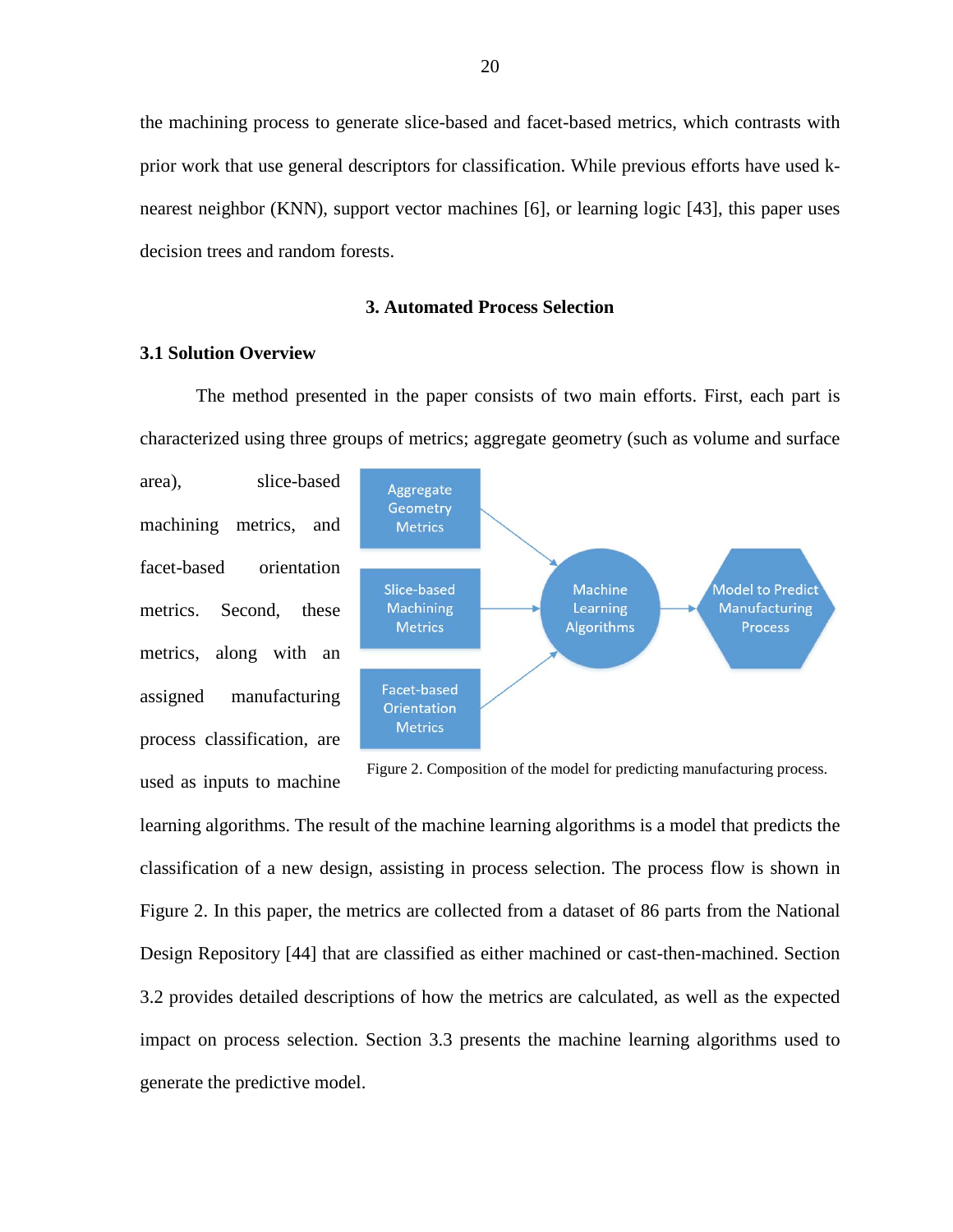A CAD model is used as input when calculating the metrics in this work. There are two main categories of CAD file types: feature-based and feature-free. Feature-based models consist of discrete features controlled by parameters. Feature-based file formats tend to be proprietary in nature, and analysis is more complex as many types of features must be considered. Feature-free models, on the other hand, are surface-based representations consisting of polygons, such as triangles, or facets. The STL file format is a non-proprietary feature-free format that consists of a facet-based approximation of the surface of the geometry. The metrics presented in this paper are generated from algorithms that operate on STL files, which enables the algorithms to analyze any arbitrary geometry.

#### <span id="page-24-0"></span>**3.2 Metrics**

The metrics used in this approach can be categorized into three groups. The first group consists of general measures of geometry, such as volume or surface area. The second group of metrics is based on manufacturing constraints of machining, using a slice-based method. The last group includes facet orientation and setup complexity metrics.

Before calculating the metrics, each CAD model was scaled such that the longest dimension along the X, Y, or Z primary axis was equal to 10 inches. This was to ensure that the size of the parts was relatively similar, and that differences in metric values were due to geometry rather than size. The first group of metrics to be discussed include general measures of geometry, such as volume or surface area and is presented in the following section on Aggregate Geometry Metrics.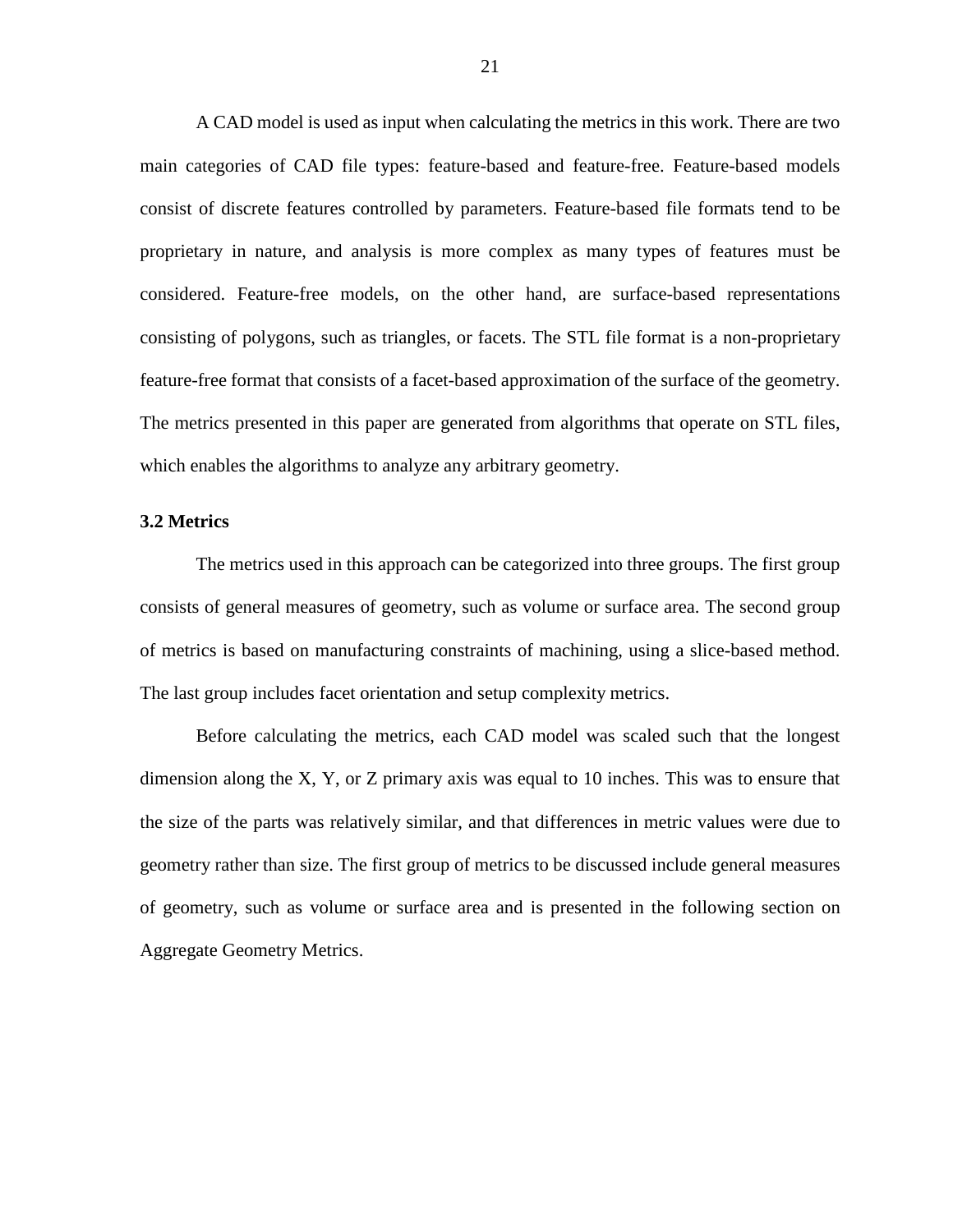#### 3.2.1 Aggregate Geometry Metrics

#### *Volume to Surface Area Ratio*

The volume to surface area ratio is used as a measure of geometric complexity. A high ratio indicates a solid model with few features, while a low ratio indicates that the surface is complex relative to the volume and may contain thin sections. It is expected that machined parts will have a relatively low volume to surface area ratio, as significant portions of material are likely machined away from a block or cylinder of material.

#### *Bounding Box Volume to Part Volume Ratio (Buy-to-Fly ratio)*

The ratio of the volume of the bounding box to the volume of the part is colloquially known as the *buy-to-fly* ratio. This references the aerospace industry, in which a block of material is bought and the part is machined out and flown on an aircraft. The buy-to-fly ratio indicates how much material must be removed from a solid block of metal to create the part. It is expected that machined parts will have a higher buy-to-fly ratio, as there is significant cost associated with removing large volumes of material via machining. Designs with a low buyto-fly ratio are expected to be classified as cast parts.

#### *Bounding Box Surface Area to Part Surface Area Ratio*

Similar to the buy-to-fly ratio, the *surface area ratio* is the ratio between the surface area of the bounding box of the part to the surface area of the part itself. Parts with many complex features will have a large increase in surface area compared to the rectangular prism of material from which the part would be machined.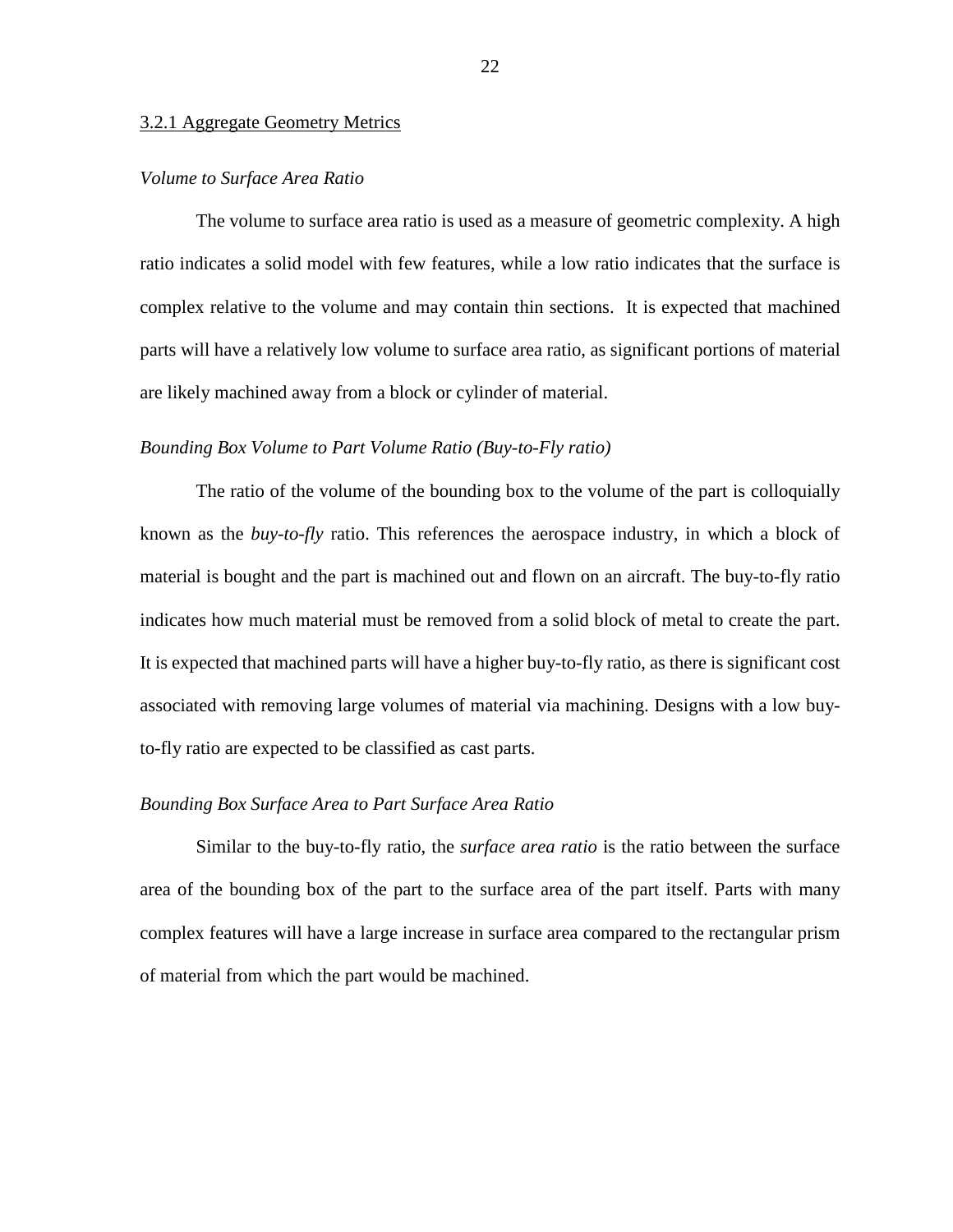#### *Ratio of Longest to Shortest Dimension*

The ratio between the longest and shortest dimension of a model is an indicator of how oblong the part is. Since cast parts require directional solidification to avoid voids in the final part, it is unlikely that extremely oblong parts will be classified as cast parts.

#### *Facet Count to Surface Area Ratio*

The facet count/volume ratio is another proxy for geometric complexity. When most commercially available CAD programs convert a model into an STL file, the parameters include a chordal deviation, which represents the permissible error from the true geometry. Flat surfaces, common in machined parts, can be perfectly represented with a low number of facets. Complex curved geometry, on the other hand, will require many facets to represent the true geometry and stay under the required deviation.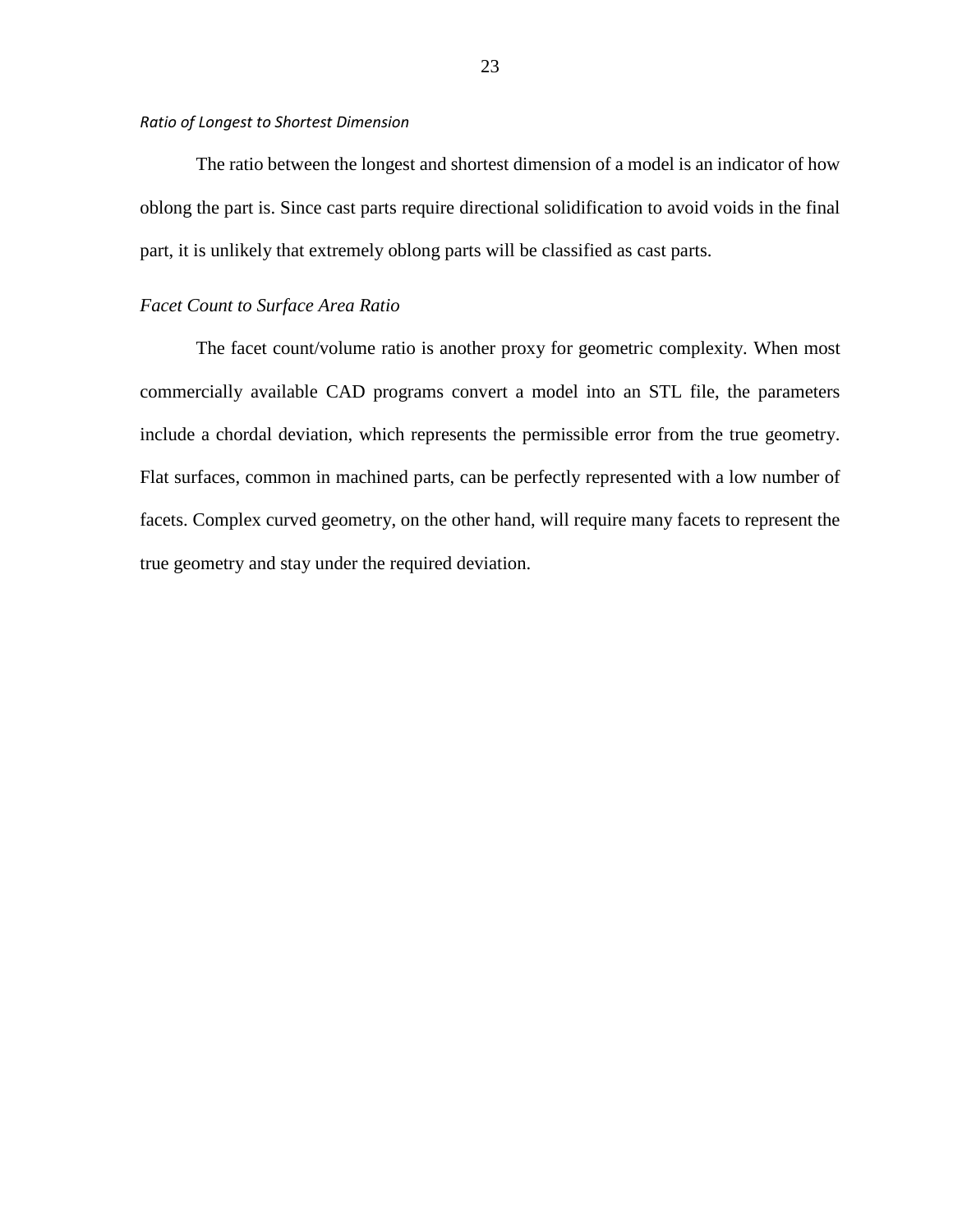#### 3.2.2 Slice-Based Machining Metrics

In processes such as additive manufacturing, process planning is simplified by slicing the 3D geometry of an STL file c) into a series of 2D slices. A similar method is used in this paper for calculating the visibility, reachability, and tool accessibility metrics. This method is



Figure 4. Slice based machining analysis; a) The original STL model, b) 2D slices generated from the model, c) Machining-based manufacturability analysis resulting in numeric results for each segment in a slice, d) Segment values are mapped back to the original surfaces

derived from the analysis used in ANA, a system for automated manufacturability analysis [\[45\]](#page-52-5). First, a 3D model is sliced along each of the principle axes, resulting in three arrays of consistently spaced 2D slices (Figure 4b). Each slice consists of one or more closed polygonal chains of line segments. Manufacturability analysis is performed on each segment in a chain, resulting in numeric values for each segment (Figure 4c). Lastly, the segment values are mapped back to their original facets, resulting in a numeric score for each facet (Figure 4d). As each facet is assigned a single value based on a series of individual segments, facets with large areas may receive inaccurate scores. Therefore, each part is re-tessellated using the midpoint method of facet subdivision and a maximum facet edge length of 0.5 inches (12.5 mm).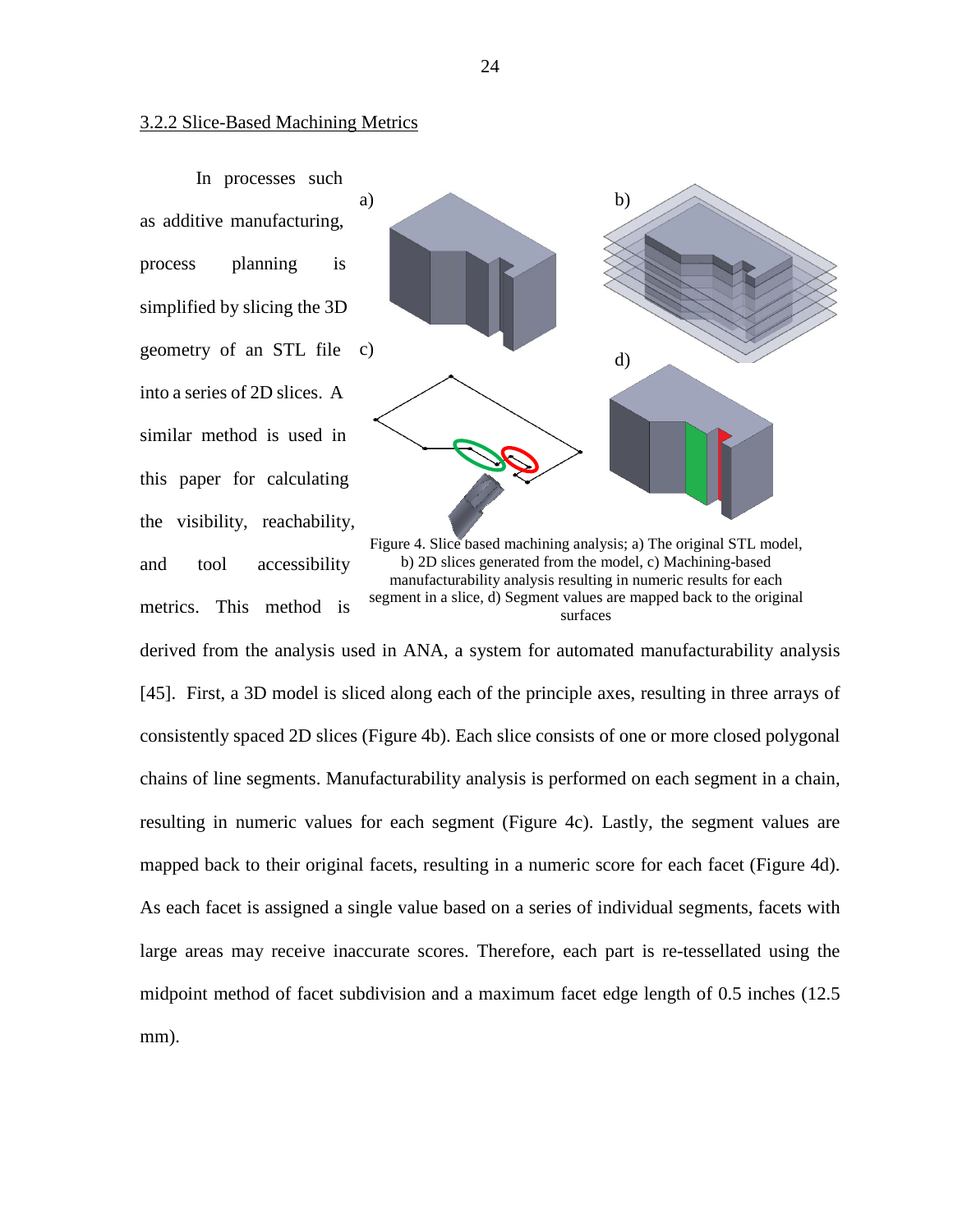#### *Visibility*

For a surface to be machined, a tool must at least have a direct line of sight to the surface in question. The visibility metric measures the range of angles from which a facet is visible with respect to the incident machine tool. If the surface is not in the direct line of sight from any external angle, that surface is not visible, and receives the lowest possible score of zero. To simplify the visibility calculation for each facet in a surface model, the slice based approach (Figure 5) is used to approximate the visibility range for each facet. Visibility for each segment is measured with respect to other segments in the same slice.

The original STL model is used to create an array of slices along each of the principle axes (Figure 5b). The visibility range is calculated for each segment with respect to its own chain using a convex hull visibility method [\[46\]](#page-52-6).



Figure 5. The slice based method for visibility analysis; a) The original STL file, b) The slices generated from one principle axis, c) The visibility calculations for a segment, d) The visibility scores mapped back to the original surface

The visibility range is calculated as the sum of angles from which the segment is visible with respect to the rest of the segments in the slice. In Figure 5c, the visibility score for the single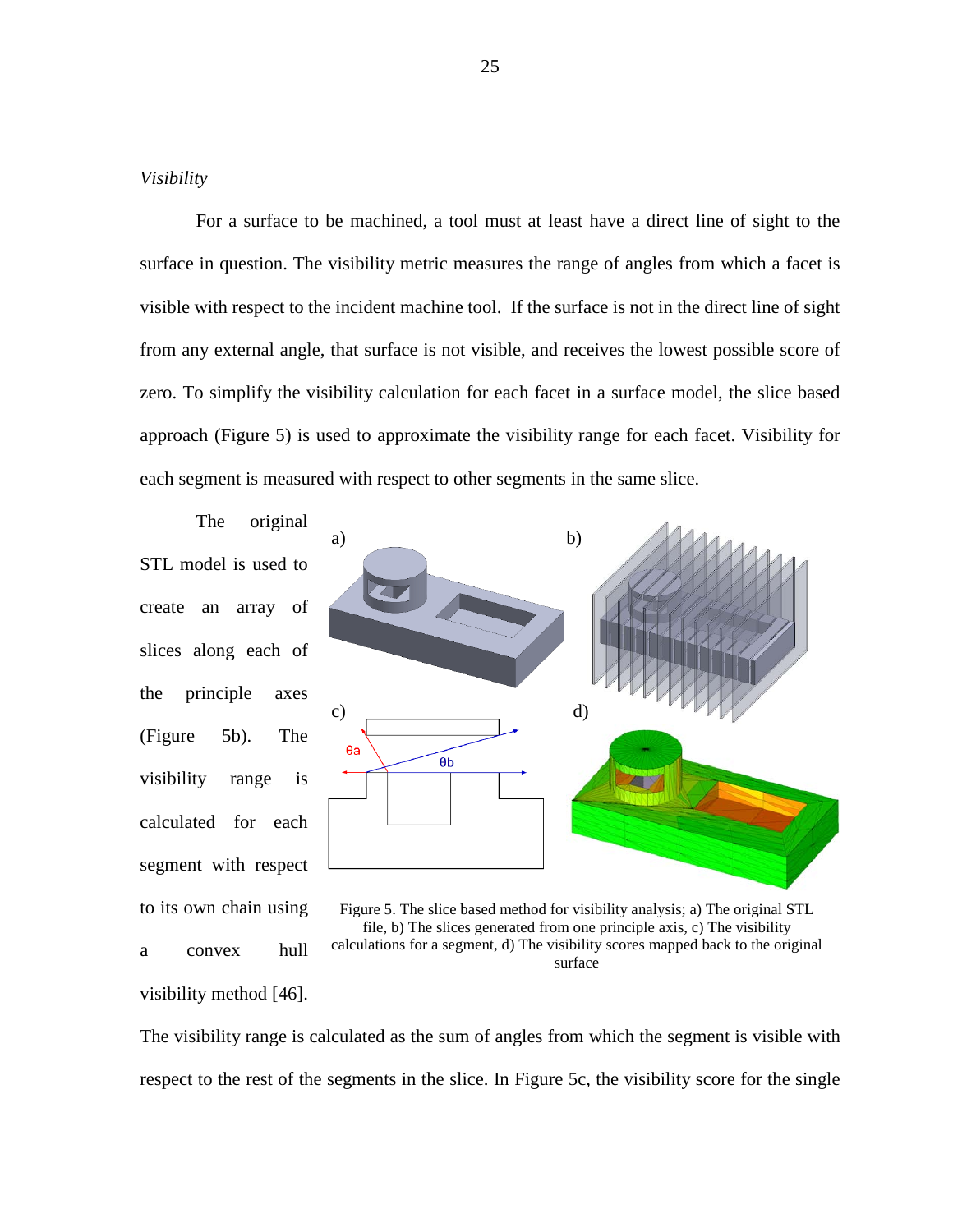segment is  $\theta_a + \theta_b$ . This total segment score is mapped back to the original facet (Figure 5d). In addition, the range of angles from which the segment is visible will be used in setup orientation calculations; (0 to  $\theta_b$ ), ( $\theta_a$  to 180). As multiple segments are generated from a single facet, the worst-case visibility score of the segments is assigned as the visibility score for that facet along that particular axis, and the intersection of visibility ranges of the segments in a facet composes the visibility range for the entire facet. For each facet, the angle ranges from which the facet is visible around a certain axis of rotation



Figure 6. A feature that requires a long tool for machining.

are  $(\theta_{na}, \theta_{nb})_1$ ,  $(\theta_{na}, \theta_{nb})_2$ ...  $(\theta_{na}, \theta_{nb})_i$ , where *n* represents the X, Y, or Z principle axis. The process is repeated for the remaining two principle axes, and the overall visibility score, *Visi,* for the facet is calculated as the sum of the visibility ranges for each principle axis, shown in Equation 1.

$$
Visi = \sum_{1}^{i} (\theta_{xbi} - \theta_{xai}) + \sum_{1}^{i} (\theta_{ybi} - \theta_{yai}) + \sum_{1}^{i} (\theta_{zbi} - \theta_{zai})
$$
 (1)

The highest possible visibility value for a segment with respect to a single axis is 180 degrees. Therefore, the highest possible *Visi* score is 540 degrees, which would represent a facet on the convex hull of the 3D model.

While visibility is necessary for machining, models must also have high visibility for metal casting. The casting process involves linear separation of geometry both by removing the mold from the pattern and removing the part from the mold. While some casting processes, such as investment casting, can handle complex internal geometry, it is likely that cast parts will also have high visibility scores; in particular along the parting directions.

#### *Reachability*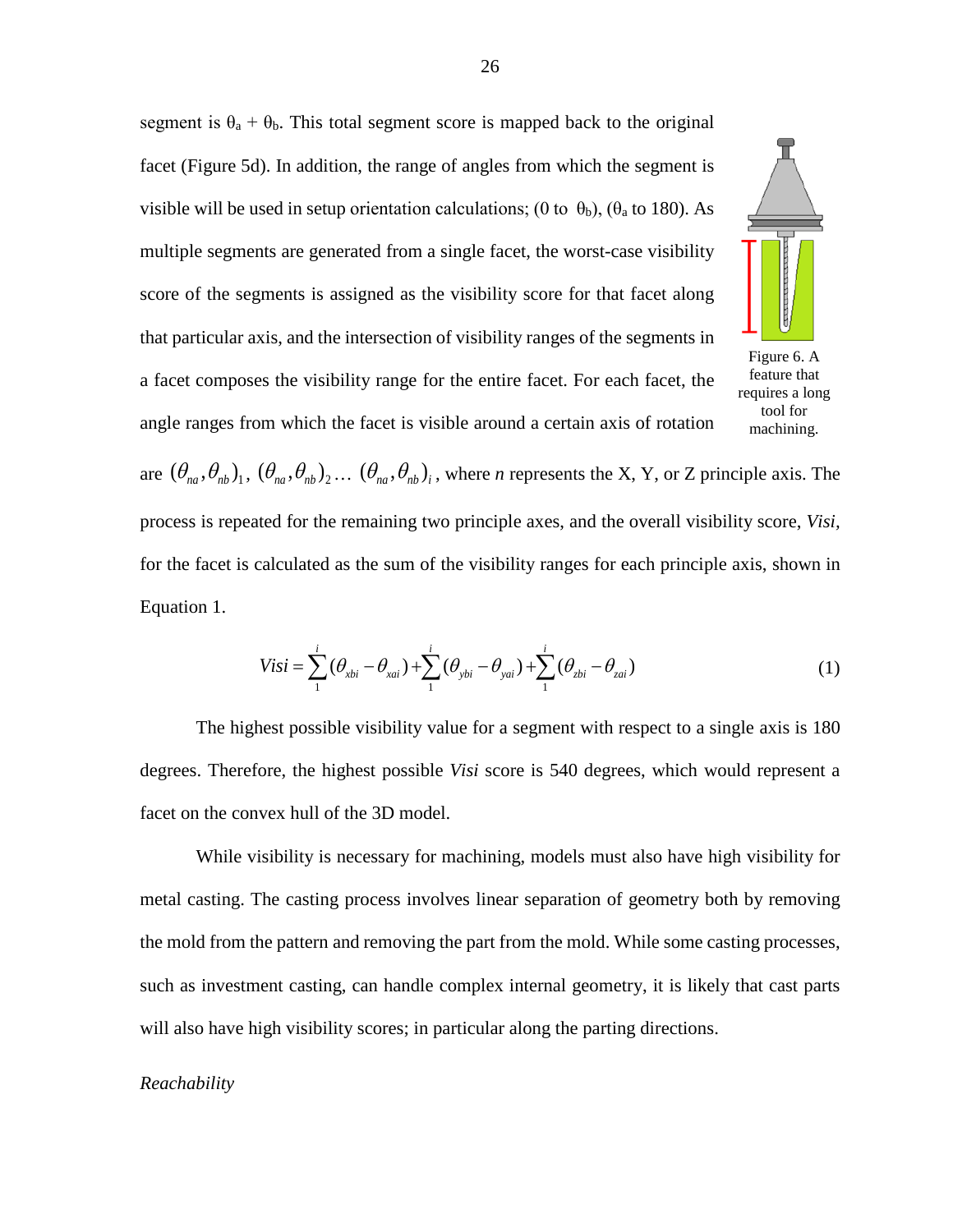Machining a surface with a long tool can result in tool deflection and can cause dimensional accuracy issues and poor surface finishes [\[47\]](#page-52-7). It is therefore useful to characterize a surface's *reachability,* which represents the length of tool required to machine the surface. The reachability length is defined as the shortest visible distance from the surface to the edge of the part for a given machining angle. The reachability score can take the value of zero and up. A reachability length of zero indicates the facet is on the bounding box of the part. A reachability score of infinity means the facet is not visible from any angle, and therefore is not reachable with any tool length. Parts that contain deep features, such as pockets or tall sections (Figure 6) will have some surface area with poor reachability (long required tool depth).

Calculating reachability is again approximated using 2D slices of a surface model



Figure 7. The slice-based method for reachability analysis; a) The original STL file, b) Slices generated from one principle axis, c) Reachability calculation for a single slice and single angle, d) Reachability scores are mapped back to the original facet.

(Figure 7) [\[48\]](#page-52-8). The reachability distance is calculated for each segment by measuring the distance from each point on a segment to the line perpendicular to the machining angle that first touches the convex hull of the slice (Figure 7c). The reachability depth  $R_i$  for segment *j* is

selected as the longest depth of point  $R_{ij}$  from a particular orientation (Equation 2).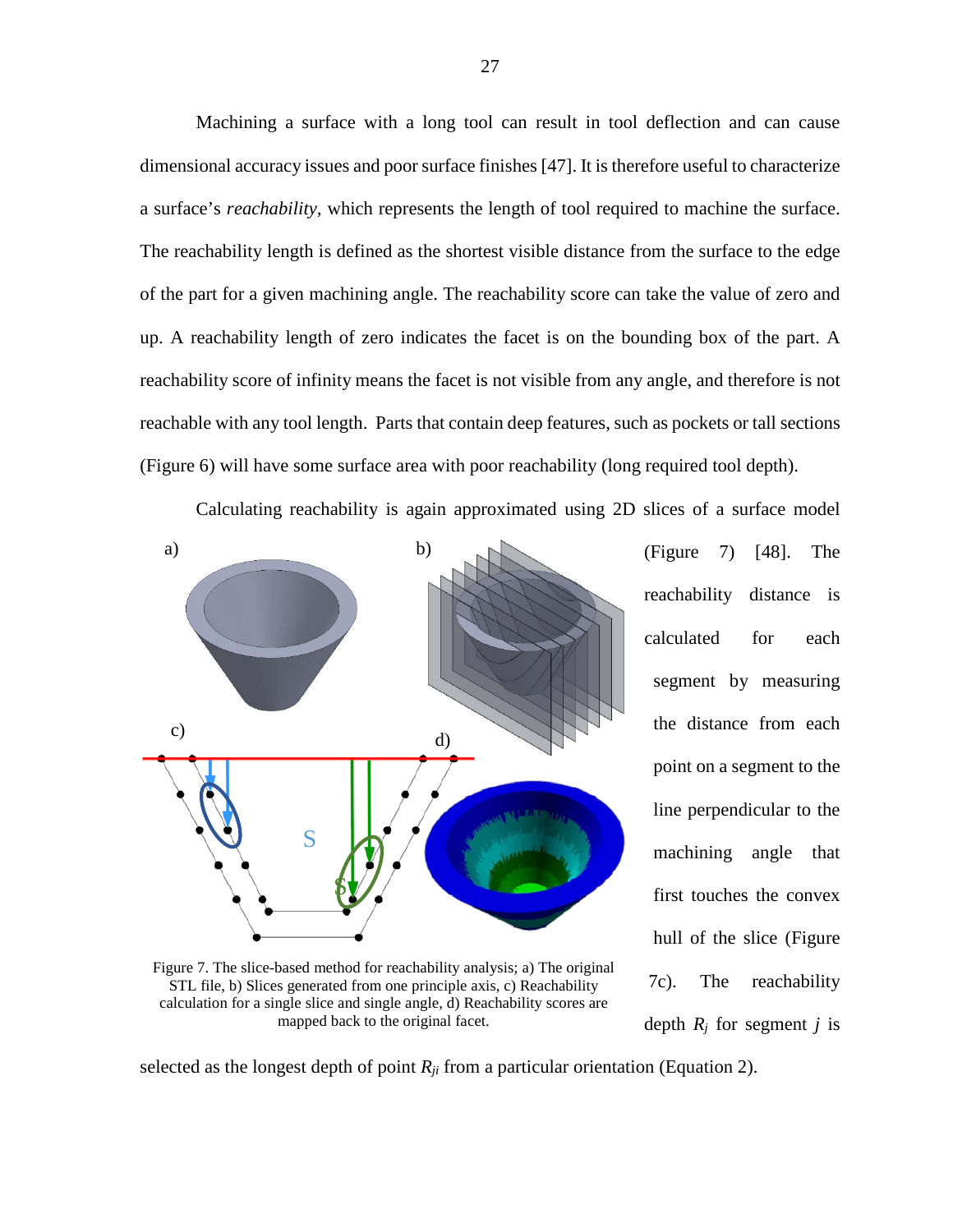$$
R_j = \max_{i \in I, 2} R_{ji} \tag{2}
$$

The longest depth across all of a facet's segments is assigned as the reachability depth for that particular facet for a particular angle of approach. The shortest depth across all angles is mapped back to the original model (Figure 7d).

It is expected that machined parts will generally have good (low) required reachability depths to avoid tool deflection. Therefore, parts requiring long machine tools will likely be classified as cast parts.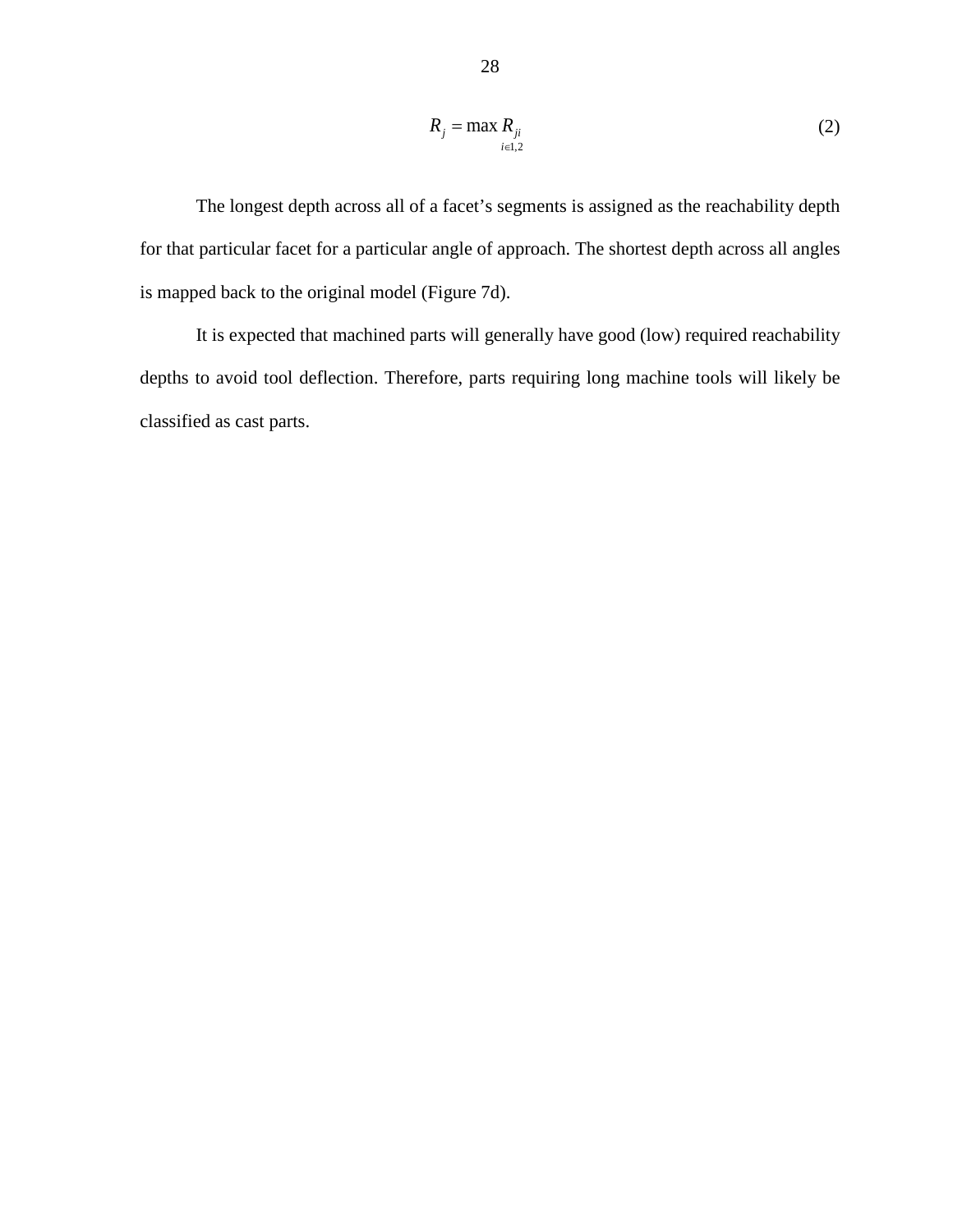Parts that contain small features or sharp corners may not be completely accessible by a machine tool without a collision, regardless of visibility or reachability. Tool accessibility

takes into account the diameter of the cutting tool when evaluating a surface's machinability. Tool accessibility is approximated using 2D slices of a surface model (Figure 8a and 8b) using the C-Space machinability analysis for 3-axis flat end milling [\[49\]](#page-52-9). Within a slice, the machinability of individual



Figure 8. Slice based tool accessibility analysis; a) The original STL model, b) 2D slices generated from the model, c) Tool accessibility analysis on a single slice, d) Segment values are mapped back to the original surfaces

points along a segment is analyzed using the concept of tool space (TS) and obstacle space (OS). Tool space is defined as "the aggregate of all feasible cutter locations to cut a point *p*



from an orientation  $\alpha$  [[49\]](#page-52-9)." The obstacle space for obstacle  $i$  (O $b_i$ ) is the region a tool cannot enter without gouging the obstacle. Obstacles can exist on the same slice as the segment in question (Figure 8c), or they can exist on slices adjacent to the slice containing the segment in question (Figure 9). Obstacles on adjacent slices are considered to be to

Figure 9.Tool space and obstacle space for a single segment consisting of points  $P_{ii}$  and  $P_{ij+1}$ . Source: [\[49\]](#page-52-9)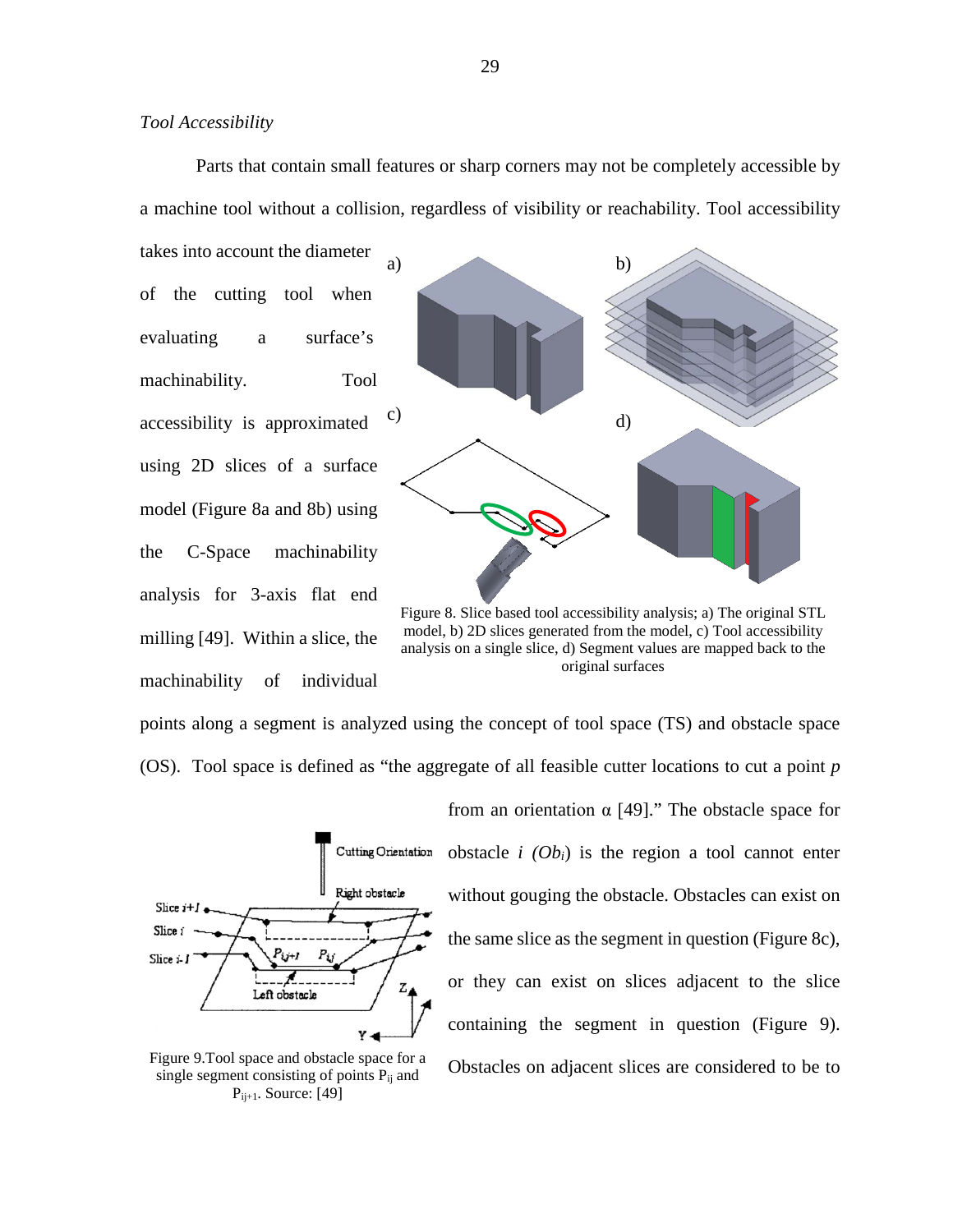the "left"  $(L_m)$  or the "right"  $(R_n)$ , when traversing along the polygon chain, of the slice in question. For perpendicular machining (end milling), tool space for a particular orientation,  $\alpha$ , is calculated by subtracting the obstacle space (left, right, and same slice) from the maximum possible tool space (MTS), as given in Equation 3.

$$
TS = MTS - \sum_{m} OS(L_m, \alpha) - \sum_{n} OS(L_n, \alpha) - OS(i, \alpha)
$$
\n(3)

Tool space is calculated for each segment in each slice, and if the tool space is not empty with other segments, the segment is considered to be accessible from that particular machining orientation (Figure 8c). The accessibility is calculated for multiple setup orientations and a discrete number of tool diameters ranging from .125 inches up to 1 inch, in increments of .125. The worst case diameter across all segments in a facet is mapped back to the original surface for each machining orientation (Figure 8d). Finally, the largest tool diameter across all angles of approach is chosen as the "tool accessibility" metric for each facet.

While difficult-to-access features may be a challenge for casting processes, it is likely that parts with poor accessibility will not be classified as machined. While small holes will have low values for tool accessibility, the surfaces that comprise the holes will likely be a small percentage of the surface area of the model, resulting in a relatively low impact on the weighted metrics for tool accessibility.

#### *Tool Length to Diameter Ratio*

The ratio between the tool length and diameter has been shown to have a significant impact on surface roughness of the part [\[47\]](#page-52-7). The reachability depth metric serves as a surrogate for tool length, and the tool accessibility diameter metric serves as a surrogate for tool diameter. Therefore, a feasible *tool length to diameter ratio* is calculated for each facet by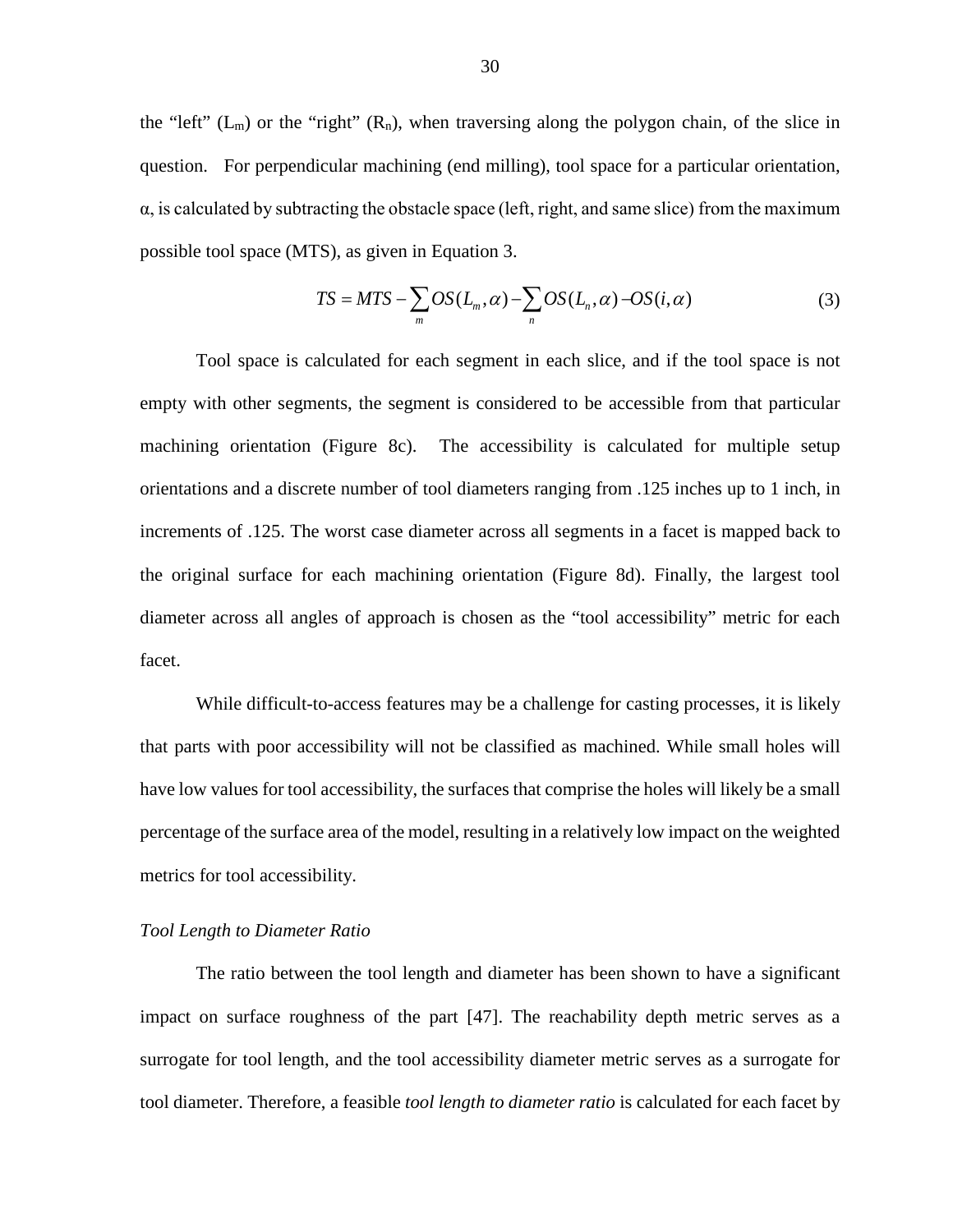dividing the reachability depth by the tool diameter. For this study, the longest tool length is 10 inches and the smallest tool diameter is 0.125 inches, meaning the largest possible value for length to diameter ratio is 80.

#### *Number of Axes and Number of Rotations*

A significant cost factor in machining is the number of physical setups and orientations that are required to machine a part (Figure 10). In general, the goal is to limit the number of setups to as few as possible. With the increase of four and five axis machining, parts with complex setup requirements may not need to be manually re-aligned, but there is an increased burden on the CNC programmer to



Figure 10. The main block model which requires many setups to machine every facet.

avoid tool collisions. Using the visibility ranges calculated for each facet in the *Visibility* section, a greedy heuristic algorithm based on surface area is used to solve the set covering problem to estimate the minimum number of setups required to machine the entire surface of the part  $[46]$ .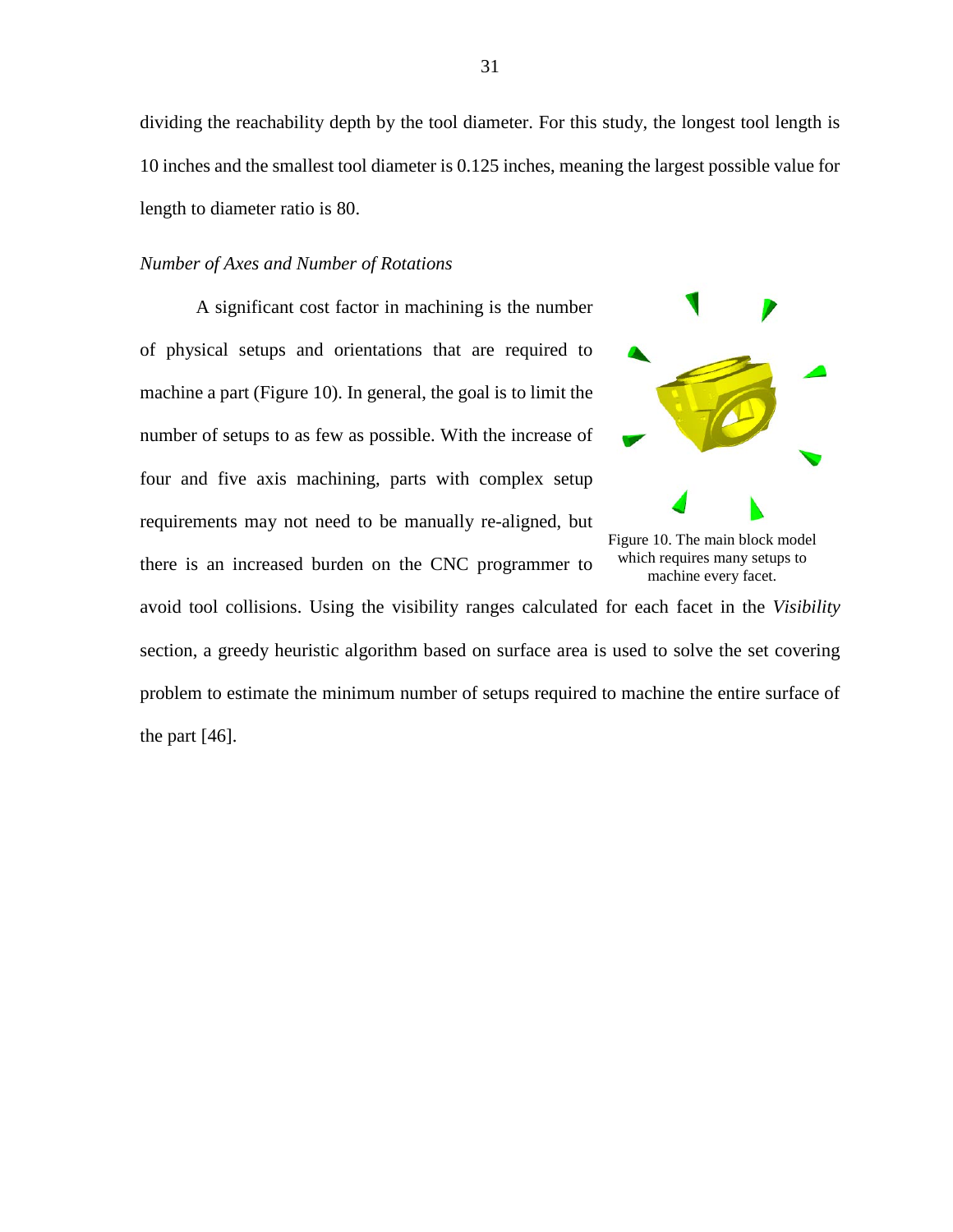For each facet, the angle ranges from which the facet is visible around a certain axis of rotation are  $(\theta_{ca}, \theta_{cb})_1$ ,  $(\theta_{ca}, \theta_{cb})_2$ ...  $(\theta_{ca}, \theta_{cb})_i$ , where c represents either the X, Y, or Z principle axis. The array of visibility ranges for each facet (Figure 11a) is covered by the array of angles  $(\theta_{c_1}, \theta_{c_2}, ..., \theta_{c_k})$  from each axis (*Axis<sub>c</sub>*) of rotation (Figure 11b), such that every facet is visible from at least one angle selected in the axis and angle array.

a)  
\n
$$
Facet_{1}\begin{bmatrix}\begin{bmatrix}\begin{bmatrix}\begin{bmatrix}\theta_{xa},\theta_{xb}\end{bmatrix}_{1}...\begin{bmatrix}\theta_{xa},\theta_{xb}\end{bmatrix}_{i}\end{bmatrix}\begin{bmatrix}\begin{bmatrix}\begin{bmatrix}\theta_{ya},\theta_{yb}\end{bmatrix}_{1}...\begin{bmatrix}\theta_{ya},\theta_{yb}\end{bmatrix}_{i}\end{bmatrix}\begin{bmatrix}\begin{bmatrix}\begin{bmatrix}\begin{bmatrix}\theta_{za},\theta_{zb}\end{bmatrix}_{1}...\begin{bmatrix}\theta_{za},\theta_{zb}\end{bmatrix}_{i}\end{bmatrix}\end{bmatrix}\begin{bmatrix}\begin{bmatrix}\begin{bmatrix}\begin{bmatrix}\begin{bmatrix}\begin{bmatrix}\theta_{xa},\theta_{xb}\end{bmatrix}_{1}...\begin{bmatrix}\begin{bmatrix}\theta_{xa},\theta_{xb}\end{bmatrix}_{i}\end{bmatrix}\end{bmatrix}\end{bmatrix}\begin{bmatrix}\begin{bmatrix}\begin{bmatrix}\begin{bmatrix}\begin{bmatrix}\begin{bmatrix}\end{bmatrix}\end{bmatrix}_{x}...\begin{bmatrix}\end{bmatrix}_{x}...\begin{bmatrix}\end{bmatrix}_{x}...\begin{bmatrix}\begin{bmatrix}\begin{bmatrix}\end{bmatrix}\end{bmatrix}_{x}...\begin{bmatrix}\begin{bmatrix}\begin{bmatrix}\end{bmatrix}\end{bmatrix}_{x}...\begin{bmatrix}\begin{bmatrix}\end{bmatrix}_{x}...\begin{bmatrix}\end{bmatrix}_{x}...\end{bmatrix}_{x}...\end{bmatrix}\end{bmatrix}\end{bmatrix}\begin{bmatrix}\begin{bmatrix}\begin{bmatrix}\begin{bmatrix}\begin{bmatrix}\end{bmatrix}\end{bmatrix}_{x}...\begin{bmatrix}\begin{bmatrix}\end{bmatrix}\end{bmatrix}_{x}...\begin{bmatrix}\begin{bmatrix}\end{bmatrix}\end{bmatrix}_{x}...\begin{bmatrix}\begin{bmatrix}\begin{bmatrix}\end{bmatrix}\end{bmatrix}_{x}...\begin{bmatrix}\begin{bmatrix}\end{bmatrix}\end{bmatrix}_{x}...\begin{bmatrix}\begin{bmatrix}\end{bmatrix}_{x}...\begin{bmatrix}\end{bmatrix}_{x}...\begin{bmatrix}\end{bmatrix}_{x}...\begin{bmatrix}\end{bmatrix}_{x}...\begin{bmatrix}\end{bmatrix}_{x}...\begin{bmatrix}\end{bmatrix}_{x}...\begin{bmatrix}\end{bmatrix}_{x}...\begin{bmatrix}\end{bmatrix}_{x}...\begin{bmatrix}\end{bmatrix}_{x}...\begin{bmatrix}\end{bmatrix}_{x}...\begin{bmatrix}\end{bmatrix}_{x}...\begin{bmatrix}\end{bmatrix
$$

Figure 11. Visibility set cover problem; a) The array of n facets containing the visible angles for each axis of rotation. b) The completed set cover of selected axes and angles.

The number of axes required and number of rotations (angles) for each axis are captured as metrics for the model. Additional required visibility orientations can be costly for both machined and cast parts, as cast parts require directional separation of the part from the mold. However, the chosen angles for casting may not align with the three principle axes, given the variety of curved surfaces and complex features.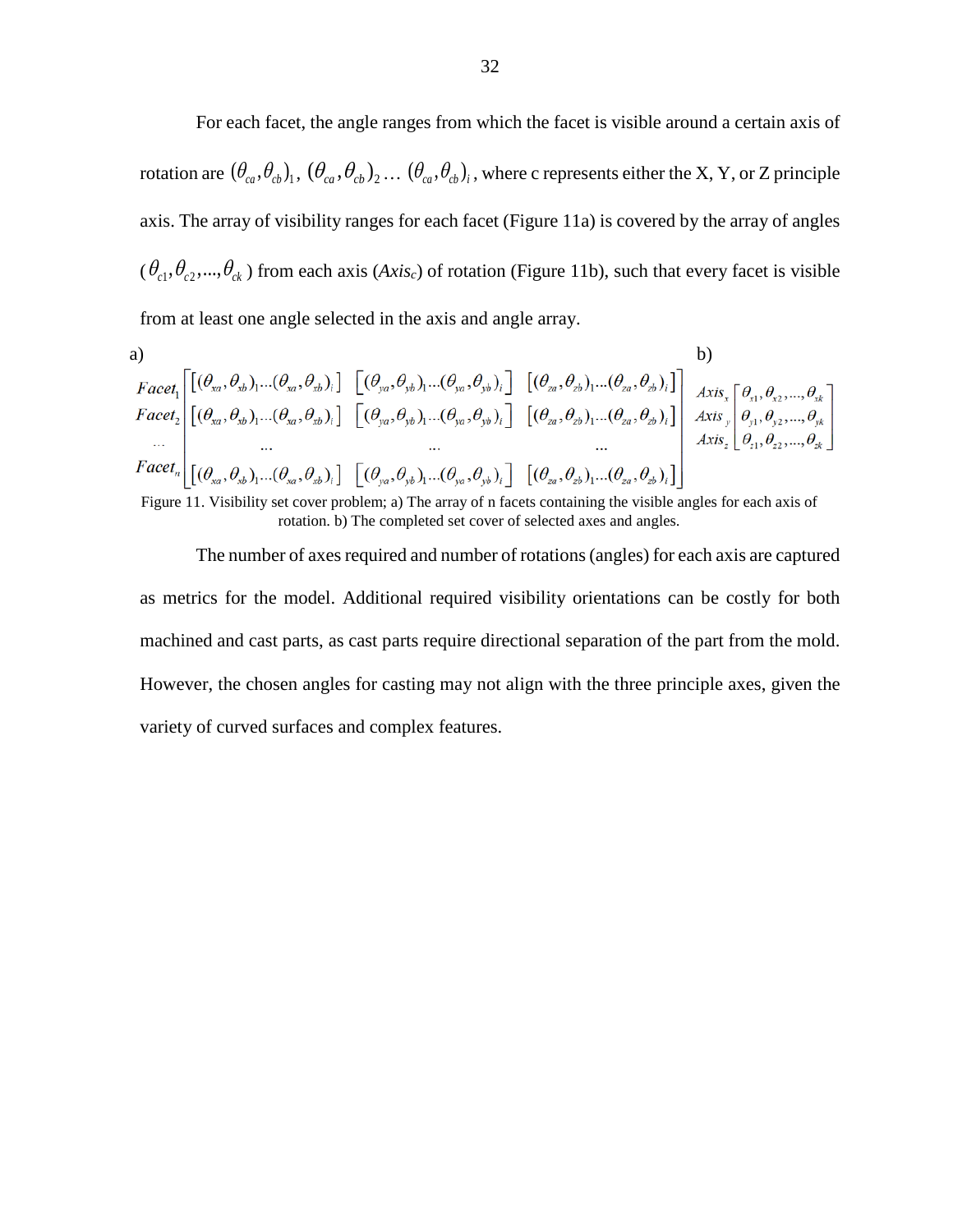#### *Angle Between Facet and Machine Tool*

Previous calculations assign each facet to an axis of rotation, and an angle from that axis that results in the highest scoring tool accessibility (largest tool diameter). Each facet on

a surface has a unit normal vector, which is perpendicular to the facet and faces away from the solid model (Figure 12). The *tool accessibility orientation angle* is calculated for each facet. A preferred facet orientation for machining would allow for either end milling or face milling. Face milling would



Figure 12. A tessellated model indicating the unit normal vectors*.*

require the angle between the facet normal and the machine tool to be zero, while end milling requires an angle of 90 degrees. Deviations from zero or 90 may require ball milling to shape the surface in traditional three axis milling, resulting in additional cost. For that reason, the angles are transformed into *Angle<sub>t</sub>* (Equation 4) so that deviations from 0 or 90 degrees are penalized;

$$
Angle_t = |45 - Angle| \tag{4}
$$

where  $Angle<sub>t</sub>$  is the transformed angle ranging from zero to 45 degrees. A value of 45 indicates the facet is aligned with the machine tool such that end milling or face milling is possible. It is therefore expected that machined parts will have more facets with angles closer to 45 degrees, as opposed to cast parts, which are more likely to have curved surfaces that would require ball milling. In addition, the deviation is likely larger for cast parts, given how curved surfaces have a wide degree of variability in facet orientation. Machined parts often consist of flat planar surfaces, which will lower the standard deviation for machined parts.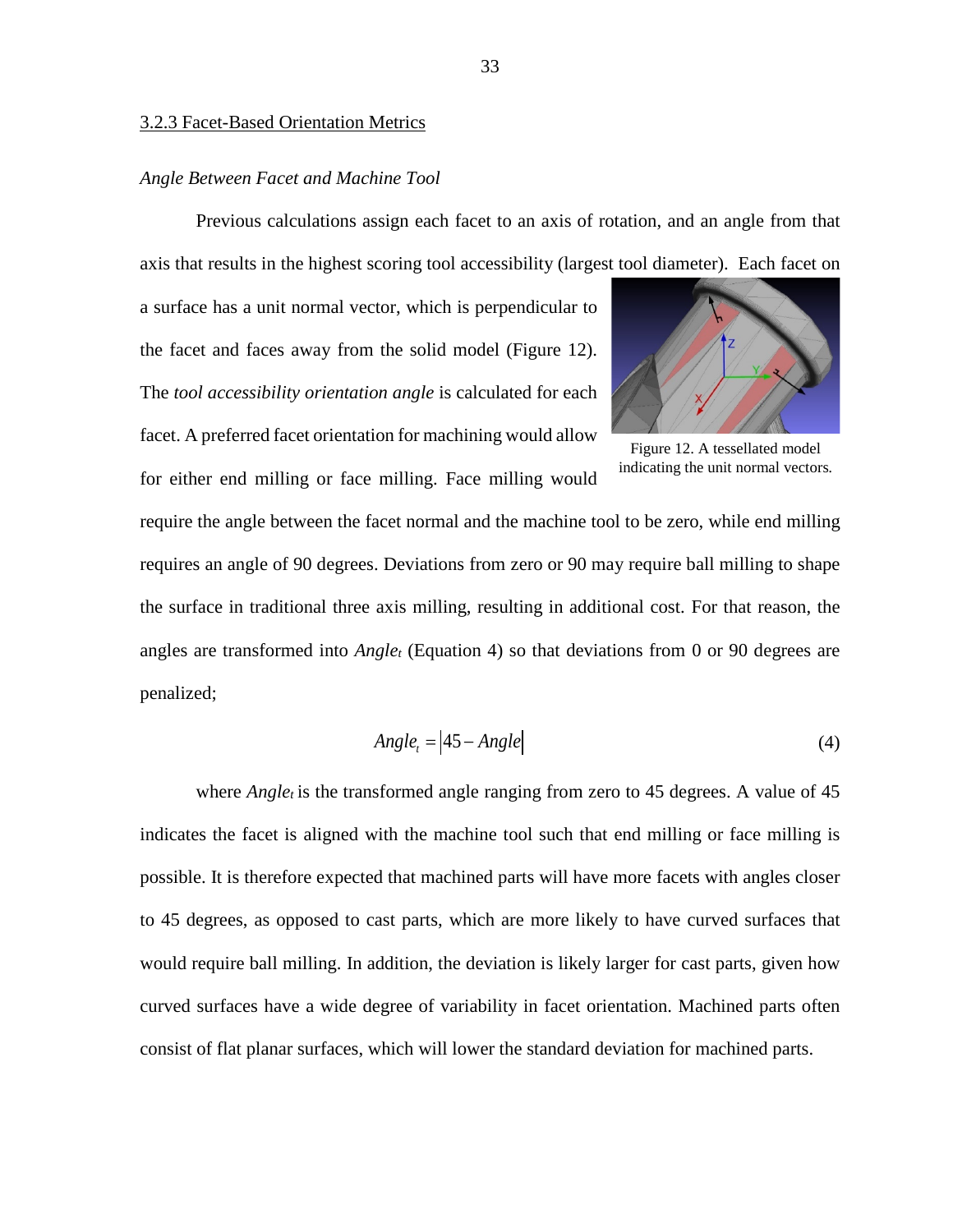#### *Deviation Angle*

As many features of machined parts are aligned with the principle Cartesian axes, the deviation of the facet normal from the axes is another useful measure. Surfaces ideal for machining will have an angle of 0, 90, or 180 degrees with respect to one of the principle axes. Values of 0 or 180 would indicate the surface is perpendicular to common machine tool setups, leading towards face or slab milling. A value of 90 degrees indicates the surface is parallel to common machine tool setups, which is preferred for end milling. Deviations from these three angles indicate the facet would require costly ball milling from standard machining orientations. Similar to the angle between facet and machine tool, the *deviation angle* is normalized to the range of  $(0, 45)$  degrees using Equation 5, and the maximum of the three axes is selected as the deviation angle for the facet.

$$
DeviationAngle = \max \left| A_{\hat{p}_1} - 90 \right| - 45 \right| \tag{5}
$$

In Equation 5 *Afn* is the angle between the facet normal and the *n* principle axis, *n* being X, Y, or Z. The deviation angle metric helps to characterize the facet's orientation with respect to standard machining orientations, which will likely help discriminate between cast and machined models.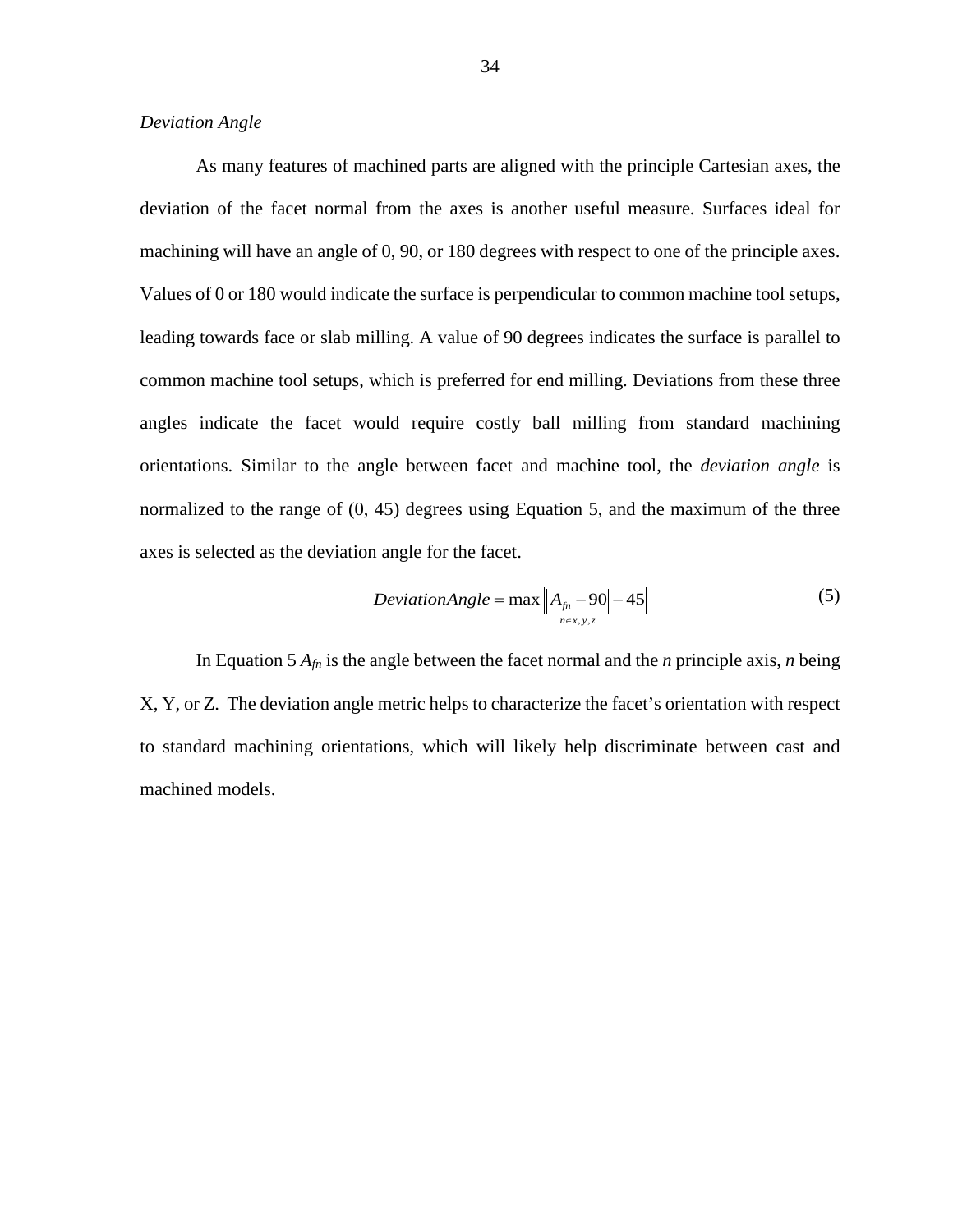# 3.2.4 Metrics Overview

Table 1 provides an overview of the metrics presented in this section. Metrics with a per-facet frequency will be calculated as the surface area weighted mean, standard deviation, and quantiles.

|  |  | Table 1. Metrics calculated for each model. |  |  |
|--|--|---------------------------------------------|--|--|
|--|--|---------------------------------------------|--|--|

| <b>Type</b>                               | <b>Metric</b>                                         | <b>Units</b>       | Range          | <b>Frequency</b> |
|-------------------------------------------|-------------------------------------------------------|--------------------|----------------|------------------|
| Aggregate<br><b>Geometry Metrics</b>      | <b>Volume to Surface</b><br>Area                      | Inches             | $0$ – infinity | Per model        |
|                                           | <b>Buy-to-Fly Ratio</b>                               | Unit-less          | $1 -$ infinity | Per model        |
|                                           | Surface Area Ratio                                    | Unit-less          | $1 -$ infinity | Per Model        |
|                                           | Side length ratio<br>(longest/shortest)               | Unit-less          | $0 - 1$        | Per model        |
|                                           | <b>Facet Count to</b><br>Surface Area                 | Facets/Square Inch | $0$ - infinity | Per model        |
| Slice-Based<br><b>Machining Metrics</b>   | <b>Visibility Score</b>                               | Degrees            | $0 - 540$      | Per facet        |
|                                           | <b>Reachability Depth</b>                             | Inches             | 0-Infinity     | Per facet        |
|                                           | Maximum Tool<br>Diameter                              | Inches             | $0-1$          | Per facet        |
|                                           | Tool<br>Length/Diameter                               | Unit-less          | $1 - 80$       | Per facet        |
|                                           | <b>Required Number</b><br>Axes                        | Count              | 1-Infinity     | Per model        |
|                                           | <b>Required Number</b><br>Rotations                   | Count              | 2-Infinity     | Per model        |
| Facet-Based<br><b>Orientation Metrics</b> | <b>Tool Accessibility</b><br><b>Orientation Angle</b> | Degrees            | $0$ to 45      | Per facet        |
|                                           | <b>Deviation Angle</b>                                | Degrees            | 0 to 45        | Per facet        |

Algorithms implemented in C++ were used to analyze the geometry of the 86 models classified by manufacturing process (49 machined, 37 cast) in the National Design Repository.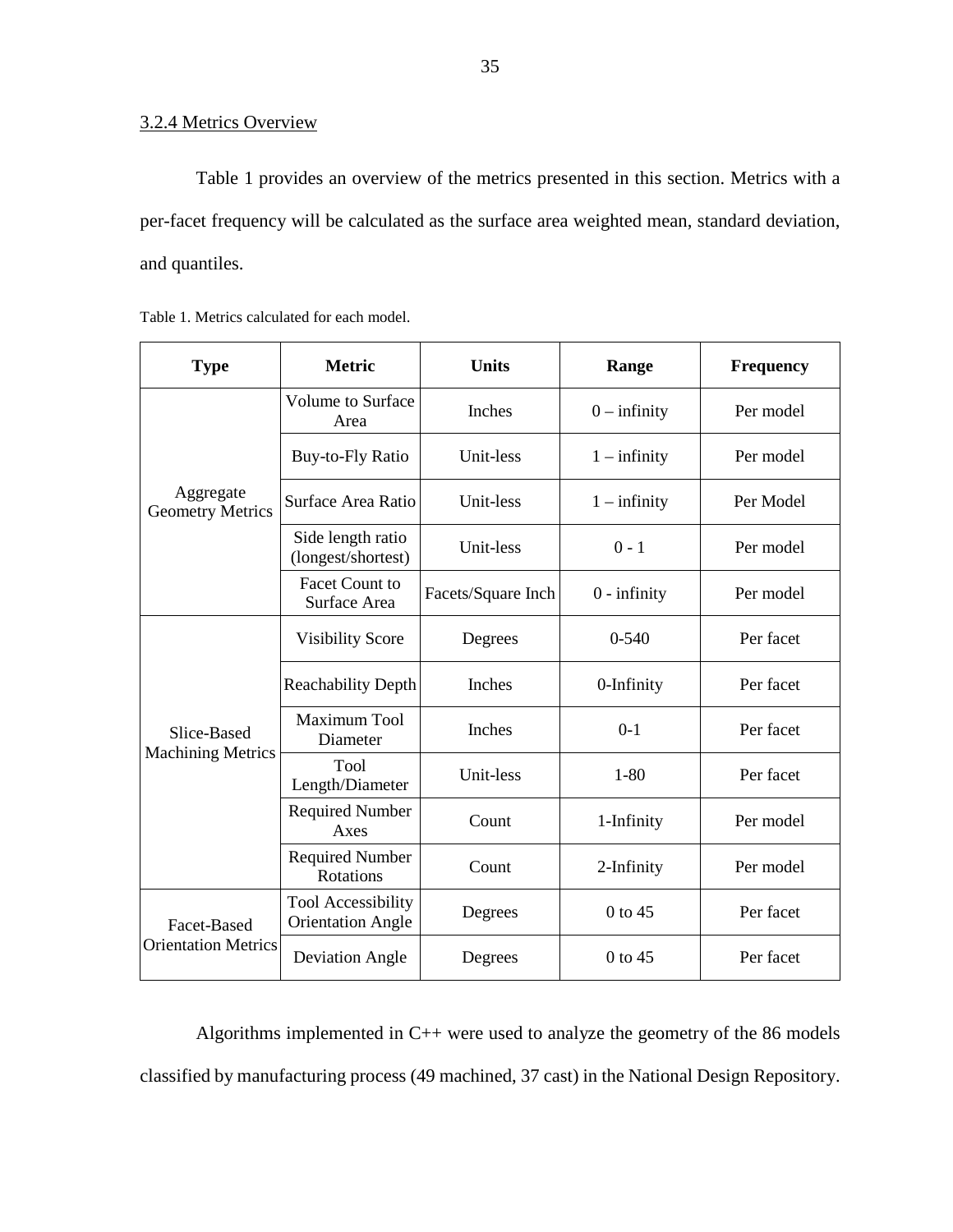R scripts were used for statistical analysis. The per-facet metrics result in a distribution of scores for each model. These distributions are summarized using the weighted mean, variance, and  $0<sup>th</sup>$  (minimum),  $25<sup>th</sup>$ ,  $50<sup>th</sup>$  (median),  $75<sup>th</sup>$ , and  $100<sup>th</sup>$  (maximum) percentiles. In calculating these summary statistics, each facet's value is weighted by its surface area to accommodate variation in facet size. Prior work has shown a statistical difference in many of these metrics between the machined and cast group, using an unpaired t-test [\[50\]](#page-52-10).

#### <span id="page-39-0"></span>**3.3 Machine Learning for Process Selection**

Once the machining and geometry metrics are compiled for each model, they are used as inputs to multiple machine learning algorithms. Previous work in classifying parts by manufacturing process have used the k-nearest-neighbor (KNN) and support vector machines (SVM) algorithms for classification [\[6\]](#page-49-6). This study also uses KNN, but investigates decision trees and random forests in predicting manufacturing process.

Estimated accuracies are provided for each machine learning method, measured by splitting the dataset into a training group and testing group, or in the case of random forest, using the out-of-bag estimation error. An analysis of a decision tree is provided to determine if the branching decisions are congruous with real manufacturing constraints. Models that are incorrectly analyzed were visually inspected to gain potential insights. The following subsections detail the motivation for using each machine learning algorithm.

#### 3.3.1. K-Nearest Neighbor

The k-nearest neighbor (KNN) classification method is based off the KNN clustering method. To predict the classification of a new model, the KNN classification algorithm determines the similarity of the new model to all the existing models. The K most similar models are deemed the "neighbors" of the new model, and the most common classification of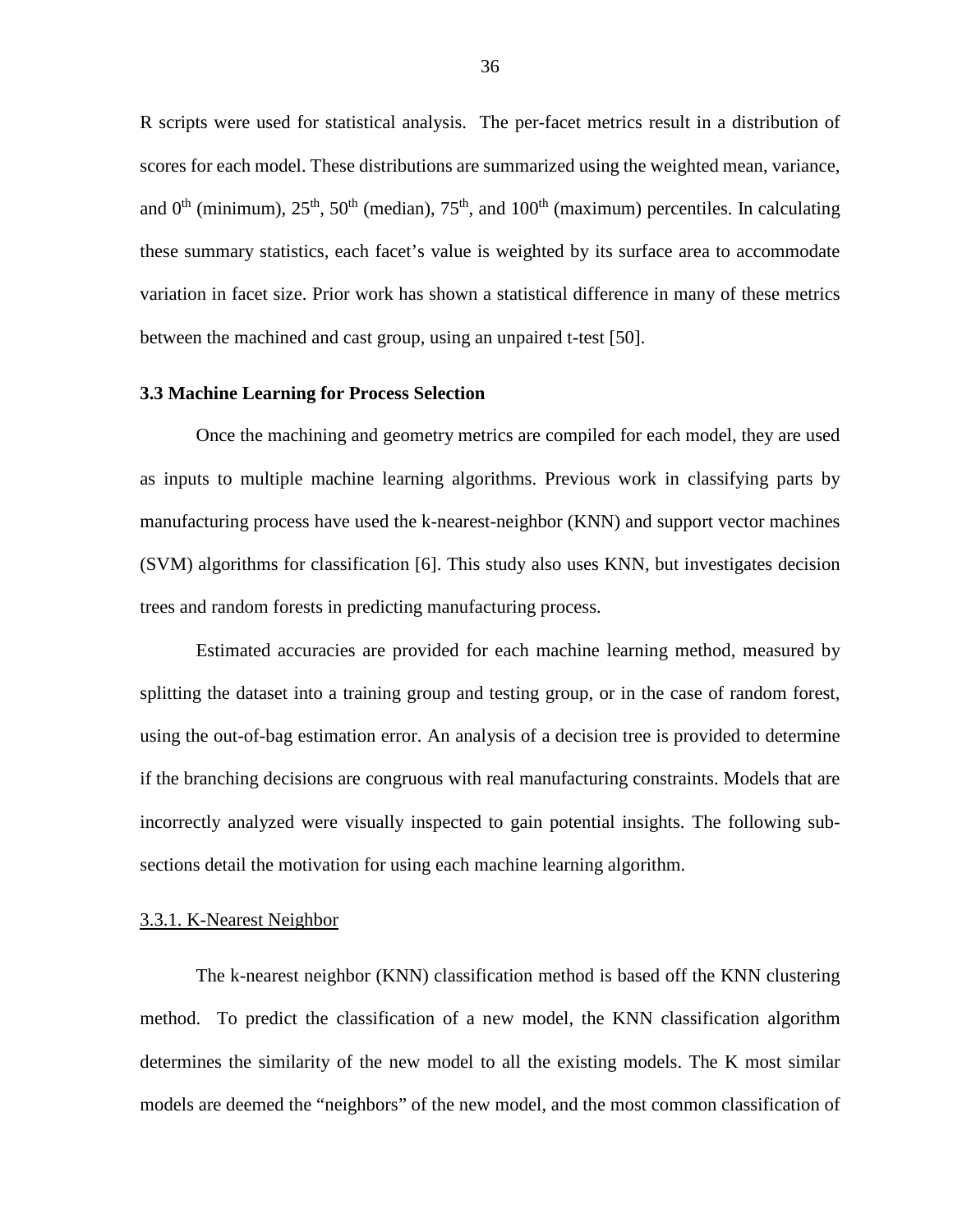the neighbors is selected for the prediction of the new model. The attributes were standardized to lessen the effect of attributes with large values or skewed distributions. A random 20% sample was set aside as the test set, and the remaining 80% served as the "neighbors." The "class" R package was used for KNN classification [\[51\]](#page-52-11). The KNN method was chosen because cast and machined parts may tend to be designed similarly, and using measures of similarity to other parts will likely result in effective classification.

#### 3.3.3. Decision Trees

Decision trees are a collection of hierarchical Boolean decision nodes that form a tree for predicting the classification of new instances. Each node contains an attribute and a value with which the data is "split" by. The root node attribute is selected for the ability to the best ability to split the dataset. The "rpart" R package was used for decision tree classification, which evaluates a split based on the altered priors method [\[52\]](#page-52-12). An independent accuracy estimation of an individual decision tree requires a split between the training and test dataset. A random sampling of 20% of the data points were set aside for the accuracy evaluation. Leaf nodes are removed (pruned) to avoid overfitting the tree to the training set. Decision trees are transparent and can be understood by looking at the nodes in the tree, and may provide insight into how parts are classified. In addition, the hierarchical classification process used by decision trees is similar to the process used when assigning group technology classifications [\[26\]](#page-50-10), and may be suitable for mimicking how a human would perform process selection.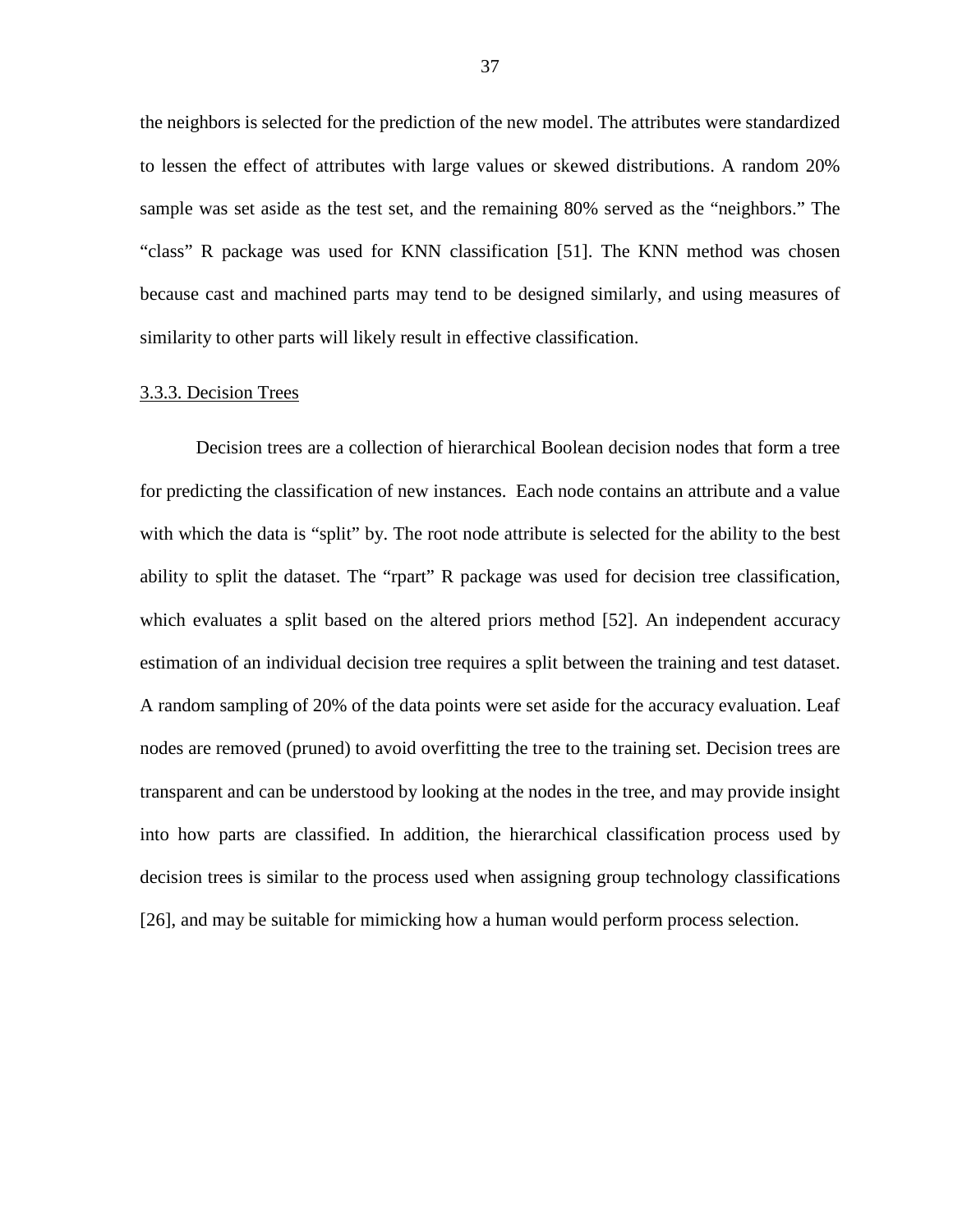#### 3.3.4. Random Forest

The random forest is an ensemble method involves the creation of many decision trees (a forest). The randomForest package [\[53\]](#page-52-13) was used to generate the random forest model, based on Breiman's implementation [\[54\]](#page-53-0). Each tree is constructed using a random sampling (with replacement) of the available instances. A random subset (size mtry, set to four) of attributes is evaluated for each split in the tree based on gini impurity. The number of trees grown (ntrees) was set to 2000. Once the forest is constructed, new models are run through each tree in the forest and the most commonly predicted category is selected for the model. To estimate the accuracy of the random forest method, the accuracy of each tree is evaluated for the instances that were not used in generating that specific tree; this is considered the out-of-bag error. Random forests provide an importance ranking of the attributes based on the decrease in accuracy when each specific attribute is randomly permuted. One motivation for using random forest is its robustness with respect to correlated variables. The machining based metrics are not completely independent, as surfaces that are easy to machine will score well for visibility, reachability, and tool accessibility. In addition, individual trees in the forest will serve as "experts" for a subset of parts and attributes, simulating a group of manufacturing engineers with different expertise voting on which manufacturing process to use.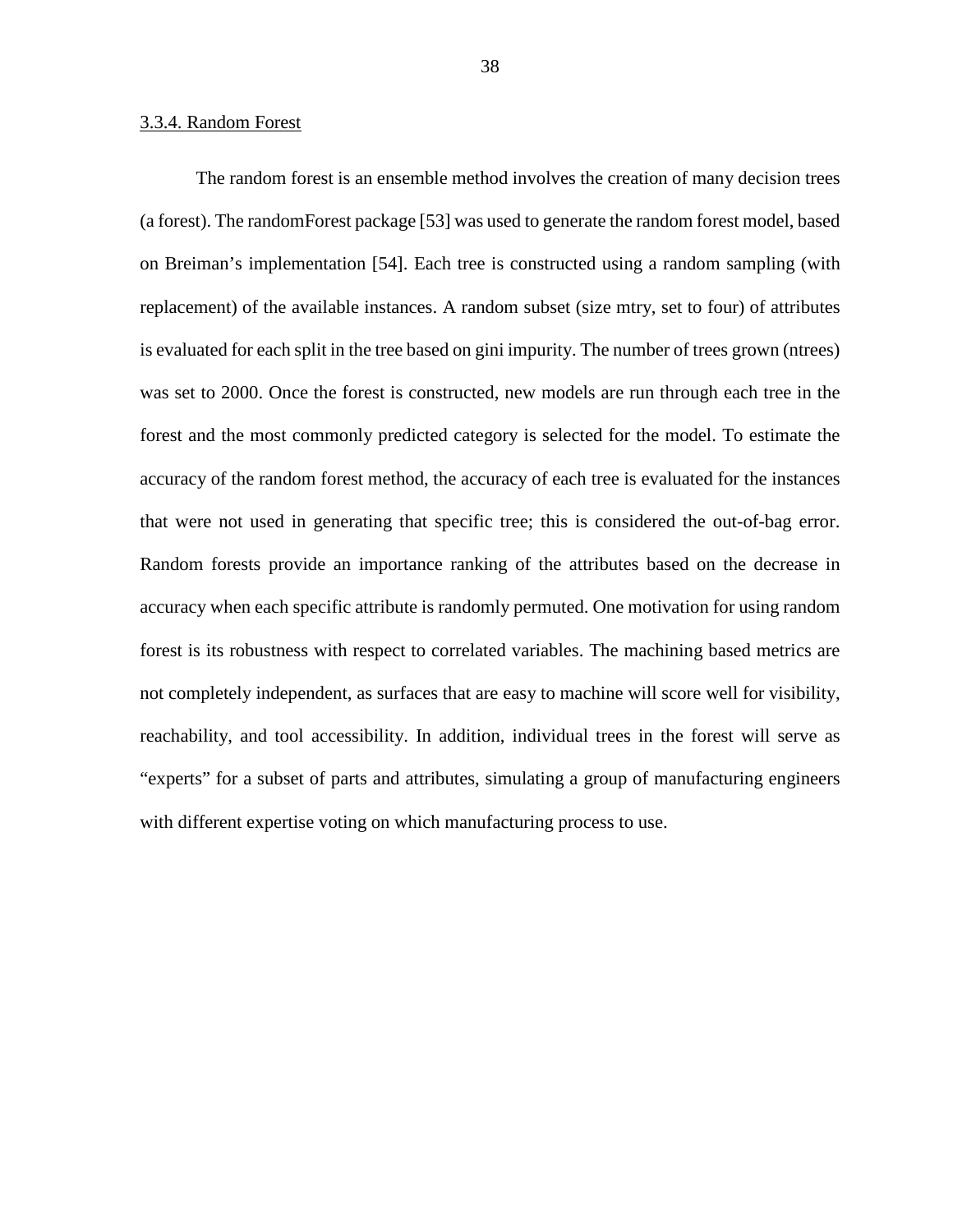### **4. Results and Discussion**

| Table 2. Model accuracies. |                 |
|----------------------------|-----------------|
| Algorithm                  | <b>Accuracy</b> |
| <b>KNN</b>                 | 55%             |
| <b>Decision Tree</b>       | 68%             |
| Random Forest              | 86%             |

<span id="page-42-0"></span>The accuracy of each machine learning algorithm is shown in Table 2.

As shown in Table 2, the overall highest accuracy was the random forest method using an ensemble of 2000 trees. The KNN classifier did not achieve accuracy much greater than 50%, which would be the expected accuracy of a random classifier. This is congruent with previous attempts of classifying this dataset using KNN with curvature descriptors [\[6\]](#page-49-6). A single decision tree achieved an accuracy of 68%, but this number varied significantly depending on the training and test data split. The random forest method, which uses an ensemble of decision trees, created a model with an expected accuracy of 86%. The ten most

important variables in the model are shown in Figure 13. The importance of each variable was calculated by evaluating the decrease in out-of-bag accuracy when that particular variable was randomly permuted during prediction.



Figure 13. Variable importance plot for the random forest classification model.

39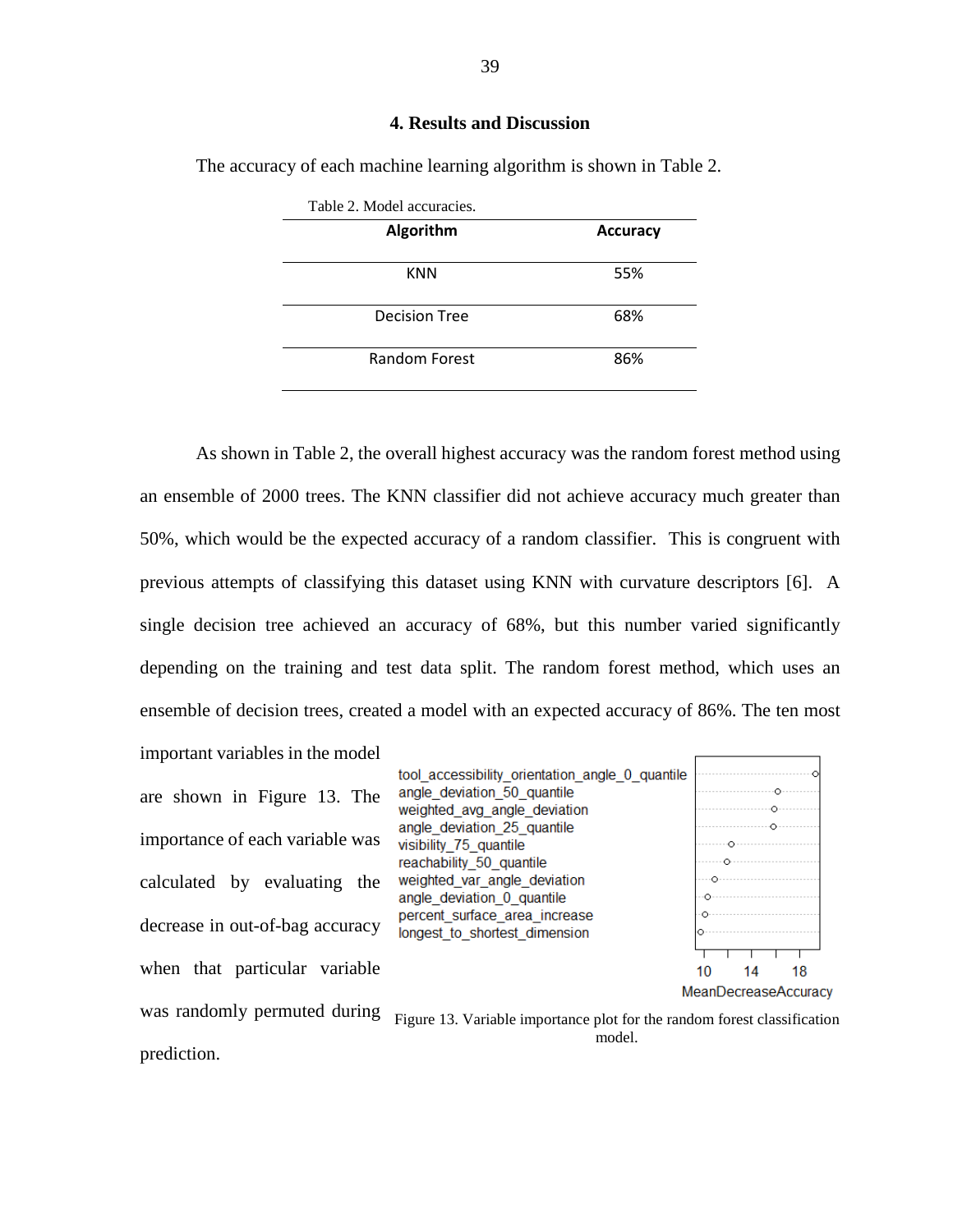The most important variable was the minimum tool accessibility orientation angle of a part. The distribution, plotted by manufacturing process, is shown in Figure 14. The range in tool accessibility orientation angle is from  $0 - 45$  degrees, with a lower value indicating an

unusual machining orientation allows for the <sub>Probability Distribution of Tool Accessibility Orientation Angle</sub> largest tool diameter. Parts classified as castings appear to have a lower worst-case machining angle than machined parts. This may be due to complex curved features that have a nonstandard machining angle. Machined parts, on the other hand, generally do not have surfaces with extremely low scoring machining orientations.





The three variables with the next highest importance measures are all derived from the Angle Deviation metric. Higher values for these metrics indicate surfaces that are aligned with traditional orthogonal machining setup orientations. The probability distribution between machined and cast parts is noticeably different (Figure 15). This can be interpreted to suggest that many machined parts have over half of their surface area directly aligned with one of the three principle axes. This is congruent with the idea that machined parts are designed using Probability Distribution of Angle Deviation right angles with respect to the Cartesian  $0.20$ coordinate system.



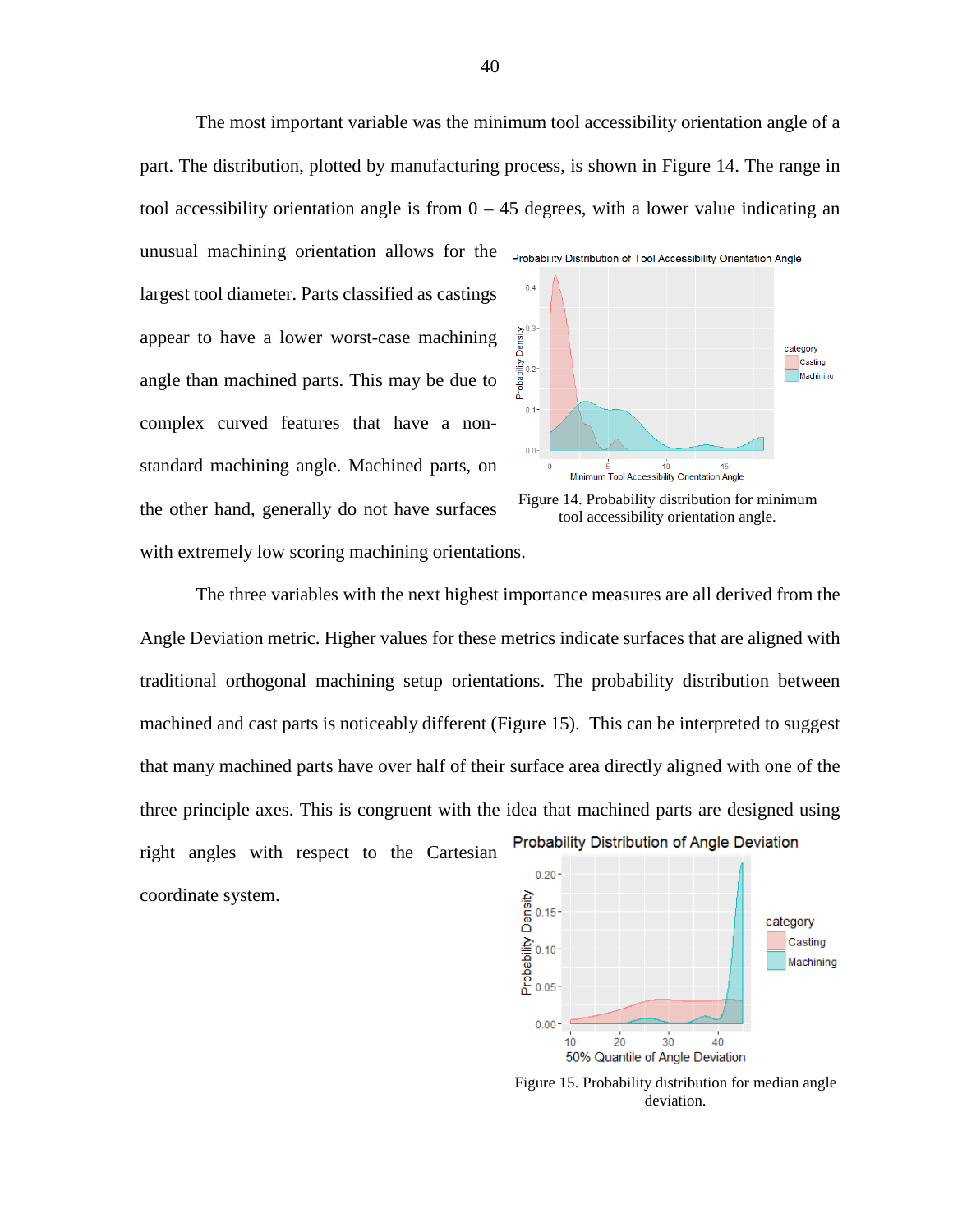The 75% quantile of visibility was the fifth most important variable. As seen in the histogram (Figure 16), a large percentage of machining models have a  $75<sup>th</sup>$ visibility percentile at the maximum value of 540 degrees. A value of 540 for the  $75<sup>th</sup>$ percentile means that at least 25% of the



Figure 16. Histogram for  $75<sup>th</sup>$  percentile of visibility.

surface area of the part is on the 3D convex hull of the part. Figure 17a shows an example machined part with a large amount of surface area having a visibility score of 540 (completely shaded green). Figure 17b, on the other hand, shows a cast part where much of the surface area scores lower than 540, shaded from yellow to red based on visibility score. Machined parts tend to have large flat surfaces that serve as datums and aid in fixturing, which results in a considerable portion of the surface area having "desirable" visibility.



Figure 17. Visibility map where highly visible surfaces are shaded green and less visible surfaces are shaded red; a) a machined part ("part 10"), b) a cast part ("cross").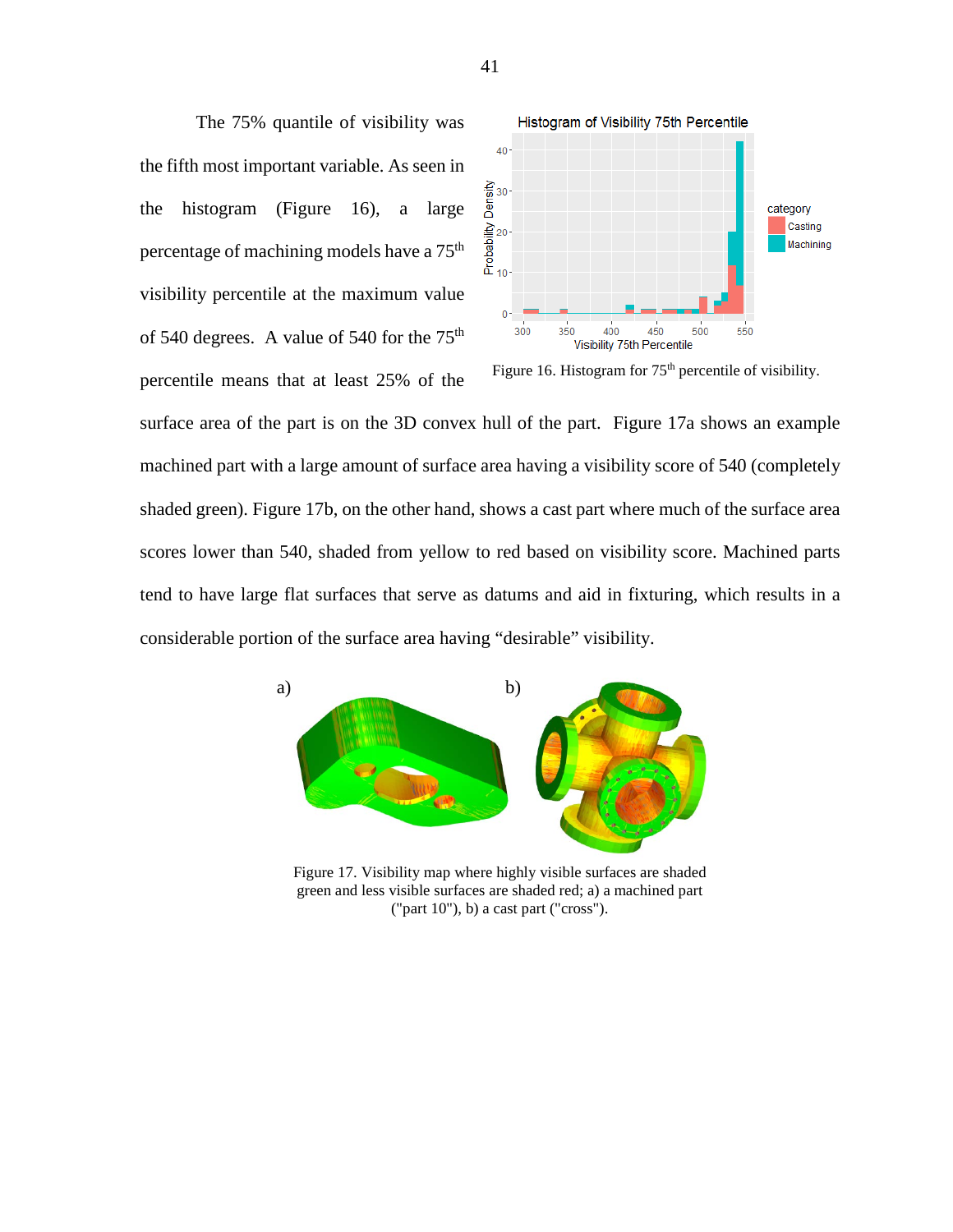The median reachability depth was another important predictor in the random forest

classifier, likely for the same reasons that the  $75<sup>th</sup>$ percentile visibility was an important metric. Surfaces that have an ideal visibility score of 540, by definition, are on the three dimensional convex hull of the part, which means those surfaces must also have an ideal reachability depth of zero inches. The distribution of median reachability depth (Figure 18) indicates that



most machined parts have a significant amount of their surface area with a reachability depth of zero inches. In summary, the attributes driving the accuracy of the random forest model appear to be associated with the flat planar surfaces commonly found in machined parts.

#### **5. Conclusions and Future Work**

<span id="page-45-0"></span>While the accuracy of the random forest method was comparable to similarly published classifiers, there were a handful of misclassified models as measured using the outof-bag predictions. A few of the casting models were classified as machined models. Glass 1 (Figure 19a) and Glass 2 (Figure 19b) were two cast-then-machined models that were

incorrectly classified as machined parts by the random forest model. It is apparent that these parts have significant flat planar surfaces found in many of the



Figure 19. Example casting parts misclassified as machined parts; a) Glass-1, b) Glass-2.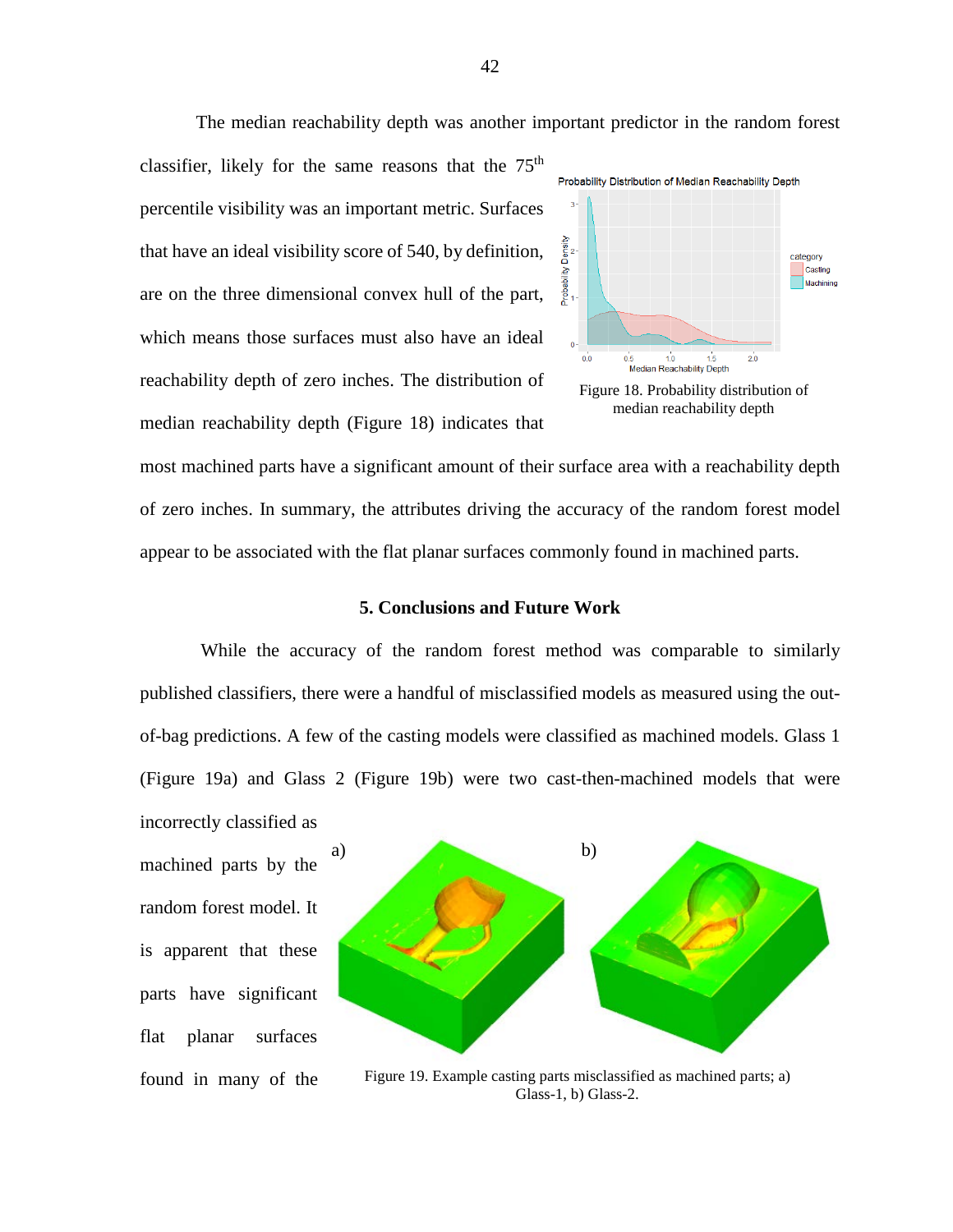machined parts, which resulted in a high scoring visibility, reachability, tool accessibility, and orientation metrics. These metrics likely "tricked" a majority of decision trees into believing the parts were indeed machined. The parts appear to be a mold and/or pattern for casting a goblet. It is unlikely that the mold/pattern itself would be cast. This also brings into question the integrity of the original dataset. Publications presenting the dataset do not thoroughly explain the process of how the manufacturing classifications were assigned, and in future work, an expert evaluation may be necessary to validate the assigned classifications. A potential improvement to the dataset would be to isolate the geometry of the cup, which would be a suitable candidate for casting.

Some machined parts were misclassified as castings. Assembly Five (Figure 20) consists of a significant amount of curved surfaces that resulted in lower facet orientation scores, which resulted in the confusion by the classifier. MyCami2 (Figure 21), on



Figure 21. The MyCami2 machined part misclassified as a casting.



the other hand, was composed of many flat surfaces. However, the 45 degree angle in the part resulted in poor facet orientations with respect to standard orthogonal setup orienations, contributing towards being misclassified as a casting. In both of these cases, it is possible that both machining and casting would be a suitable near-net shape process to create the design. The curvature of the parts would result Figure 20. Assembly Five, a machined part misclassified as a casting.

in directional solidification necessary for casting, and the flat geometry would also be suitable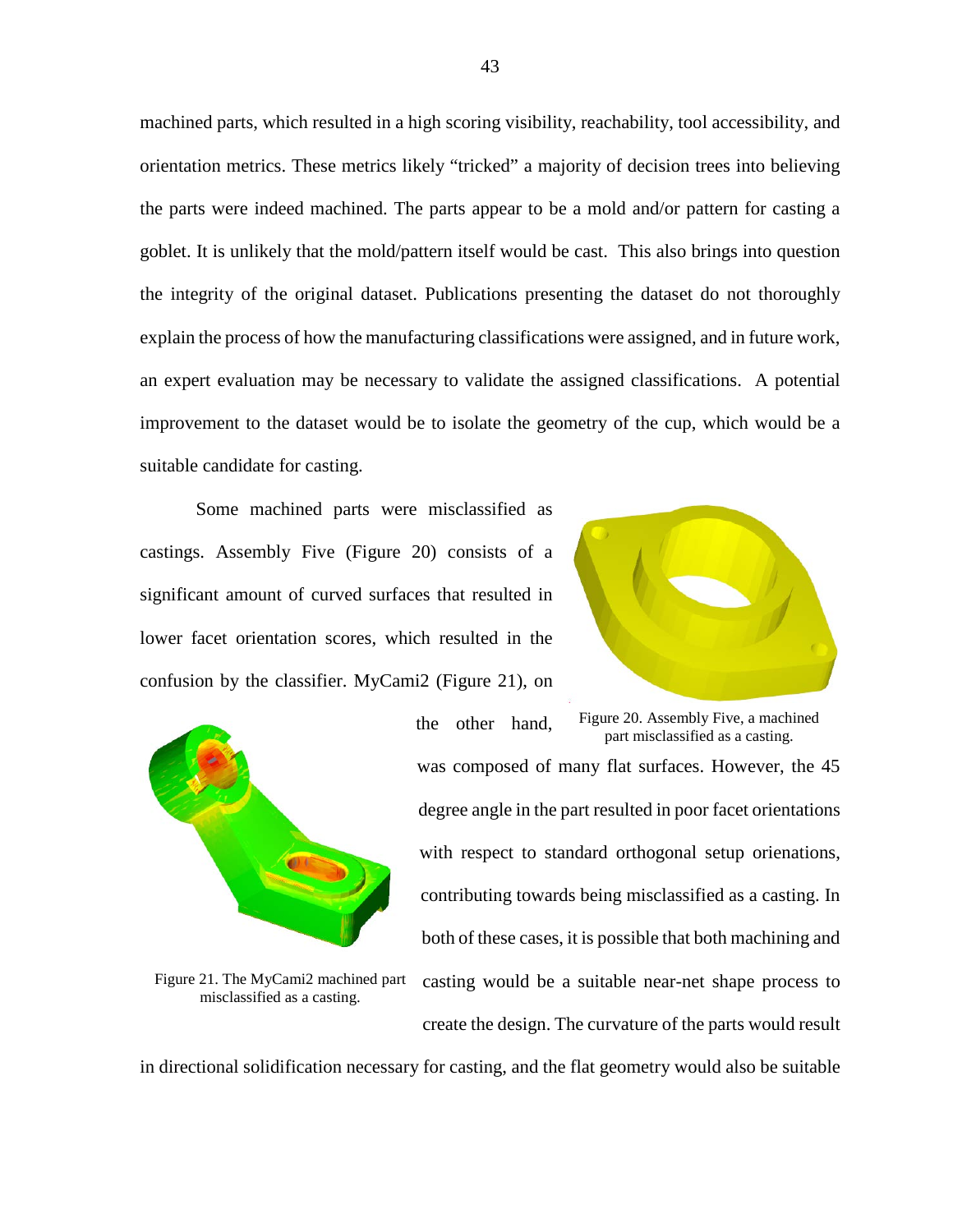for machining. A third "either cast or machined" classification would aid in identifying robust designs that can be manufacturing using either process. In addition, future efforts could work towards providing an overall measure of manufacturability with respect to manufacturing process, rather than the simple binary classification used in this paper. Parts with robust designs will possibly score well for both machining and casting processes, and the decision to choose casting or machining would be a result of production requirements, rather than geometry.

Future work will involve using these methods on expanded datasets that include more production information, beyond the manufacturing process. For example, relating the manufacturability metrics to cost or lead time would provide designers useful feedback early in conceptual development. This work focused on process selection using conceptual design geometry. As prior methods have noted the important of production quantity and material, it is likely that integrating the geometry of the conceptual design with these production requirements will provide improved assistance in process selection.

The work presented in this paper indicates that slice-based and facet-based metrics built from machining domain knowledge can serve as useful predictors for process selection for CAD models creating during conceptual design. A variety of metrics were presented in three categories: aggregate geometry, slice-based machining metrics, and facet-based orientation metrics. Multiple classification algorithms were used to train a predictive model, including knearest neighbors, decision trees, and random forest. Using the random forest algorithm, an out-of-bag accuracy of 86% was achieved. The most important geometric indicators measured by the random forest were measures of facet orientation both with respect to a machine tool, and to the principle axes. This is the first known method to use a collection of manufacturing based metrics and machine learning to automatically classify a part by process. The use of

44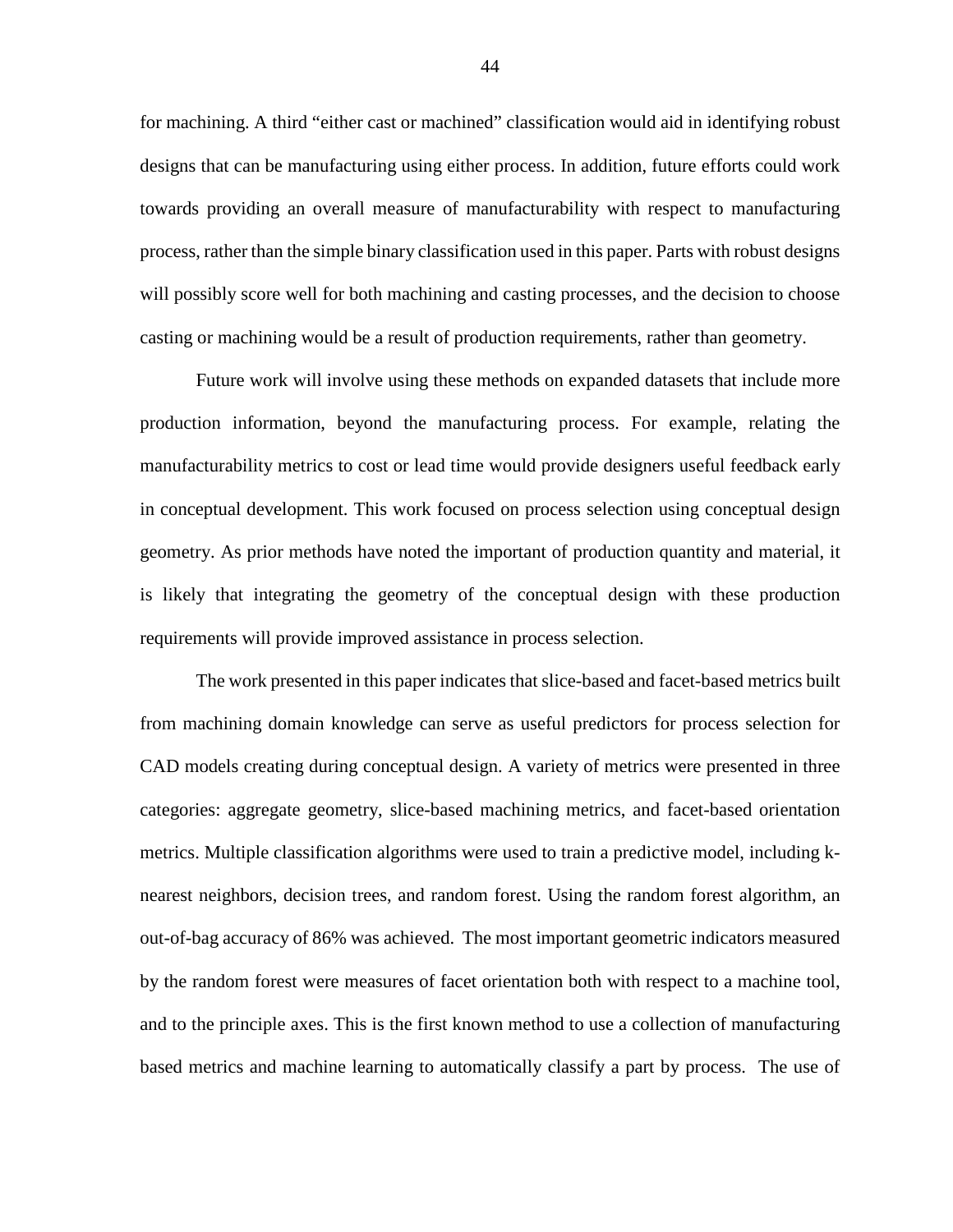these metrics and methods will assist in process selection during conceptual design, without requiring significant user input or expert knowledge.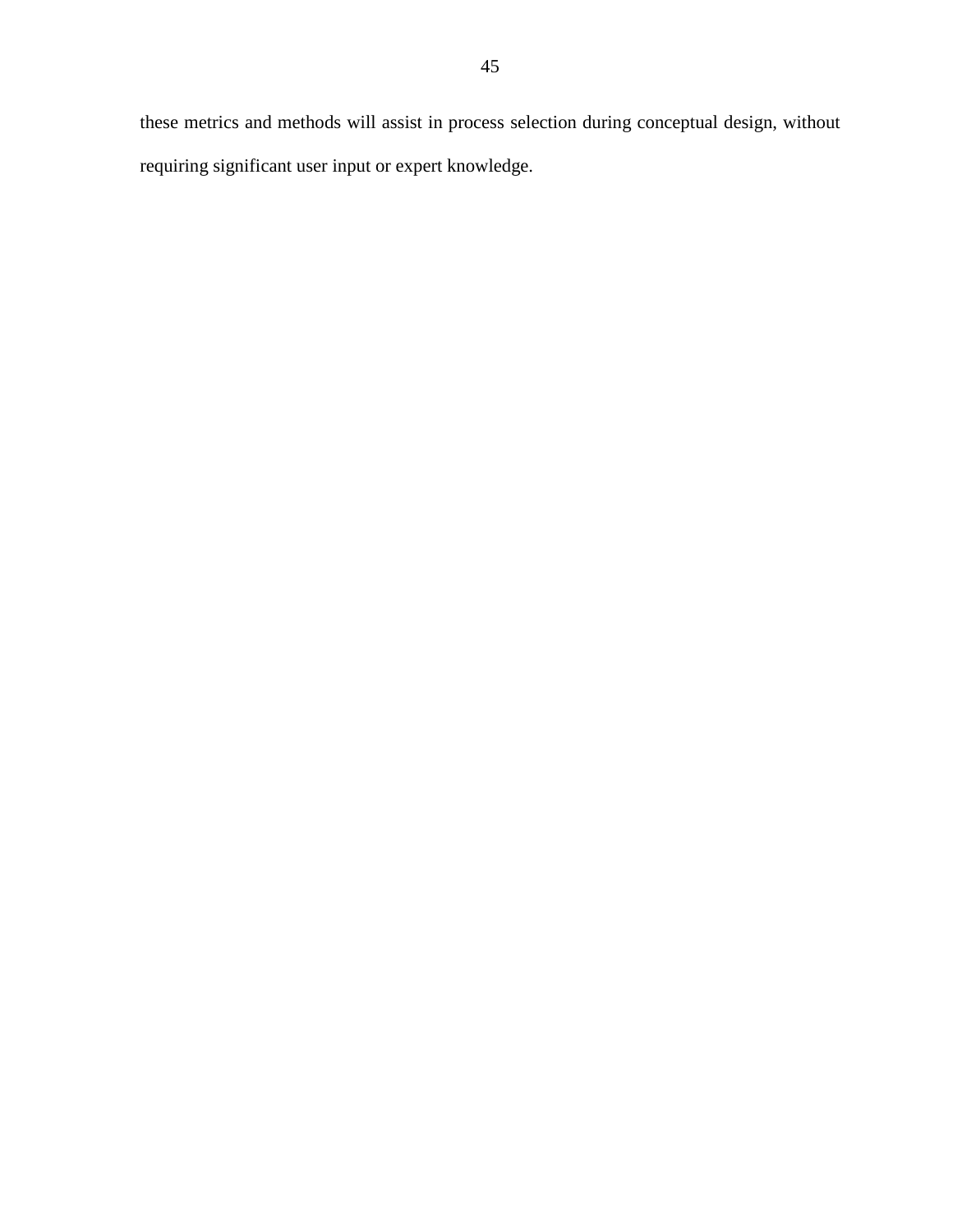#### **REFERENCES**

- <span id="page-49-1"></span><span id="page-49-0"></span>1. Esawi, A. and Ashby, M., 2000, "The development and use of a software tool for selecting manufacturing processes at the early stages of design," Journal of Integrated Design & Process Science, 4(2), pp. 27–43.
- <span id="page-49-2"></span>2. Lovatt, A. and Shercliff, H., 1998, "Manufacturing process selection in engineering design. Part 1: the role of process selection," Materials & Design, 19(5–6), pp. 205– 215.
- <span id="page-49-3"></span>3. Pahl, G., Beitz, W., Feldhusen, J., and Grote, K., 2007, *Engineering design: a systematic approach*. Springer-Verlag London.
- <span id="page-49-4"></span>4. Corbett, J., and Crookall, P.R., 1986, "Design for Economic Manufacture," CIRP Annals - Manufacturing Technology, 35(1), pp. 93–97.
- <span id="page-49-5"></span>5. Wetzel, S., 2014, "When to Cast, When to Machine." Metal Casting Design and Purchasing. Sept/Oct.
- <span id="page-49-6"></span>6. Ip, C., and Regli, W., 2006, "A 3D object classifier for discriminating manufacturing processes," Computers and Graphics (Pergamon), 30(6), pp. 903–916.
- <span id="page-49-7"></span>7. Swift, K., and Booker, J., 2013, *Manufacturing Process Selection Handbook*. Waltham, MA: Elsevier.
- <span id="page-49-8"></span>8. Gupta, S., Regli, W., Das, D., and Nau, D., 1997, "Automated Manufacturability Analysis: A Survey," Research in Engineering Design, 9, pp. 168–190.
- <span id="page-49-9"></span>9. Esawi, A., and Ashby, M., 2000, "The development and use of a software tool for selecting manufacturing processes at the early stages of design," Journal of Integrated Design & Process Science, 4(2), pp. 27–43.
- <span id="page-49-10"></span>10. Hummel, K., 1989, "Coupling rule-based and object-oriented programming for the classification of machined features," In Proceedings of the ASME Computers in Engineering Conference pp. 409–418.
- <span id="page-49-11"></span>11. Nau, D., 1987, "Automated process planning using hierarchical abstraction," TI Technical Journal, Winter, pp. 39–46.
- <span id="page-49-12"></span>12. Giachetti, R., 1998, "A decision support system for material and manufacturing process selection," Journal of Intelligent Manufacturing, 9, pp. 265–276.
- <span id="page-49-13"></span>13. Yurdakul, M., Arslan, E., Ic, Y., and Tuerkbas, O., 2014, "A decision support system for selection of net-shape primary manufacturing process," International Journal of Production Research, 52(5), pp. 1528–1541.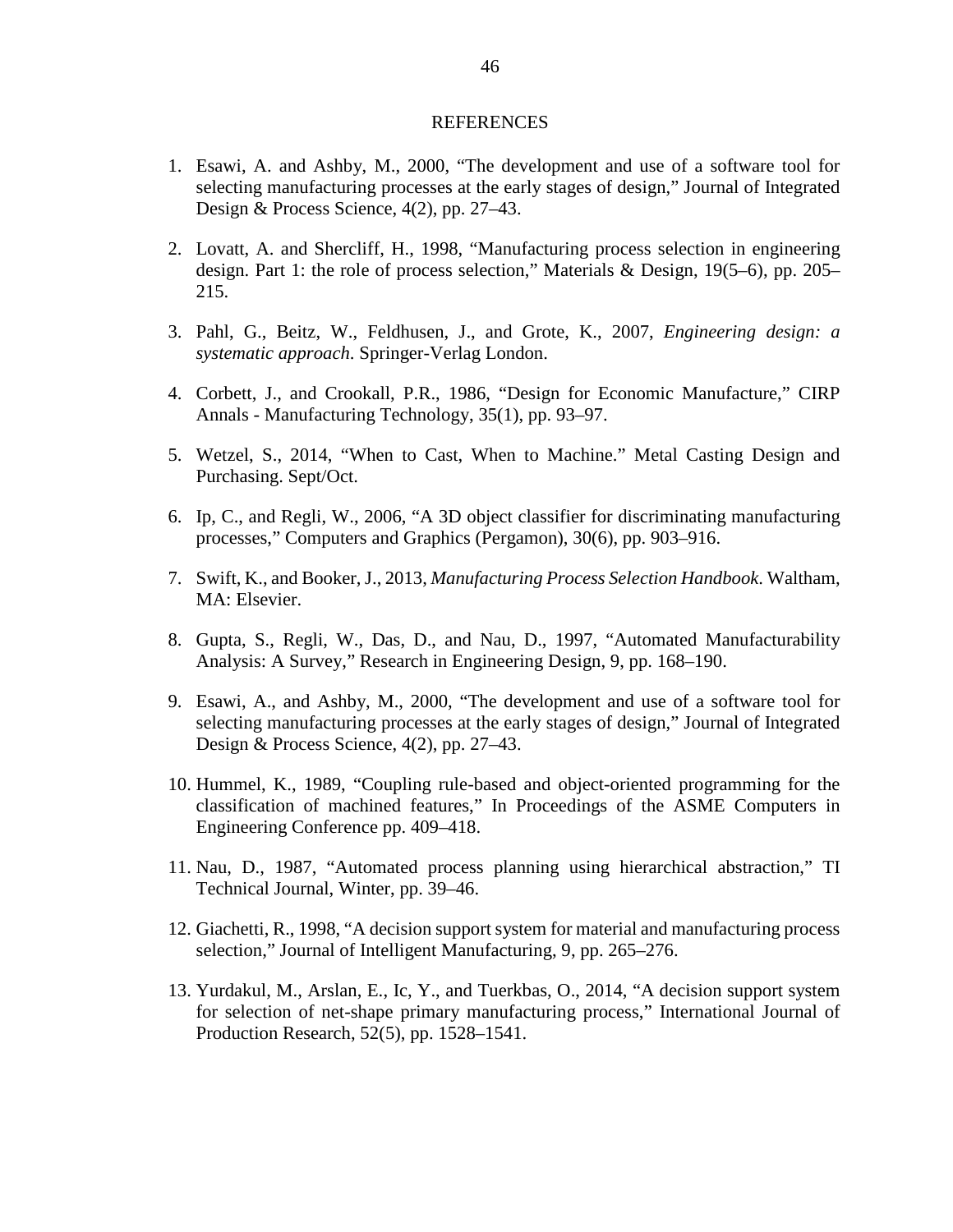- <span id="page-50-0"></span>14. Zha, X., 2005, "A web-based advisory system for process and material selection in concurrent product design for a manufacturing environment," International Journal of Advanced Manufacturing Technology, 25(3–4), pp. 233–243.
- <span id="page-50-1"></span>15. Giess, M., McMahon, C., Booker, J., and Stewart, D., 2009, "Application of faceted classification in the support of manufacturing process selection," Proceedings of the Institution of Mechanical Engineers, Part B: Journal of Engineering Manufacture, 223(6), pp. 597–608.
- <span id="page-50-2"></span>16. Smith, C., Wright, P., and Séquin, C., 2003, "The Manufacturing Advisory Service: Web-based process and material selection," International Journal of Computer Integrated Manufacturing, 16(6), pp. 373–381.
- <span id="page-50-3"></span>17. Djassemi, M., 2009, "A computer-based economic analysis for manufacturing process selection," International Journal of Agile Manufacturing, 11(1), pp. 11–18.
- 18. Esawi, A., and Ashby, M., 2003, "Cost estimates to guide pre-selection of processes," Materials and Design, 24(8), pp. 605–616.
- 19. Lee, C., 1992, "A knowledge-based systems approach for manufacturing process selection in design," Dissertation.
- <span id="page-50-4"></span>20. Allen, A., and Swift, K., 1990, "Manufacturing Process Selection and Costing," Proceedings of the Institution of Mechanical Engineers, Part B: Journal of Engineering Manufacture, 204(143), pp. 143–148.
- <span id="page-50-5"></span>21. Loyer, J., Henriques, E., Fontul, M., and Wiseall, S., 2016, "Comparison of Machine Learning methods applied to the estimation of manufacturing cost of jet engine components," International Journal of Production Economics, 178, pp. 109–119.
- <span id="page-50-6"></span>22. Lovatt, A., and Shercliff, H., 1998, "Manufacturing process selection in engineering design. Part 2: a methodology for creating task-based process selection procedures," Materials & Design, 19(5–6), pp. 217–230.
- <span id="page-50-7"></span>23. Lovatt, A., Bassetti, D., Shercliff, H., and Bréchet, Y., 2000, "Process and alloy selection for aluminium casting," International Journal of Cast Metals Research, 12(4), pp. 211–225.
- <span id="page-50-8"></span>24. Thompson, M., Stolfi, A., and Mischkot, M., 2016, "Process chain modeling and selection in an additive manufacturing context," CIRP Journal of Manufacturing Science and Technology, 12, pp. 25–34.
- <span id="page-50-9"></span>25. Musti, S., 1988, "Coding From a Three-Dimensional CAD Database," Transactions of the ASME, 110(August).
- <span id="page-50-10"></span>26. Zehtaban, L., Elazhary, O., and Roller, D., 2016, "A framework for similarity recognition of CAD models," Journal of Computational Design and Engineering, 3(3), pp. 274–285.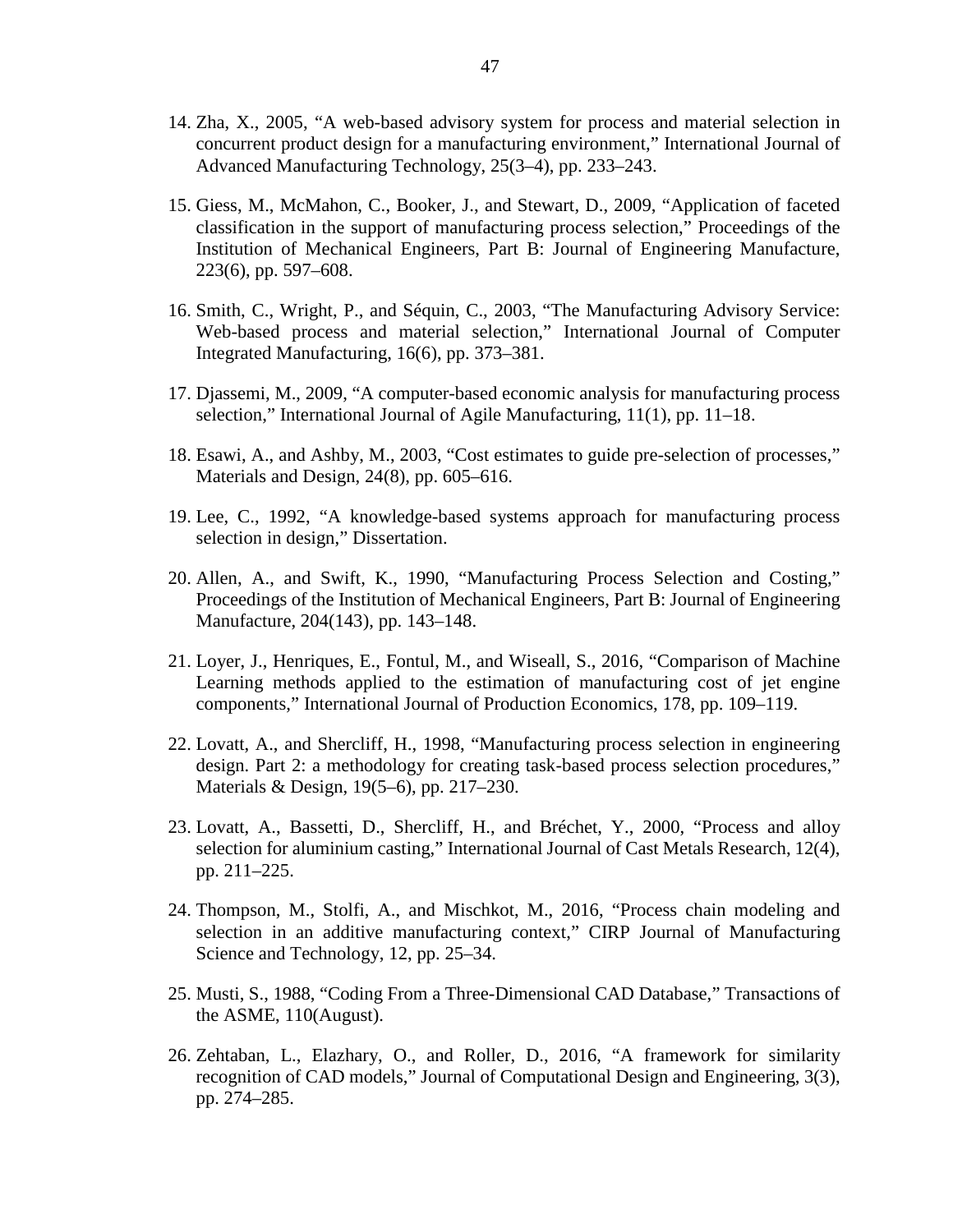- <span id="page-51-0"></span>27. Biasotti, S., Cerri, A., Bronstein, A., and Bronstein, M., 2016, "Recent Trends, Applications, and Perspectives in 3D Shape Similarity Assessment," Computer Graphics Forum, 35(6), pp. 87–119.
- <span id="page-51-1"></span>28. Iyer, N., Jayanti, S., Lou, K., Kalyanaraman, Y., and Ramani, K., 2005, "Threedimensional shape searching: state-of-the-art review and future trends," Computer-Aided Design, 37(5), pp. 509–530.
- <span id="page-51-2"></span>29. Chen, X., Gao, S., Guo, S., and Bai, J., 2012, "A flexible assembly retrieval approach for model reuse," CAD Computer Aided Design, 44(6), pp. 554–574.
- 30. Deshmukh, A., Banerjee, A., Gupta, S., and Sriram, R., 2008, "Content-based assembly search: A step towards assembly reuse," CAD Computer Aided Design, 40(2), pp. 244– 261.
- <span id="page-51-3"></span>31. Deshmukh, A., Gupta, S., Karnik, M., and Sriram, R., 2005, "A system for performing content-based searches on a database of mechanical assemblies," Design Engineering, Parts A and B, 2005(January), pp. 411–423.
- <span id="page-51-4"></span>32. Liu, Z., Bu, S., Zhou, K., Gao, S., Han, J., and Wu, J., 2013, "A survey on partial retrieval of 3D shapes," Journal of Computer Science and Technology, 28(5), pp. 836– 851.
- 33. Bai, J., Luo, H., & Qin, F., 2016, "Design pattern modeling and extraction for CAD models," Advances in Engineering Software, 93, pp. 30–43.
- 34. Kim, D., 2004, "Interactive 3-D Shape Retrieval System Using the Attributed Relational Graph," IEEE.
- 35. Gao, W., Gao, S., Liu, Y., Bai, J., and Hu, B., 2006, "Multiresolutional similarity assessment and retrieval of solid models based on DBMS," CAD Computer Aided Design, 38(9), pp. 985–1001.
- <span id="page-51-5"></span>36. Pu, J., Kalyanaraman, Y., Jayanti, S., Ramani, K., and Pizlo, Z., 2007, "Navigation and discovery in 3D CAD repositories," IEEE Computer Graphics and Applications, 27(4), pp. 38–47.
- <span id="page-51-6"></span>37. Qin, F., 2014, "A deep learning approach to the classification of 3D CAD Models," Journal of Zhejiang University Science C. Computers and Electronics, pp. 91–106.
- <span id="page-51-7"></span>38. Chakraborty, T., 2005, "Shape-based clustering of enterprise CAD databases," Computer-Aided Design and Applications, 2(1–4), pp. 145–154.
- <span id="page-51-8"></span>39. Jayanti, S., Kalyanaraman, Y., and Ramani, K., 2009, "Shape-based clustering for 3D CAD objects: A comparative study of effectiveness," CAD Computer Aided Design, 41(12), pp. 999–1007.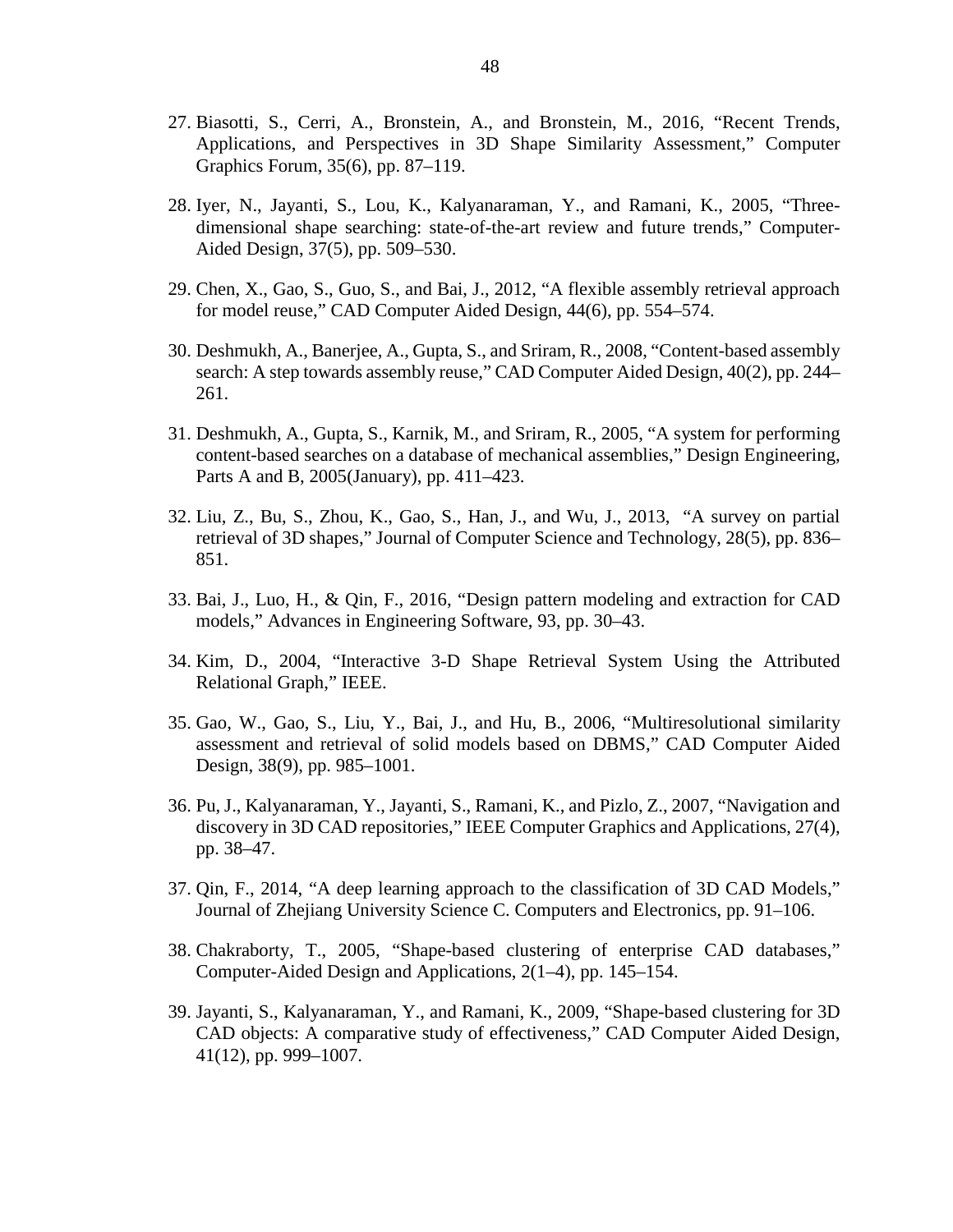- <span id="page-52-0"></span>40. Bespalov, D., Ip, C., Regli, W., and Shaffer, J., 2005, "Benchmarking CAD search techniques," Proceedings of the 2005 ACM Symposium on Solid and Physical Modeling - SPM, 1(212), pp. 275–286.
- <span id="page-52-1"></span>41. Peabody, M. and Regli, W., 2001, "Clustering Techniques for Databases of CAD Models," Technical Report DU-MCS-01-01.
- <span id="page-52-2"></span>42. Bespalov, D., Shokoufandeh, A., Regli, W., and Sun, W., 2003, "Scale-space representation of 3D models and topological matching," Proceedings of the Eighth ACM Symposium on Solid Modeling and Applications, 208.
- <span id="page-52-3"></span>43. Al-Mubaid, H., Abouel Nasr, E., and Kamrani, A., 2008, "Using data mining in the manufacturing systems for CAD model analysis and classification," International Journal of Agile Systems and Management, 3(1/2), pp. 147–162.
- <span id="page-52-4"></span>44. National Design Repository. http://www.designrepository.org, 2004.
- <span id="page-52-5"></span>45. Hoefer, M., Chen, N., and Frank, M., 2017, "Automated Manufacturability Analysis for Conceptual Design in New Product Development," In Proceedings of the 2017 Industrial and Systems Engineering Research Conference. In Press.
- <span id="page-52-6"></span>46. Frank, M., Wysk, R., and Joshi, S., 2006, "Determining Setup Orientations From the Visibility of Slice Geometry for Rapid Computer Numerically Controlled Machining," Journal of Manufacturing Science and Engineering, 128(1), pp. 228–238.
- <span id="page-52-7"></span>47. Arabia, S., 2008, "The relationship between tool length/diameter radio and surface roughness in end milling applications," In International Congress on Sound and Vibration, pp. 1382–1389.
- <span id="page-52-8"></span>48. Jackman, J., 2017, "A New Metric For Evaluating Machinability of a Design," In Proceedings of the 2017 Industrial and Systems Engineering Research Conference. In Press.
- <span id="page-52-9"></span>49. Li, Y., and Frank, M., 2006, "Machinability Analysis for 3-Axis Flat End Milling," Journal of Manufacturing Science and Engineering, 128 (May 2006), p. 454.
- <span id="page-52-10"></span>50. Hoefer, M., Frank, M., and Dorneich, M., 2017, "Geometric Analysis to Automate Design for Supply Chain," In Proceedings of the 2017 Industrial and Systems Engineering Research Conference. In Press.
- <span id="page-52-11"></span>51. Venables, W. and Ripley, B., 2002, Modern Applied Statistics with S. Fourth Edition. Springer, New York. ISBN 0-387-95457-0
- <span id="page-52-12"></span>52. Therneau, T., Atkinson, B., and Ripley, B., 2015, "rpart: Recursive Partitioning and Regression Trees." R package version 4.1-10.
- <span id="page-52-13"></span>53. Liaw, A., and Wiener, M., 2002, "Classification and Regression by randomForest," R News, 2(3), pp. 18–22.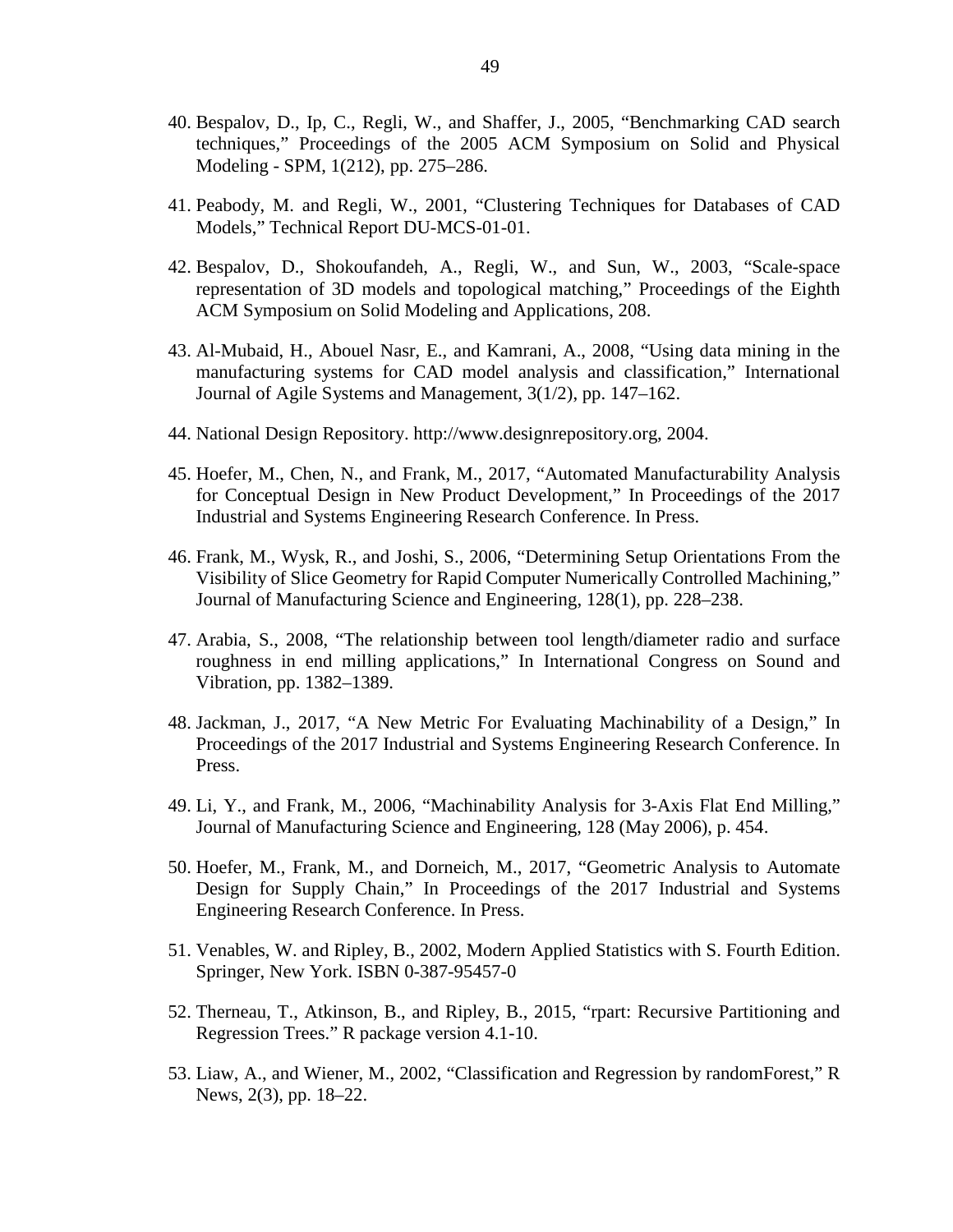<span id="page-53-0"></span>54. Breiman, L., 2001, "Random forests," Machine learning, 45(1), pp. 5-32.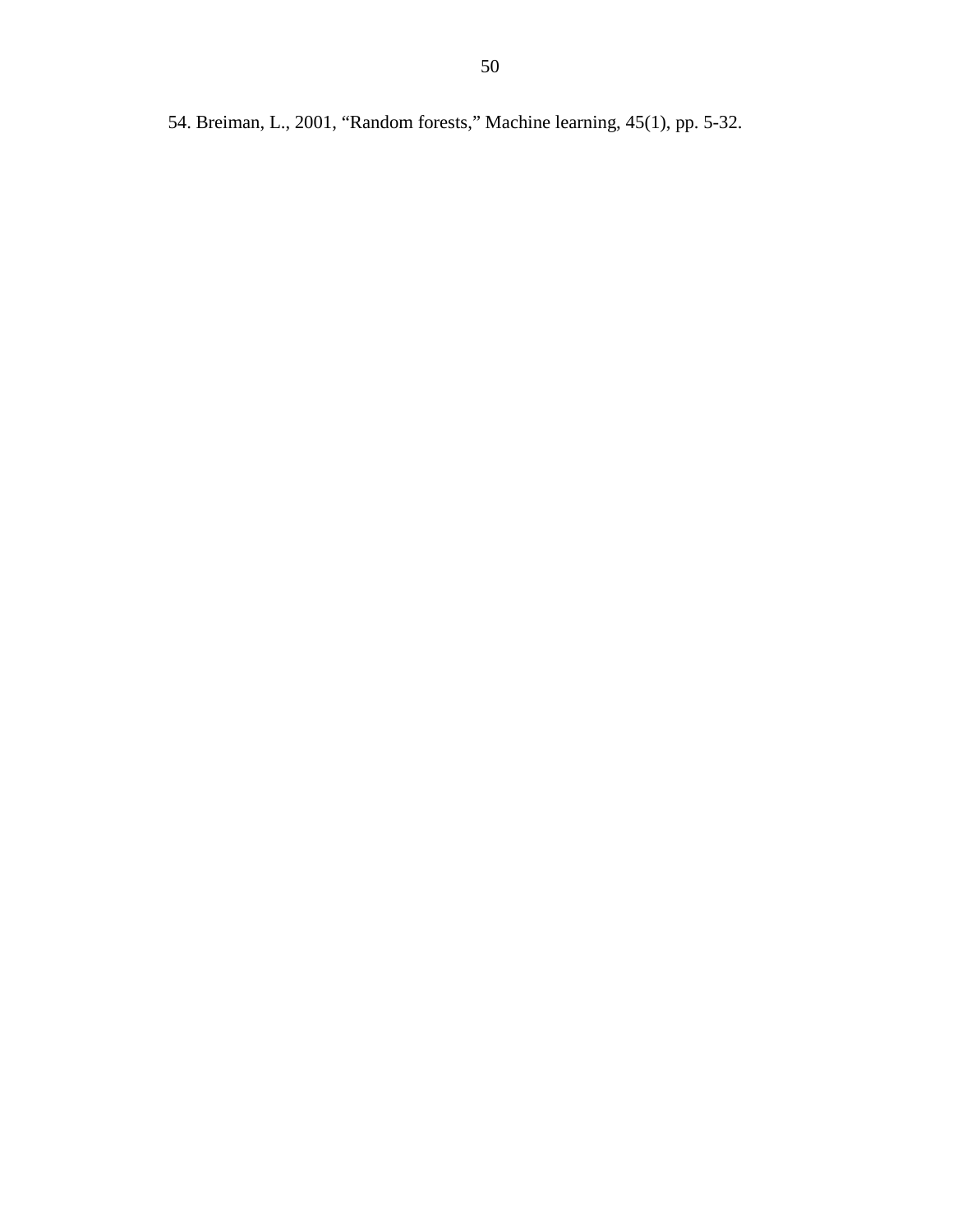# CHAPTER 4: GENERAL CONCLUSIONS AND FUTURE WORK

# **Conclusions**

<span id="page-54-1"></span><span id="page-54-0"></span>The contribution of this thesis is the development of an automated method that characterizes a conceptual design's geometry and uses that information to help select a suitable manufacturing process. To understand the relationship between a design and manufacturing process, algorithms analyze a 3D model to calculate geometry metrics that are associated with the machining process. For example, a visibility score is calculated that measures what percentage of a model's surface is visible from a machine tool. The machining metrics are used as inputs to a series of machine learning classification algorithms, including k-nearest neighbor (KNN), decision trees, and random forest. The accuracy of the machine learning models was measured using an independent test set of data, or in the case of random forest, the average out-of-bag (OOB) classification error. The algorithms were executed using machining metrics alongside traditional geometry measures such as volume to surface area, and "buy-to-fly" ratio. Included in the results is a presentation of which geometry metrics were most useful at classifying a part with respect to a manufacturing process.

An accuracy of up to 86% was observed with a random forest model. It appears the significant percentage of flat surface area in machined parts is a driving factor in the classification models, as the orientation of the individual facets was the most important attribute. There were, however, some misclassified models. For these models, some of the designs scored well on the machining metrics but were classified as cast parts. This classification error could be the result of a robust design, meaning the design was suitable for machining or casting, and/or other factors beyond geometry helped influence the original classification.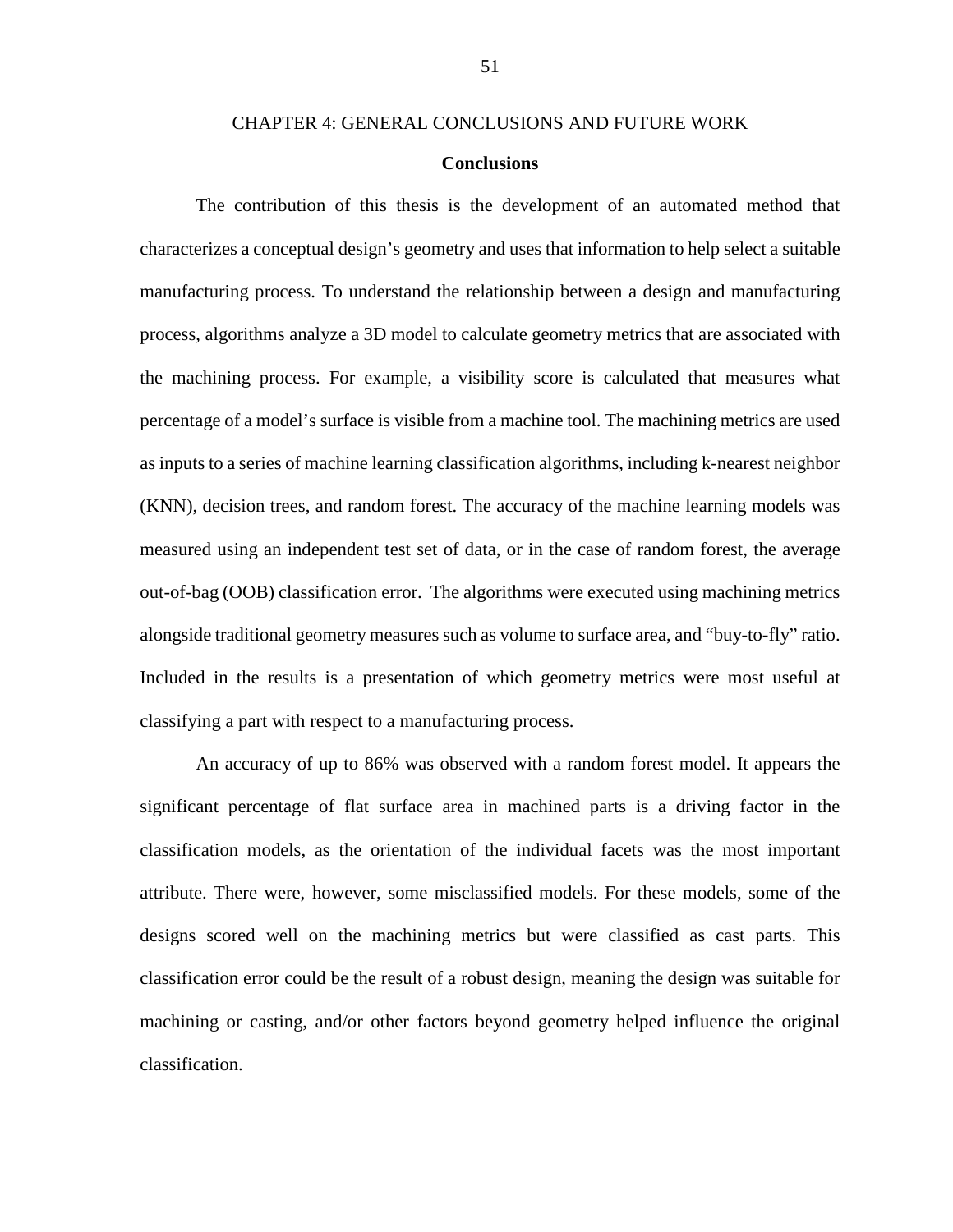The success of the proposed machining metrics at predicting manufacturing process selection suggests that the metrics could provide information for predicting overall supply chain impact of a design. DFM based metrics, along with other design requirements, can serve as useful inputs to a machine learning model that helps predict supply chain impacts, such as cost, quality, and manufacturing process. As firms continue to collect more data about designs, manufacturing, and operations, automated knowledge discovery methods are required to enable data driven decisions during conceptual design. This thesis has presented a new automated method for design for supply chain, which requires characterizing geometry found in CAD files and using machine learning to understand how geometry affects sourceability. Machining metrics are introduced that can be used to effectively discriminate parts by manufacturing process.

#### **Future Work**

<span id="page-55-0"></span>These metrics and methods serve as a groundwork for which future automated design for "X" systems can be created. Future systems will be able to include multiple other aspects of the product lifecycle, including maintainability, sustainability, safety, and quality. It will be important to experiment with these methods using more complete datasets. For example, these geometry metrics could be useful predictors of manufacturing cost or lead time when integrated with PDM and ERP systems. It is also critical to provide this information to the designer at an early stage. To accomplish this, tools will need to be created that provide real-time feedback during the iterative process of conceptual design. If designers can receive feedback about how their design affects downstream activities like manufacturing and supply chain, they can make proactive decisions that seek to optimize more than just product performance.